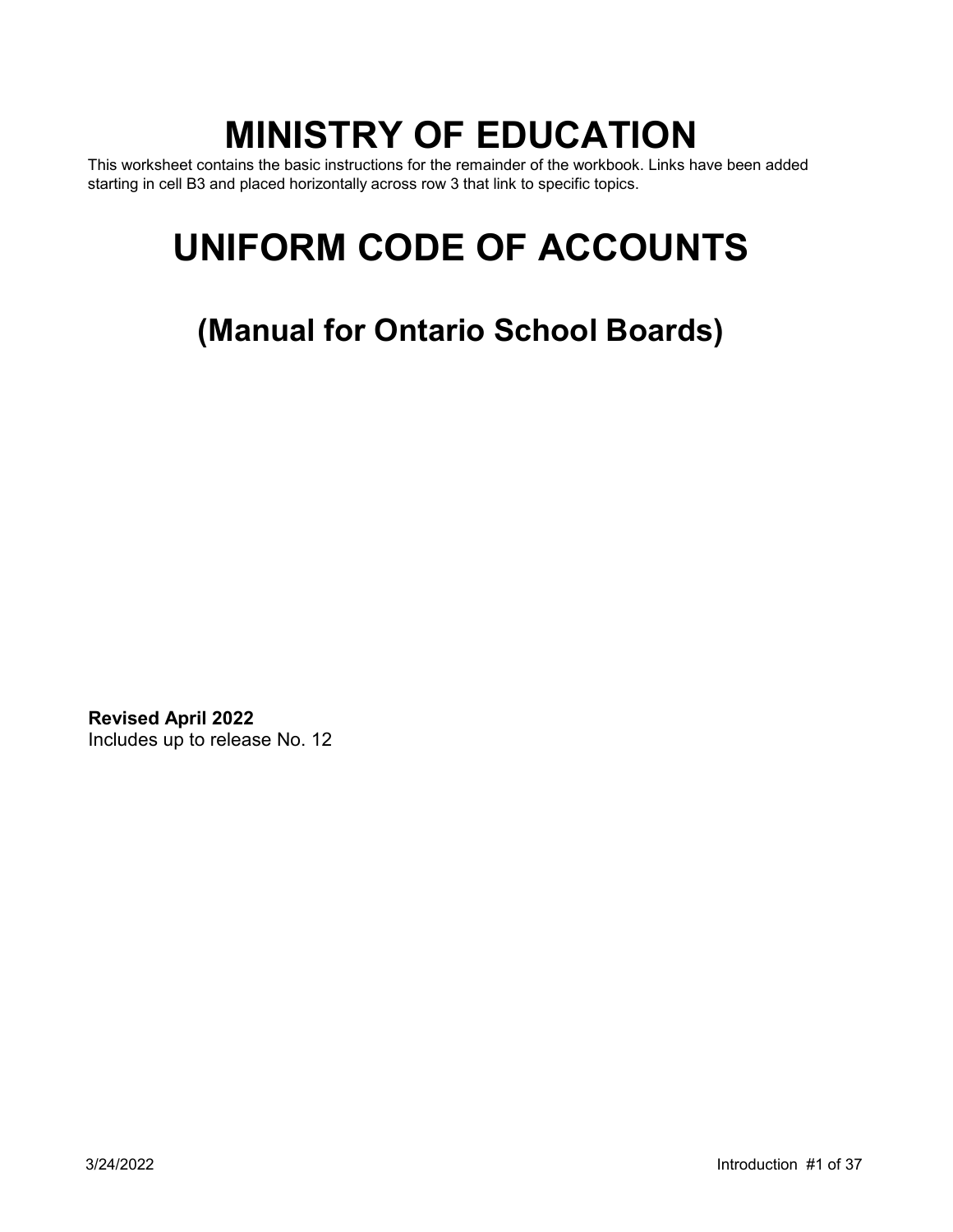# **Uniform Code of Accounts and Financial Data Requirements For Ontario School Boards**

# **Introduction**

This document is provided to outline the Ministry of Education's detailed financial data requirements for Ontario School Boards.

The purpose of this manual is:

· To outline the specific financial data and "mandatory accounts" that are required for reporting to the Ministry of Education;

· To provide definitions for recording of specific types of revenues and expenditures;

· To provide definitions regarding which accounts will be considered classroom and non-classroom; and

To define administration and governance, pupil accommodation and special education expenditures for enveloping purposes.

Boards are required to report detailed financial data using the mandatory accounts provided in this manual. In many instances, school boards may wish to collect and capture information in more detail than the level required by the Ministry. Therefore it is expected that a Board's actual chart of accounts will vary from the mandatory requirement. Boards are free to expand or change the accounts utilized for its own purposes but must be able to summarize and report the mandatory accounts.

# **Structure of the Uniform Code of Accounts**

The Uniform Code of Accounts is structured such that account segments are grouped together to form unique account codes. The groupings of accounts, as set forth in the Manual, reflect the range of services now offered by the districts and school authorities and the level of detail that the Ministry of Education requires from school boards.

The Mandatory Account Segments are as follows:

Function: 2 digit code which reflects the minimal broad revenue and expenditures categories required for reporting revenues and expenditures to the Ministry of Education

Object: 3 digit code reflects the specific accounts within the above broad revenue and expenditure category required for reporting to the Ministry of Education Panel: 1 digit code which assigns expenditures to a panel, where applicable. Location: Board Defined

Program: 3 digit code which allows for accumulating specific program costs

(School boards may wish to expand any/or all of the segments for internal reporting.)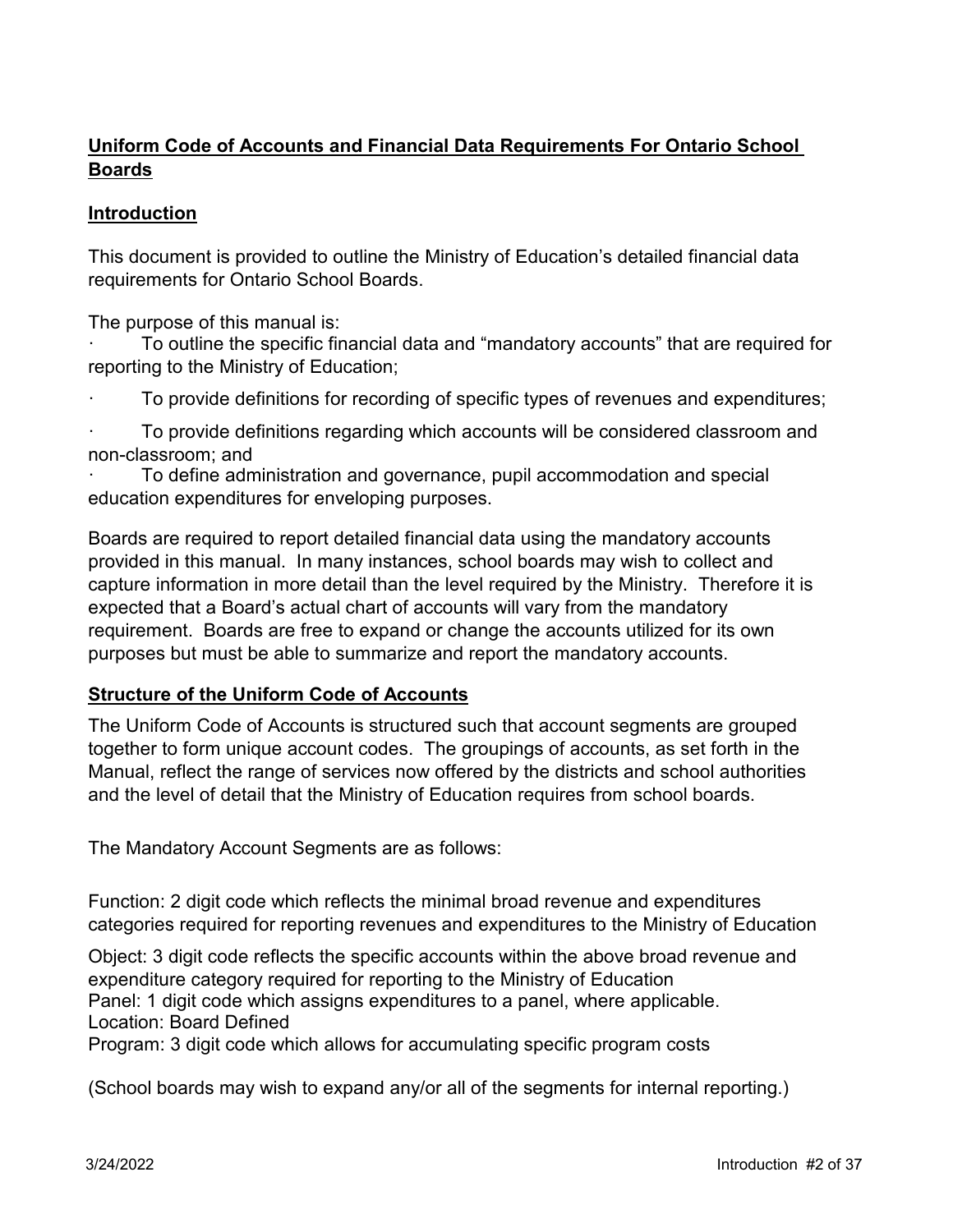The order of the account segments has no particular importance or significance and a Board may structure its account number in any order that suits its various reporting purposes, as long as the data can be reported in the prescribed format. However, this document will use the following structure for examples:

 $XX - XXX - X - XXX - XXX$ 

Function Object Panel Location Program

Location information will be Board specific and will not be reported to the Ministry of Education. The mandatory accounts to be reported will therefore be in the following format:

 $XX - XXX - X - XXX$ Function - Object - Panel - Program

This Manual includes two sections.

Section 1: Code & Description Listing with definitions. This section includes a simple listing of the mandatory codes and related descriptions and definitions for each account segment. The definitions and descriptions will explain the types of expenditures that would be coded to each account segment or combinations of segments. Examples will be included as appropriate to clarify the definitions.

Section 2: Listing of Accounts– sorted by Object Code, Function Code. This section includes a complete listing of all valid combinations of account segments and the mapping reference for inclusion in the various expenditure categories, and indicates how accounts are categorized for enveloping.

The Ministry of Education will provide clarifications for this manual from time to time as the need arises.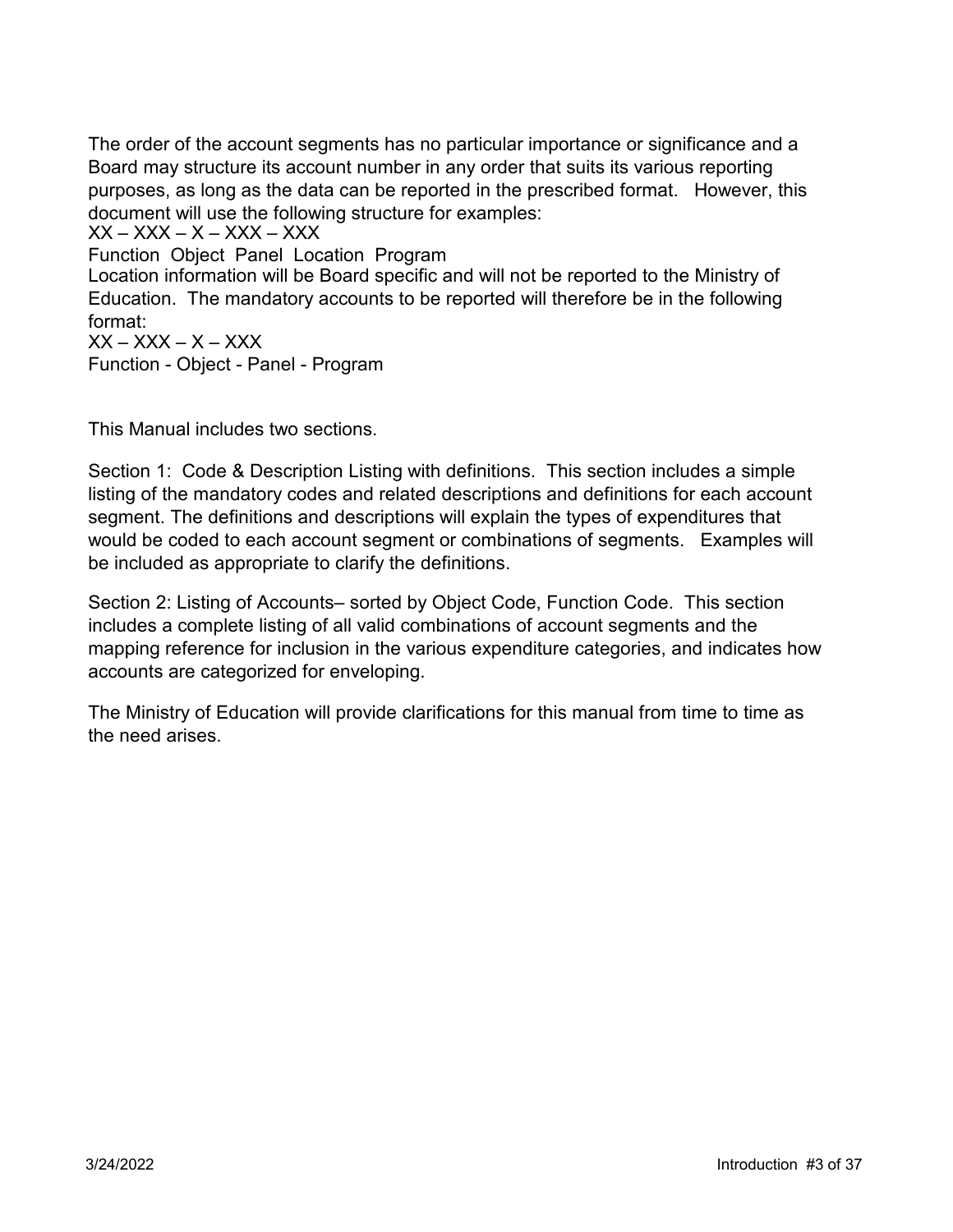# **Relationships: Code of Accounts and the Grants for Student Needs Funding Model**

The Code of Accounts defines the smallest building block of data that is necessary to produce financial information for the Ministry of Education.

**It is important to note that although there is a similarity between the Code of Accounts and the expense grid used for Ministry reporting purposes, they are not the same. Refer to instructions for the expense schedule in the ministry grant forms.** 

Example: A bursary provided by the Board of Trustees would be coded as function "Governance/Trustees" as follows:

31 - 705 - 1 - xxx - 000

Governance/Trustees –Student Bursaries/ Awards Elem - General Program

This, however would be mapped to "Texts, Classroom Supplies & Equipment" (Classroom envelope) in the expense schedule in the ministry reporting forms.

For further information or clarification regarding the Code of Accounts, please contact the Finance Officer assigned to your board, or any of the following:

Elizabeth Sinasac ([Elizabeth.Sinasac@ontario.ca\)](mailto:Elizabeth.Sinasac@ontario.ca) Janis Blundell ([Janis.Blundell4@ontario.ca\)](mailto:Janis.Blundell4@ontario.ca) Diana Dai ([Diana.Dai@ontario.ca\)](mailto:Diana.Dai@ontario.ca) Andrew Yang ([Andrew.Yang@ontario.ca\)](mailto:Andrew.yang@ontario.ca)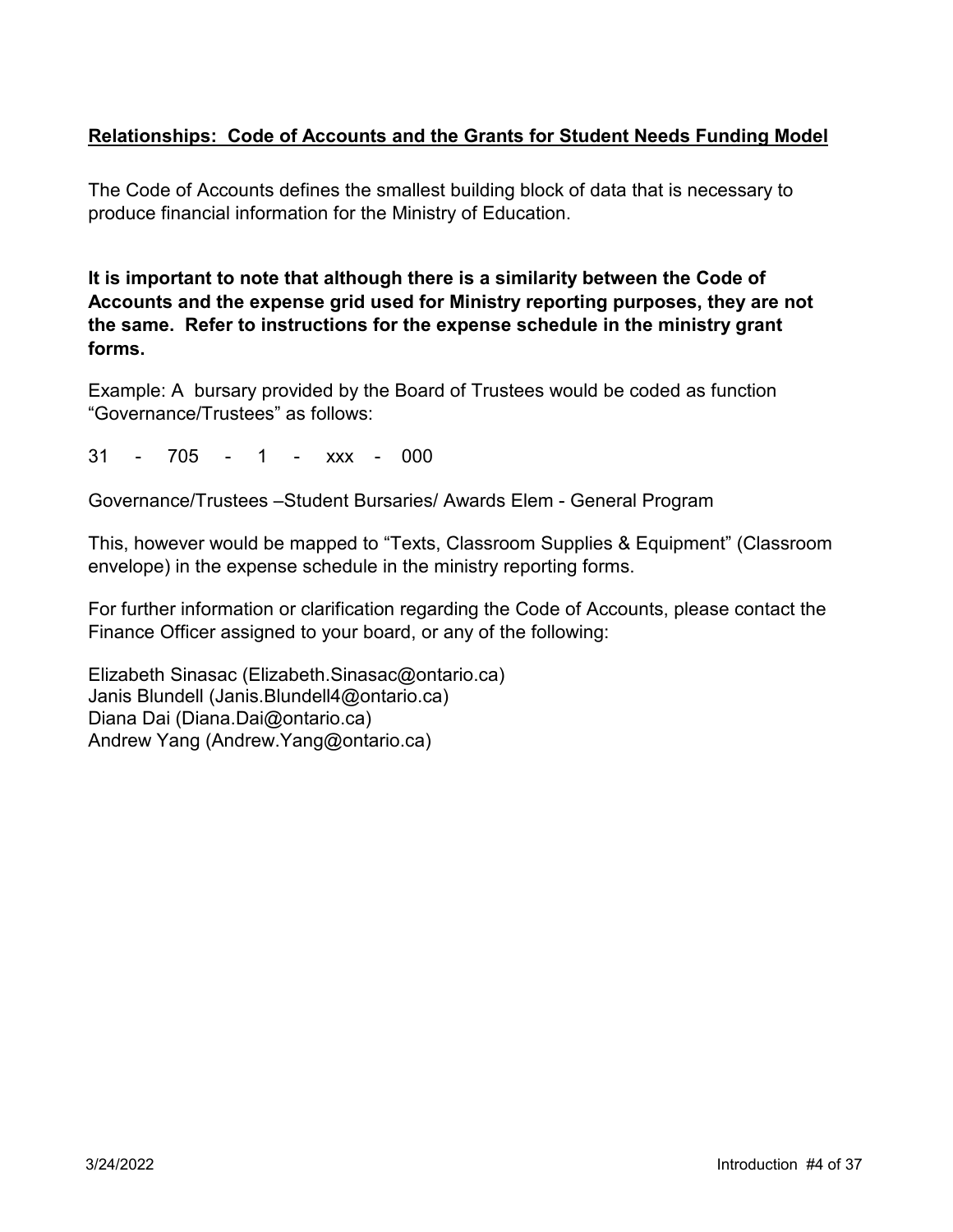# **Special Education Expense Reporting Instructions for DSBs**  Revised April 2022

This section provides guidance to district school boards (DSBs) on the ministry's expectations regarding appropriate expense reporting on boards' use of the Special Education Grant allocation. This refers to special education expenses only, and does not relate to the reporting of expenses on remedial or Learning Opportunity Grant programs. These instructions supplement existing ministry documentation in the Uniform Code of Accounts, Technical Papers, regulations and memos to school boards.

The instructions provide clarification and explicit direction to boards, and do not represent a change to the ministry's policy on reporting requirements. As such, these instructions do not diminish the ministry's commitment to supporting boards' choice in the range and scope of programming and placements they wish to provide for students with special education needs.

In some areas, the instructions describe best practices that boards will be expected to follow if they have systems in place to provide appropriate information. Where an item is not described as a best practice, it is a requirement.

# **Reporting Special Education Expenses**

The allocation for special education under the Grants for Students Needs (GSN) funding model is intended to cover the incremental costs of providing special education programs, services and equipment. This means that only the additional costs associated with meeting the needs of special education students are considered to be special education expenses for the purposes of enveloping.

The Special Education Grant establishes the level of funding that each school board may spend on special education; however, school boards may spend more on special education programs, services and/or equipment. School boards must take into account any funding through the PPF that applies to special education programs in the determination of their compliance with the special education enveloping provisions.

The Special Education Grant was not intended to cover all board expenses related to providing special education programs and services. Specifically, the grant was not intended to cover the additional costs of board administration, transportation and school operational costs. These expenses were taken into account when other grants within the Grants for Student Needs funding model were developed.

Since other grants, such as the Foundation Grant, Transportation Grant, and the Administration and Governance Grant, provide funding for all students, these grants generate revenue that is expected to be used to support the infrastructure and basic direct service costs of serving a boards' student population. This includes costs associated with transportation, secretarial support to administrators and coordinators, and librarians or guidance counsellors.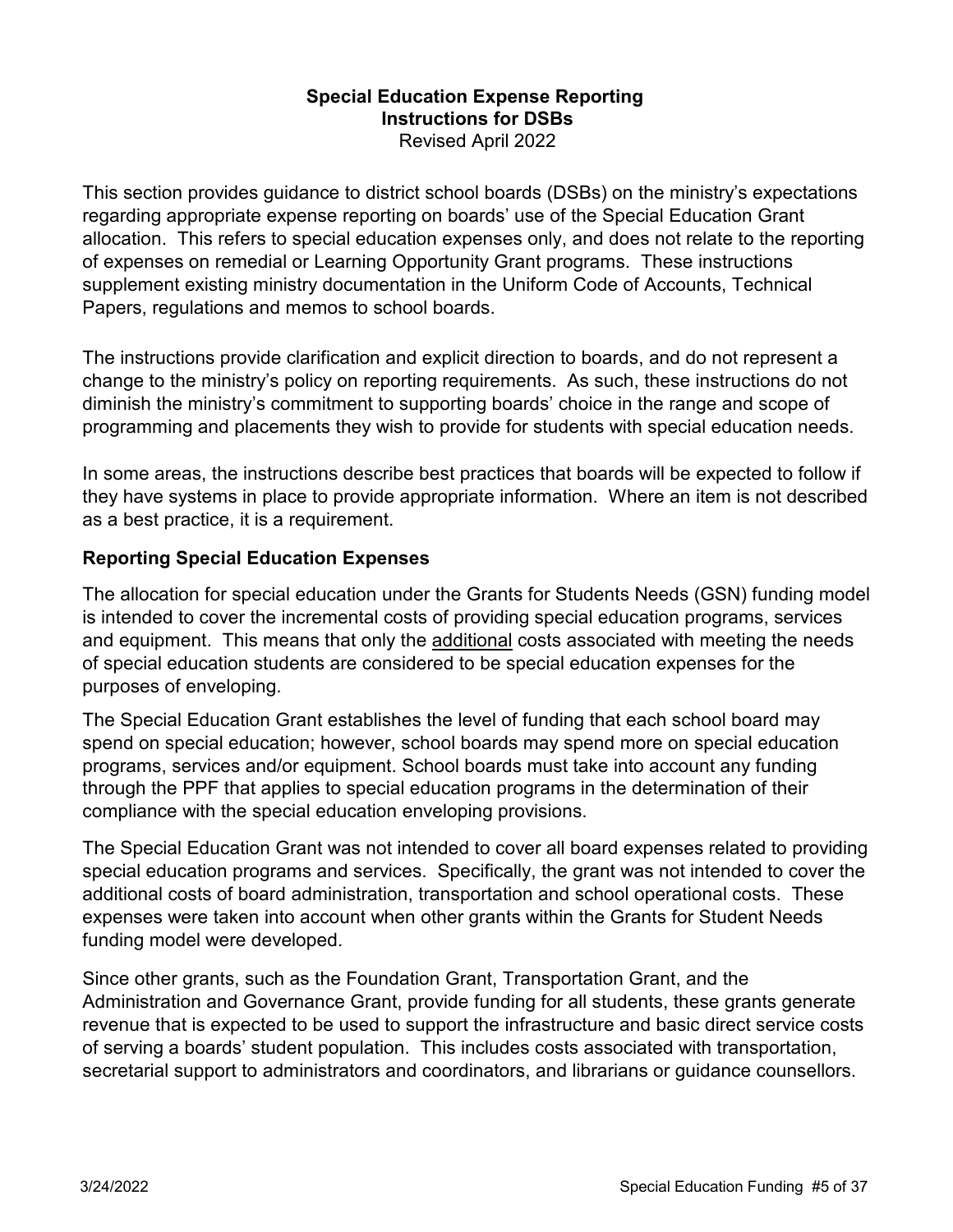As is already outlined in the Uniform Code of Accounts, expenses in respect of other program categories, such as English as a Second Language (ESL) and learning opportunities, are not to be included in special education.

Only those expenses related to expense categories 111 to 223 (which are equivalent to the enveloping codes 50 to 62 under the Instruction category) are to be included as special education expenses.

# **Reporting on Integrated and Resource Withdrawal Programs**

For integrated and resource-withdrawal programs, only incremental costs associated with serving students with special education needs are to be reported. Expenses related to regular classroom teachers, supplies, classroom computers and other standard classroom expenses are not to be included as they are not incremental to the cost of providing programs and service to a class. For example, expenses for a teacher's assistant who supports three students with special education needs in an integrated class would be an incremental cost and therefore should be reported as a special education expense

# **Reporting on Self Contained Classes**

Boards are to report the entire cost of some expense categories for self contained classes. As part of the enveloping calculation, the financial reports contain an adjustment for self contained classes, so that a portion of the Pupil Foundation Grant, French as First Language Grant and Teachers' Qualification and Experience Grant for students in these classes is deducted from reported expenses, because it covers the basic costs of these classes. This portion includes the Pupil Foundation Grant allocation for teachers, and preparation time. This allows the remaining costs to be included as incremental special education expenses.

Costs associated with library/guidance and in-school administration, which includes the cost of principals, vice-principals, and secretaries, will generally NOT be reported as a special education expense because these costs are not incremental to the cost of operating a school. However, in certain exceptional situations, boards may charge certain costs associated with library/guidance and in-school administration where additional resources have been specifically and clearly assigned to schools to meet the needs of a very high concentration of students with special education needs. Boards will be required to demonstrate that any charges for in school administration or library/guidance to the special education envelope is incremental to the standard board allotment of administrative resources to individual schools, and are due to the presence of students with special education needs

# **Average Class Size Calculation**

Self contained special education classes are to be excluded from the calculation of average class size. Where this occurs, the expenses for the classroom teacher and preparation time are to be reported as special education expenses.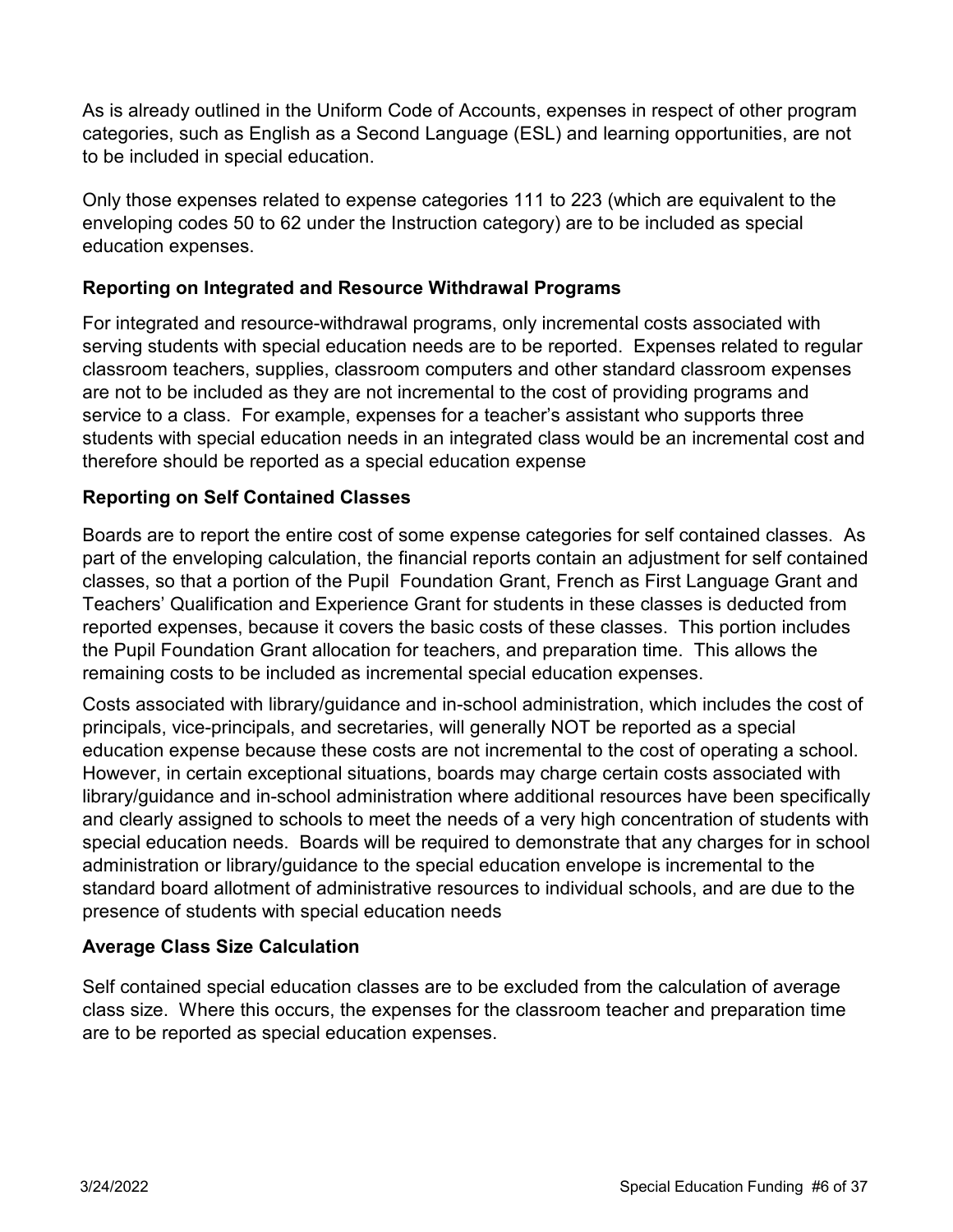Where a small, special purpose class (for example, vocational high school, remediation program) is not considered to be a special education self contained class, the class may be included in the calculation of average class size, and the expenses are to be reported as part of the board's regular program and are **not** to be reported as special education.

# **Reporting Staff Costs**

Since all boards do not have information systems that provide details on staff assignments, it is necessary to propose a best practice approach. To report staff costs (salaries, benefits, and retirement gratuities), boards will:

- use the most accurate approach, as noted below, given their current systems;

- be consistent on the treatment of an item within a report (for example, Estimates or Financial Statements);

- disclose the approach used in each report to local Special Education Advisory Committees (SEACs);

- use the board average for retirement gratuities throughout all reports.

In Estimates, it is acceptable for boards to use average staff costs for all staff categories, as specific staff assignments are not yet known for the coming school year. In some boards, the use of actual staff costs may be known, where core staff are expected to remain in place. In all cases the best estimate is to be used

In Financial Statements, boards should report actual staff costs for teachers and teachers' assistants wherever possible.

For reporting on supply and occasional teachers, the best practice is to use actual days of staff assignments to replace special education teachers, multiplied by average per diem salary and benefit costs. This is preferable to using the average numbers of days that all teachers throughout the board are replaced, as this may be high (due to non-replacement) or low (due to above average absences). Where a board is unable to track actual replacements, any types of teachers that are not replaced (such as special education resource teachers) should be excluded from a calculation of an average replacement rate.

Expenses are to be recorded on an adjusted compliance basis only – not on a PSAB basis. This means that expenses would be recorded in a manner consistent to the recording of expenses on Schedule 10 ADJ. Therefore, boards should not include the additional expenses for (and do not have to make the adjusting entries by program for):

(i) Interest accrual

(ii) Employee benefits (however, boards must include any changes to the Employee Benefit Expense resulting from plan or benefit changes)

(iii) School generated funds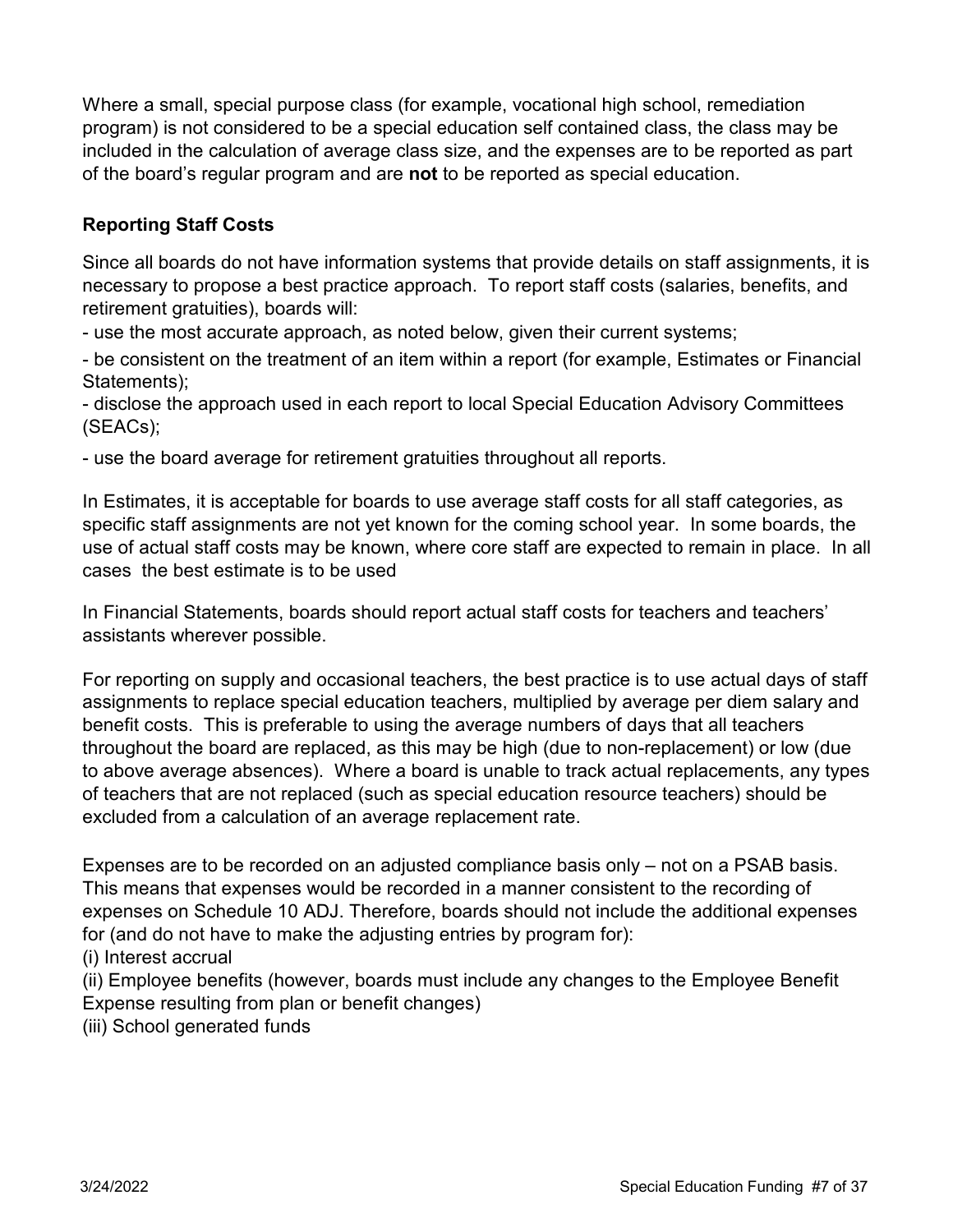For detailed reporting instructions, please refer to the most recent version of the Financial Statements Instructions in EFIS - Schedule 10A&B, Data Form A.2 Enveloping - Special Education Envelope.

# **Expense Categories**

The following section provides descriptions of the specific types of items boards may report as special education expenses, for the purpose of meeting the enveloping requirement. Items are considered inclusive and exhaustive; if an item does not fit within the characterization given below, it is not to be considered a special education expense.

# Classroom Teachers

- Teachers of self-contained classes;

- Special education resource teachers (SERTs);

- Itinerant special education teachers supporting classroom teachers (to do educational assessments, develop special education student programs) and providing direct instruction.

# Occasional /Supply Teachers

- Supply and occasional teachers replacing special education teachers in self- contained classes or resource withdrawal settings.

**Teacher Assistants** 

- Special education teachers' assistants in integrated, resource withdrawal, and self contained settings;

- Supply teachers' assistants replacing special education assistants.

# Textbooks, Learning Materials, Classroom Supplies and Equipment

- Incremental cost of additional supplies, textbooks, learning materials for integrated and self contained classes, *excluding* costs for materials for special education classes that are purchased as part of the board's normal, regular day school, school-based textbook and supply purchasing arrangement;

- Actual cost of purchasing and maintaining specialized or adapted materials or equipment, including computer software;

- Testing materials for specialized assessments;

- classroom supplies related to Care, Treatment, Custody and Correctional (CTCC) Amount classrooms;

- For field trips: total cost of transportation and bus monitor costs for field trips for self contained classes and incremental costs for transportation and bus monitor costs for field trips for students with special education needs in integrated classes. (This *excludes* costs of transportation for co-op and job placements, and any other trips that are part of the regular school program, such as alternative physical education programming. These are to be reported as part of school to school transportation costs).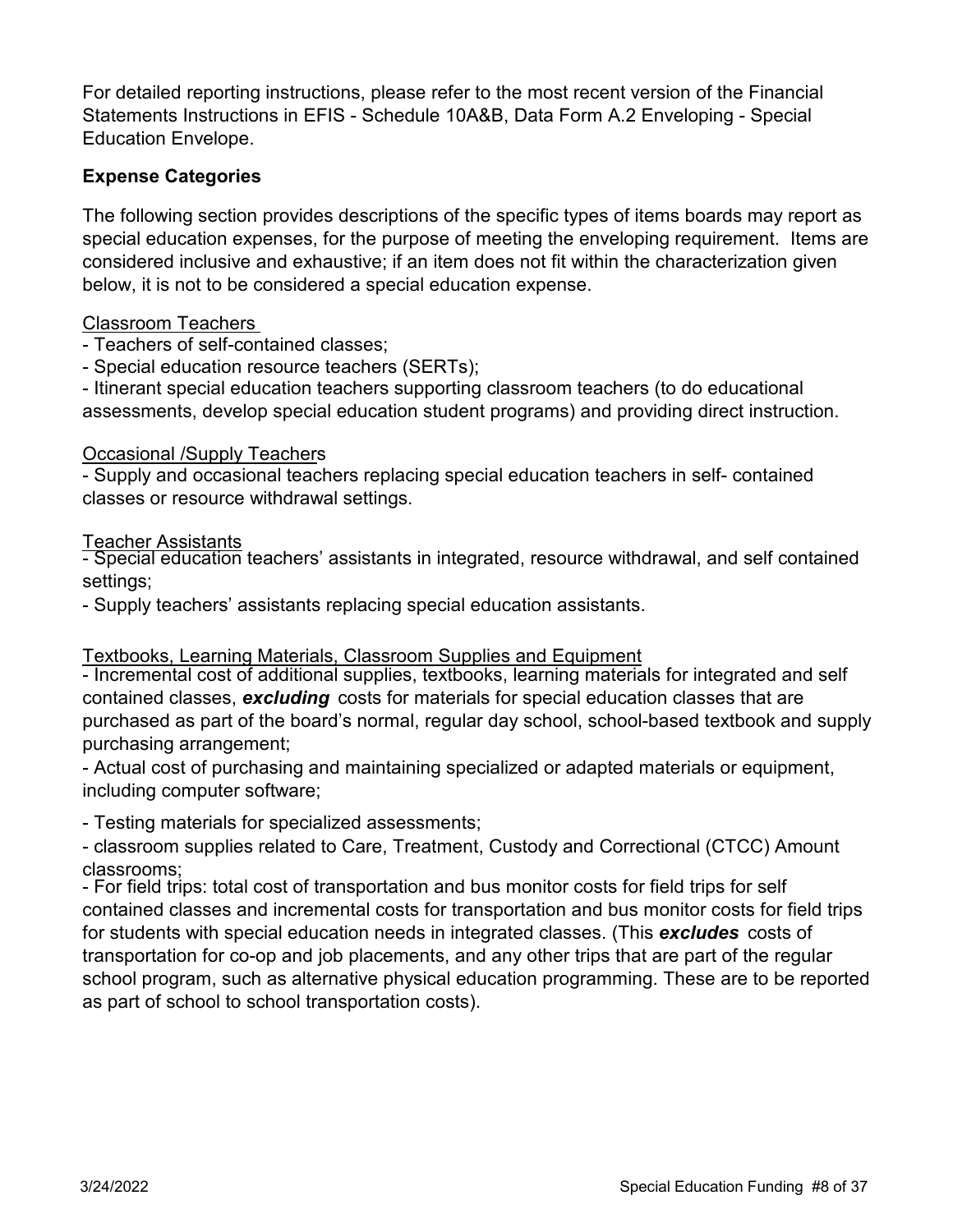# Classroom Computers

- Incremental cost of specialized computer hardware for students with special education needs in integrated and self-contained classrooms, *excluding* costs for computers for special education classes that are purchased as part of the board's normal, regular day school computer purchasing arrangement.

# Professionals, Paraprofessionals and Technicians

- Costs for professionals and para-professionals working with students receiving special education programs and services, and technicians working on specialized special education equipment, prorated on a rational, defensible basis to reflect the proportion of staff time spent in services and supports for students with special education needs; different rates for different types of staff may be used to reflect board experience with the demands on staff resources to support students with special education needs;

- Heads of professional departments, such as psychology and social work, prorated to reflect the proportion of staff time spent in services and supports for students with special education needs;

- costs for professionals and para-professionals working with students receiving special education programs and services such as psychologists, behavioural specialists, speechlanguage pathologists, registered social workers ;

- costs of Applied Behaviour Analysis (ABA) expertise professionals providing and coordinating ABA coaching, training and resources; facilitating, school boards' collaboration with community service providers, parents and schools; and supporting the transitions, collaboration and information sharing between community-based autism service providers, school staff and families. This may include Board Certified Behaviour Analysts (BCBAs).

- Proportion of early identification and assessment costs associated with work conducted by professionals and para-professionals, based on board experience with the proportion of students found to have special education needs;

- *Excludes* secretaries supporting professionals, para-professionals, and technicians, as these are to be included in board administration.

# Library & Guidance

- Generally *not* to be reported; however, costs may be reported related to library and guidance staff in schools where it can be demonstrated that additional resources have been allocated to a school due to a very high concentration of students with special education needs; *excludes*  any additional resources assigned due to support LOG programs.

# Staff Development

- All special education related professional development for all special education staff, including teachers' assistants, supply teachers and professionals;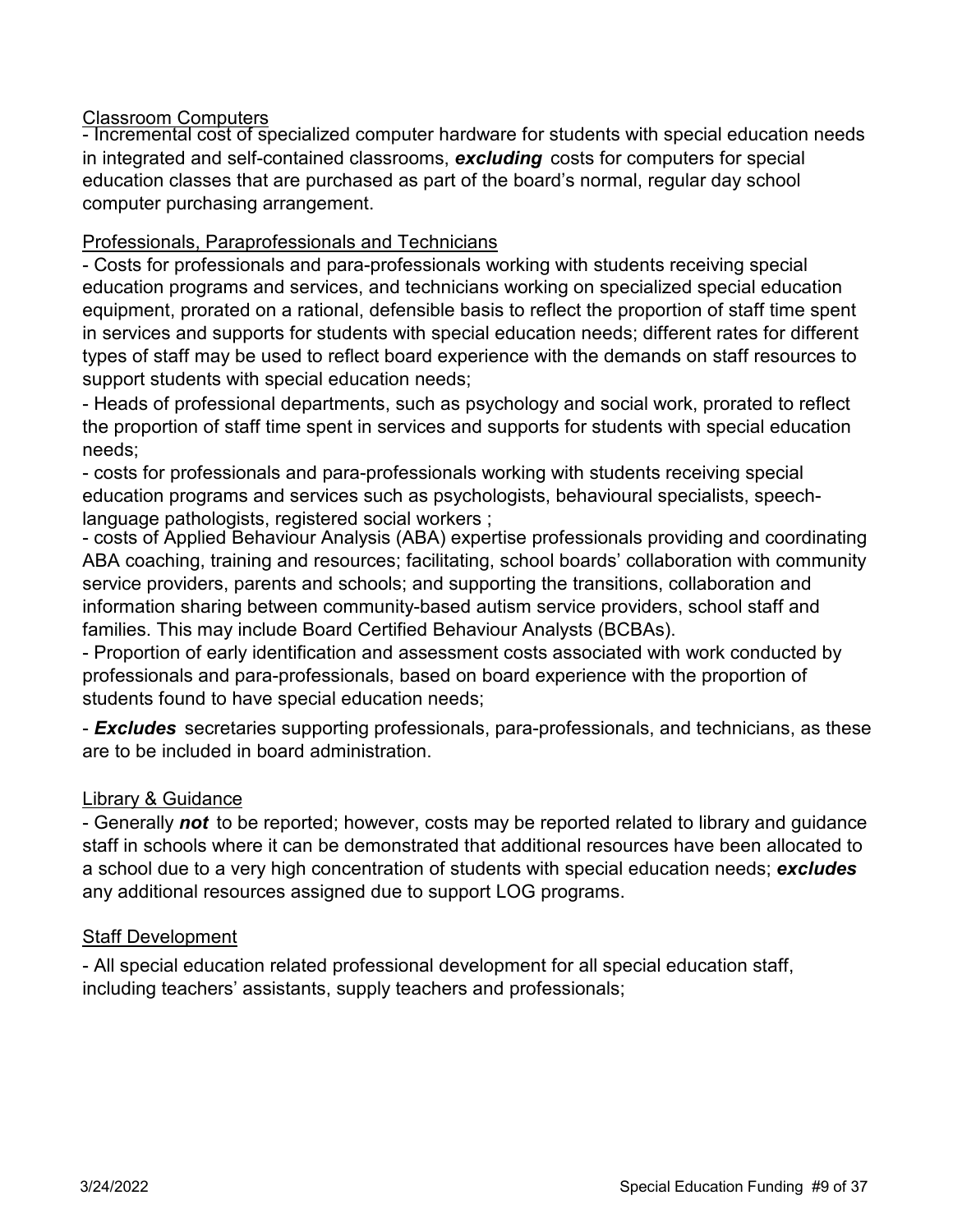-Supply teachers backfilling for teachers of self-contained special education classes and special education resource teachers (SERTs) on any training or for teachers of regular classes attending special education related professional development.

- autism training; professional development ; procurement or development of resources/programs; and release time/supply costs for staff on training (EAs/Educators/school teams)

# Preparation Time

- Portion of teachers' salary (including home instruction teachers working with students with special education needs) that does not relate to instructional time, such as preparation time and on-call time not used to cover teacher absences; exclude release time for department heads (as per Code of Accounts) OR cost of providing additional staff to cover for special education teachers or SERTs when they are replaced in a class for preparation time;

- Include a portion of any teachers' time, (for example, 10% of salary and benefit costs, according to number of minutes referenced in collective agreements), where teachers are not replaced in a class as they do not have a class responsibility for this portion of the day.

# Principals, Vice-Principals

- Generally *not* to be reported; however, costs may be reported related only to schools where it can be demonstrated that additional resources have been allocated to a school due to a very high concentration of students with special education needs; *excludes* any additional resources assigned due to support LOG programs.

# Department Heads

School based special education department head allowances. -

# School Office - Secretarial and Supplies

- Generally *not* to be reported; however, costs may be reported related to secretaries in schools where it can be demonstrated that additional resources have been allocated to a school due to a very high concentration of students with special education needs;

- *Excludes* any additional resources assigned due to support LOG programs.

# Coordinators & Consultants

- Special education consultants and coordinators;

- Any principal or vice principal without a school that provides special education program supervision (excluding supervision of remedial programs);

- *Excludes* secretaries supporting consultants and coordinators, as these are to be included in board administration.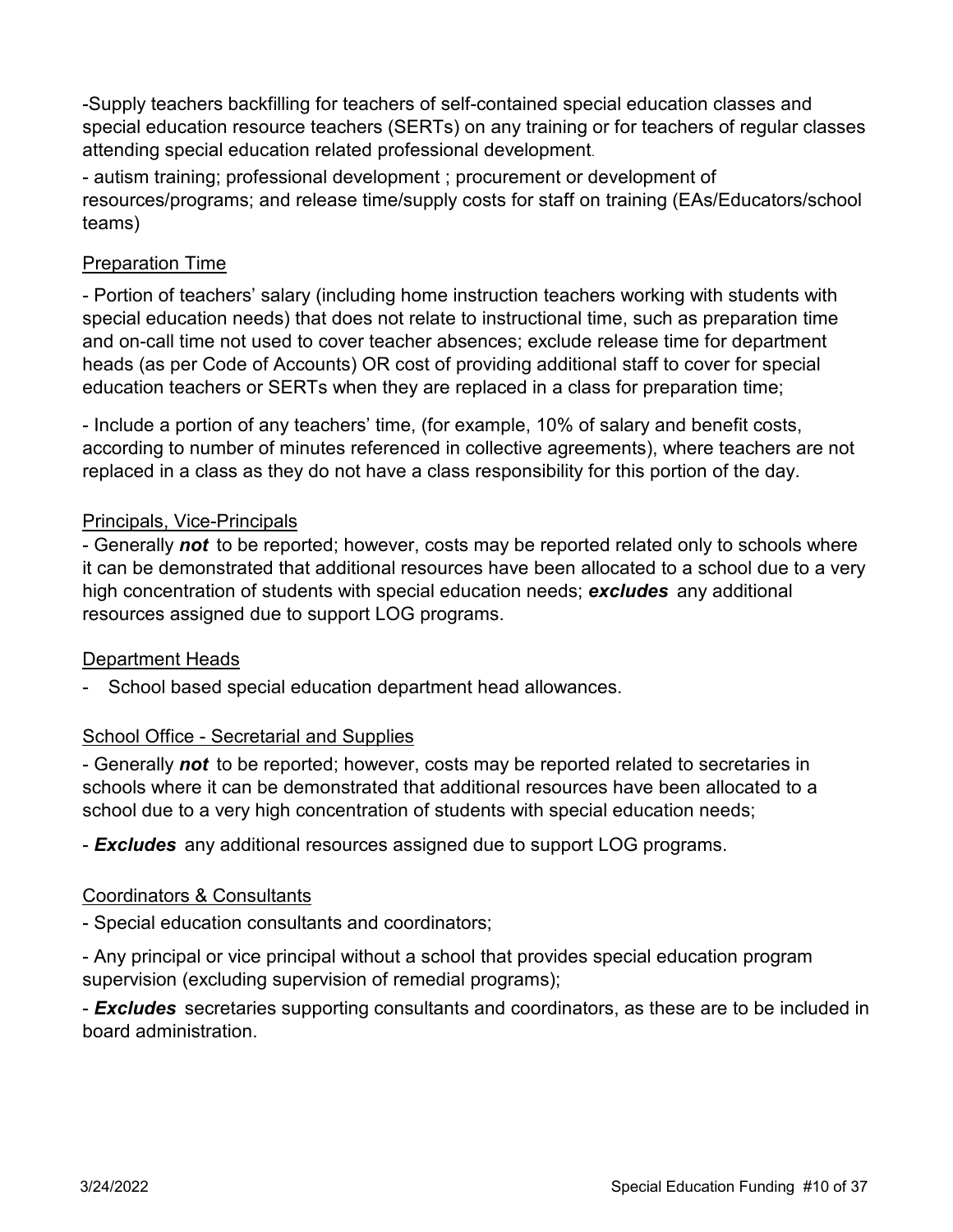# **Appendix: Special Education Enveloping**

The following table provides a summary of the expected treatment of expenses for different types of classes.<br>Adjustments to remove the appropriate portions of the Foundation Grant and other Special Purpose Grants (e.g. Tea

# **Treatment of Special Education Expenses by Type of Class**

| <b>Expense Category</b>                               | <b>Costs Associated with Type of Class</b>                                                         |                       |  |  |
|-------------------------------------------------------|----------------------------------------------------------------------------------------------------|-----------------------|--|--|
|                                                       | Integrated                                                                                         | <b>Self Contained</b> |  |  |
| Instruction- JK to SK                                 |                                                                                                    |                       |  |  |
| <b>Classroom Teachers</b>                             | $\Omega$                                                                                           | 100% of total cost    |  |  |
| Occasional/Supply Teachers                            | $\Omega$                                                                                           | 100% of total cost    |  |  |
| <b>Preparation Time</b>                               | 0                                                                                                  | 100% of total cost    |  |  |
| Instruction- Grades 1 to 3                            |                                                                                                    |                       |  |  |
| Classroom Teachers                                    | 0                                                                                                  | 100% of total cost    |  |  |
| Occasional/Supply Teachers                            | $\Omega$                                                                                           | 100% of total cost    |  |  |
| <b>Preparation Time</b>                               | $\Omega$                                                                                           | 100% of total cost    |  |  |
| Instruction- Grades 4 to 8                            |                                                                                                    |                       |  |  |
| <b>Classroom Teachers</b>                             | 0                                                                                                  | 100% of total cost    |  |  |
| Occasional/Supply Teachers                            | $\Omega$                                                                                           | 100% of total cost    |  |  |
| <b>Preparation Time</b>                               | $\Omega$                                                                                           | 100% of total cost    |  |  |
| <b>Instruction-Secondary</b>                          |                                                                                                    |                       |  |  |
| <b>Classroom Teachers</b>                             | 0                                                                                                  | 100% of total cost    |  |  |
| Occasional/Supply Teachers                            | $\Omega$                                                                                           | 100% of total cost    |  |  |
| Preparation Time/Secondary Programming                | $\Omega$                                                                                           | 100% of total cost    |  |  |
| <b>Other Direct Costs</b>                             |                                                                                                    |                       |  |  |
| Special Education Resource Teachers (SERTs)           | 100% of cost of SERTs, including supply teachers and preparation time                              |                       |  |  |
| <b>Teachers' Assistants</b>                           | 100% of cost of special education teachers' assistants                                             |                       |  |  |
| Professionals, Para-professionals & Technicians       | Portion related to special education                                                               |                       |  |  |
| <b>Coordinators and Consultants</b>                   | 100% of cost of special education coordinators and consultants                                     |                       |  |  |
| <b>Staff Development</b>                              | Portion related to special education                                                               |                       |  |  |
| <b>Department Heads</b>                               | 100% of special education department head allowances                                               |                       |  |  |
| <b>Indirect Costs</b>                                 |                                                                                                    |                       |  |  |
| Textbooks, Learning Materials, Supplies and Equipment | Incremental special education costs                                                                |                       |  |  |
| <b>Classroom Computers</b>                            | Incremental special education costs                                                                |                       |  |  |
| Library/Guidance                                      | Generally not permitted, but allowable where allocation of additional resources can be documented, |                       |  |  |
|                                                       | due to very high concentration of students with special education needs.                           |                       |  |  |
| Principals, Vice Principals                           | Generally not permitted, but allowable where allocation of additional resources can be documented, |                       |  |  |
|                                                       | due to very high concentration of students with special education needs.                           |                       |  |  |
| School Office - Secretarial & Supplies                | Generally not permitted, but allowable where allocation of additional resources can be documented, |                       |  |  |
|                                                       | due to very high concentration of students with special education needs.                           |                       |  |  |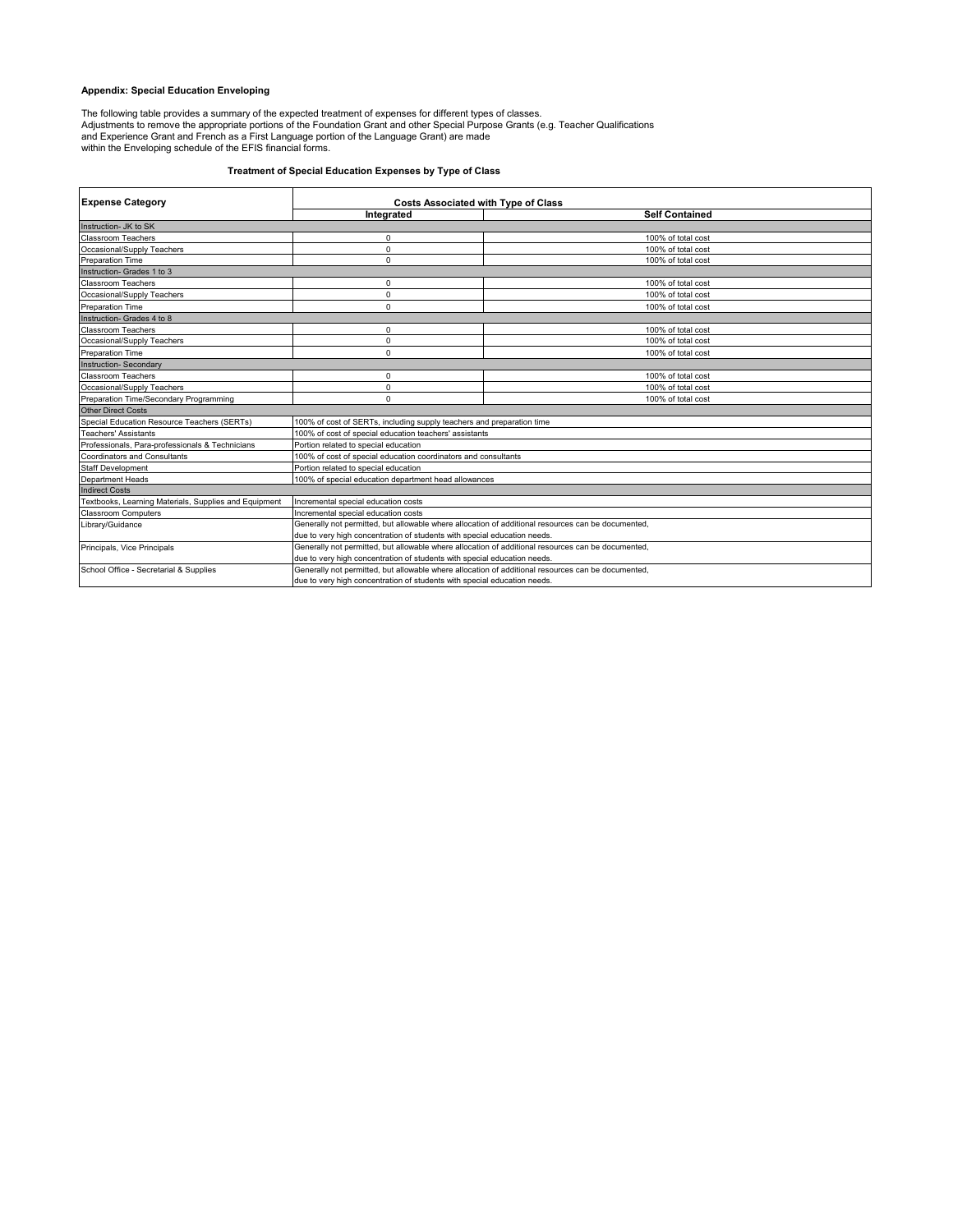# **Function Definitions**

|                                                                                                                                                                                                                                                                                                                                                                                                                                                                                                                                                                                                                                                                                                                                                                                                                                                                                                                                                                                                                                           | of Expense in the Ministry grant forms. | It is important to note that although there is a similarity between the Code of Accounts and the expense<br>grid used for Ministry reporting purposes, they are not the same. Refer to instructions for the Schedule | Please note that the examples that are provided are for illustration purposes.<br>These examples are not all encompassing. There are other possibilities.                                                                                                                                                                                                                                                         |  |
|-------------------------------------------------------------------------------------------------------------------------------------------------------------------------------------------------------------------------------------------------------------------------------------------------------------------------------------------------------------------------------------------------------------------------------------------------------------------------------------------------------------------------------------------------------------------------------------------------------------------------------------------------------------------------------------------------------------------------------------------------------------------------------------------------------------------------------------------------------------------------------------------------------------------------------------------------------------------------------------------------------------------------------------------|-----------------------------------------|----------------------------------------------------------------------------------------------------------------------------------------------------------------------------------------------------------------------|-------------------------------------------------------------------------------------------------------------------------------------------------------------------------------------------------------------------------------------------------------------------------------------------------------------------------------------------------------------------------------------------------------------------|--|
| <b>REVENUES</b>                                                                                                                                                                                                                                                                                                                                                                                                                                                                                                                                                                                                                                                                                                                                                                                                                                                                                                                                                                                                                           |                                         |                                                                                                                                                                                                                      |                                                                                                                                                                                                                                                                                                                                                                                                                   |  |
|                                                                                                                                                                                                                                                                                                                                                                                                                                                                                                                                                                                                                                                                                                                                                                                                                                                                                                                                                                                                                                           | Code Account Name                       |                                                                                                                                                                                                                      | <b>Examples</b>                                                                                                                                                                                                                                                                                                                                                                                                   |  |
| 01                                                                                                                                                                                                                                                                                                                                                                                                                                                                                                                                                                                                                                                                                                                                                                                                                                                                                                                                                                                                                                        | <b>Ministry of Education Grants</b>     | For funding provided by the Ministry of Education.                                                                                                                                                                   | Legislative Grants                                                                                                                                                                                                                                                                                                                                                                                                |  |
| 02                                                                                                                                                                                                                                                                                                                                                                                                                                                                                                                                                                                                                                                                                                                                                                                                                                                                                                                                                                                                                                        | <b>Other Provincial Grants</b>          |                                                                                                                                                                                                                      |                                                                                                                                                                                                                                                                                                                                                                                                                   |  |
|                                                                                                                                                                                                                                                                                                                                                                                                                                                                                                                                                                                                                                                                                                                                                                                                                                                                                                                                                                                                                                           |                                         | For funding provided by other Provincial bodies other than the Ministry of Education.                                                                                                                                | Grants in Aid of Education Research, Literacy and Basic Skills, OYAP, Tutors in the<br>Classroom, Textbooks/Early Learning Materials, Teacher Training, Managing<br>Information for Student Achievement (MISA), Provincial Employment Assistance<br>Programs, ESL/FSL from the Ministry of Citizenship and Immigration, Literacy and<br>Basic Skills from the Ministry of Labour, Training and Skills Development |  |
| 03                                                                                                                                                                                                                                                                                                                                                                                                                                                                                                                                                                                                                                                                                                                                                                                                                                                                                                                                                                                                                                        | <b>Government of Canada</b>             |                                                                                                                                                                                                                      |                                                                                                                                                                                                                                                                                                                                                                                                                   |  |
|                                                                                                                                                                                                                                                                                                                                                                                                                                                                                                                                                                                                                                                                                                                                                                                                                                                                                                                                                                                                                                           |                                         | For fees and grants from the Federal Government.                                                                                                                                                                     | Tuition Fees-Recoveries from indigenous groups, Transportation Recoveries,<br>Employment Assistance, Canadian Citizenship and Immigration (CIC) Programs,<br>COVID-19 Resilience Infrastructure Stream (CVRIS)                                                                                                                                                                                                    |  |
| 04                                                                                                                                                                                                                                                                                                                                                                                                                                                                                                                                                                                                                                                                                                                                                                                                                                                                                                                                                                                                                                        | <b>Local Government</b>                 | For revenues from Municipal Government bodies.                                                                                                                                                                       | Tax Revenue from Municipalities, Tax Write Offs                                                                                                                                                                                                                                                                                                                                                                   |  |
| 05                                                                                                                                                                                                                                                                                                                                                                                                                                                                                                                                                                                                                                                                                                                                                                                                                                                                                                                                                                                                                                        | <b>Other Boards</b>                     | For fees from other school boards.                                                                                                                                                                                   | Transportation Recoveries, Rental Revenue                                                                                                                                                                                                                                                                                                                                                                         |  |
| 06<br><b>DCC Amortization</b><br>Account is used to record amortization of capital contributions. Capital contributions are<br>recognized to revenue in proportion to how the related TCAs are recognized into expense<br>through amortization.                                                                                                                                                                                                                                                                                                                                                                                                                                                                                                                                                                                                                                                                                                                                                                                           |                                         |                                                                                                                                                                                                                      |                                                                                                                                                                                                                                                                                                                                                                                                                   |  |
| 07                                                                                                                                                                                                                                                                                                                                                                                                                                                                                                                                                                                                                                                                                                                                                                                                                                                                                                                                                                                                                                        | <b>Individuals</b>                      | For fees from individuals.                                                                                                                                                                                           | Tuition Fees for International Students/VISA programs                                                                                                                                                                                                                                                                                                                                                             |  |
| 08                                                                                                                                                                                                                                                                                                                                                                                                                                                                                                                                                                                                                                                                                                                                                                                                                                                                                                                                                                                                                                        | <b>Other Revenue</b>                    | For recording revenue from various sources. May be combined with any object 001 - 099<br>as applicable.                                                                                                              | Interest Income, Donations, The Council of Ontario Directors of Education (CODE)                                                                                                                                                                                                                                                                                                                                  |  |
| 09                                                                                                                                                                                                                                                                                                                                                                                                                                                                                                                                                                                                                                                                                                                                                                                                                                                                                                                                                                                                                                        | <b>Inter-entity Revenue</b>             | Include revenues for other entities that are being consolidated into the board's financial<br>statements.                                                                                                            | School Generated Funds, Transportation Consortium, Other Consolidated Entities                                                                                                                                                                                                                                                                                                                                    |  |
| <b>EXPENSES</b>                                                                                                                                                                                                                                                                                                                                                                                                                                                                                                                                                                                                                                                                                                                                                                                                                                                                                                                                                                                                                           |                                         |                                                                                                                                                                                                                      |                                                                                                                                                                                                                                                                                                                                                                                                                   |  |
| Function Codes 10 through 25 group expenses related to Day School Programs<br>and do not include Continuing Education or Summer School classes or courses.                                                                                                                                                                                                                                                                                                                                                                                                                                                                                                                                                                                                                                                                                                                                                                                                                                                                                |                                         |                                                                                                                                                                                                                      |                                                                                                                                                                                                                                                                                                                                                                                                                   |  |
| 10<br>Instruction<br>Includes all current salaries, benefits, and supply and service expenses relating to direct<br>instruction of day school pupils such as classroom and school based teachers, supply<br>teachers, educational assistants, field trip costs, textbooks, learning materials, supplies,<br>services and equipment, including instructional computer hardware and related software<br>and the associated network costs.<br>Principals, vice-principals (except for direct teaching time), department head allowances<br>and release time, school secretaries and related expenses are coded in Function 15.<br>Note:<br>1) Includes preparation time.<br>2) Instructional computers are mapped to the appropriate expenditure category. Any non<br>personnel related computer expenditures that are not specific to one function - such as<br>network costs, network servers, or line charges are allocated between functions in<br>proportion to the number of computers connected to the network. See also Function 22. |                                         |                                                                                                                                                                                                                      |                                                                                                                                                                                                                                                                                                                                                                                                                   |  |

15 School Management School Services<br>
Includes all expenses relating to the management and administration of schools, including<br>
principal, vice-principal and secretarial salaries, benefits and related supplies and service

1) Includes other school based personnel such as school office managers.

2) Includes all school based secretarial and clerical salaries, benefits and related supplies and services such as guidance, library, and attendance.

3) School based secretarial and clerical staff using and inputting information into the student administration systems are charged here.

4) Includes computer hardware and related software which are then mapped to this<br>expenditure category. Any non personnel related computer expenditures that are not<br>specific to one function, such as network costs, network s network.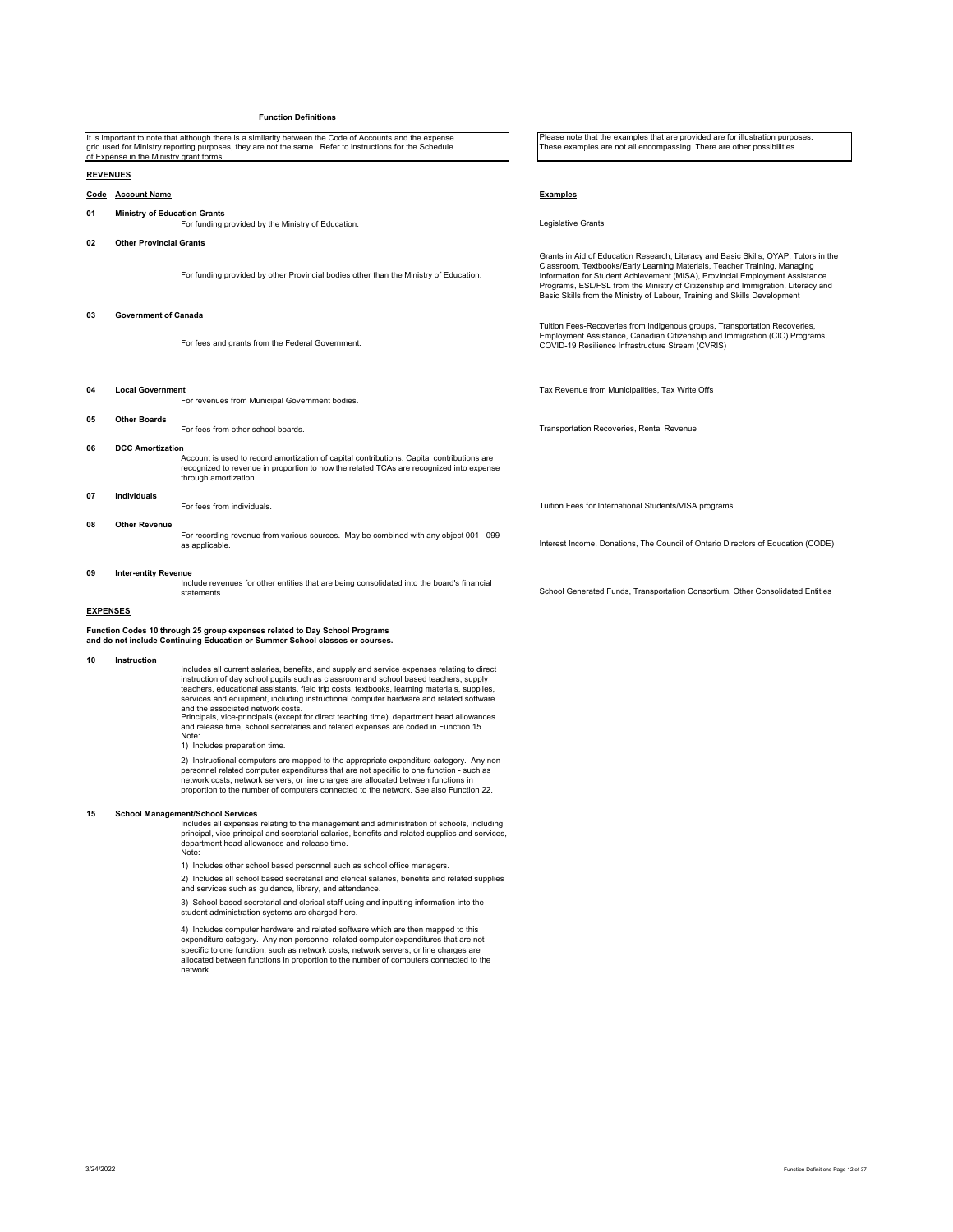### **21 Student Support Services - General**

Includes expenditures relating to the provision of psychological, speech, social and community services. Traditionally would include the salaries of the professionals and paraprofessionals in these areas, including teachers and other support personnel such as lunchroom supervisors. Note:

1) Map to the Professional and Para-professional expenditure category.

## **22 Computer and Other Technical Student Support Services**

Includes expenses relating to the operation of instructional computers and other school based computers and other technical services for students. Traditionally would include school based technicians and expenses relating to the support and training for student administration systems. Notes:

1) Computer hardware and software and the associated network costs are to be reported under the appropriate Functions according to their use (e.g. school office, library, guidance, school operations, etc.). Instructional computers are reported under Function 10, school office under 15, school operations under Function 40 and transportation under 50.

2) Non personnel related expenses for local or wide area networks, such as network servers and line charges, are to be allocated between functions in proportion to the computers connected or devices on the network.

3) Salaries, benefits and related expenses for computer technicians and other personnel providing technical support associated with school based Functions (e.g. 10, 15, 23, 24) are to be reported under Function 22 and will be mapped to the Professionals and Paraprofessional expenditure category. Others are to be reported under Function 35. School based secretarial and clerical staff and related expenses involved in student administration systems are to be reported under Function 15.

4) The administration of personnel reported under Function 22 (e.g. department managers and supervisory personnel, secretarial and clerical staff salaries, benefits and related supplies and services) are to be reported under Information Technology Administration, Function 35.

#### **23 Library Services**

Includes expenses relating to library services within schools, including salaries of teachers, library technicians and/or other library staff.<br>Note:

Note:<br>1) Includes preparation time, if any, for library services staff.<br>2) Secretarial and clerical staff salaries, benefits and related supplies and services are to be reported under School Management/School Services.

### **24 Guidance Services**

Includes expenses relating to guidance services within schools, including salaries of teachers and/or other guidance related staff. Note:

1) Includes preparation time, if any, for guidance services staff.<br>2) Excludes costs related to teaching courses assigned a guidance credit.<br>3) Secretarial and clerical staff salaries, benefits and related supplies and be reported under School Management/School Services.

**25 Teacher Support Services** 

Includes expenses relating to coordinators and consultants, curriculum development or program support. Note:

1) Includes program coordinators for educational assistants. 2) Map to coordinators and consultants category.

### **31 Governance/Trustees**

Includes expenses related to the governance function of the Board. For example honoraria, travel and professional development for trustees as well as secretarial and office expenses relating to this function. Note: Secretarial and office expenses relating to this function are mapped under Board

Administration.

# **32 Senior Administration**

Includes direct expense for staff assigned duties outlined in Section 286 of The Education Act; also includes costs to support these functions such as travel, supplies, services, etc.

Includes directors and supervisory officers including chief financial officer/senior administration.

Note: Travel, supplies and services relating to this function are subsequently mapped to Board Administration.

### **33 Administration and Other Support**

Includes research, communications, community and government relations, public relations, office services, reception, and so forth, which are not captured under any of the other core functions. Also, includes non-staff expenditures with the exception of IT. In addition, this function covers the costs of dues to stakeholder organizations, including trustee associations.

Notes:

1) Costs such as warehousing or printing are charged back to other functions such as instructional supplies, based on charges for goods supplied.

2) Unless specifically provided for in another function, all department managers and supervisory personnel, secretarial and clerical staff salaries, benefits and related supplies and services are to be reported under Administration and Other Support.

Internal Audit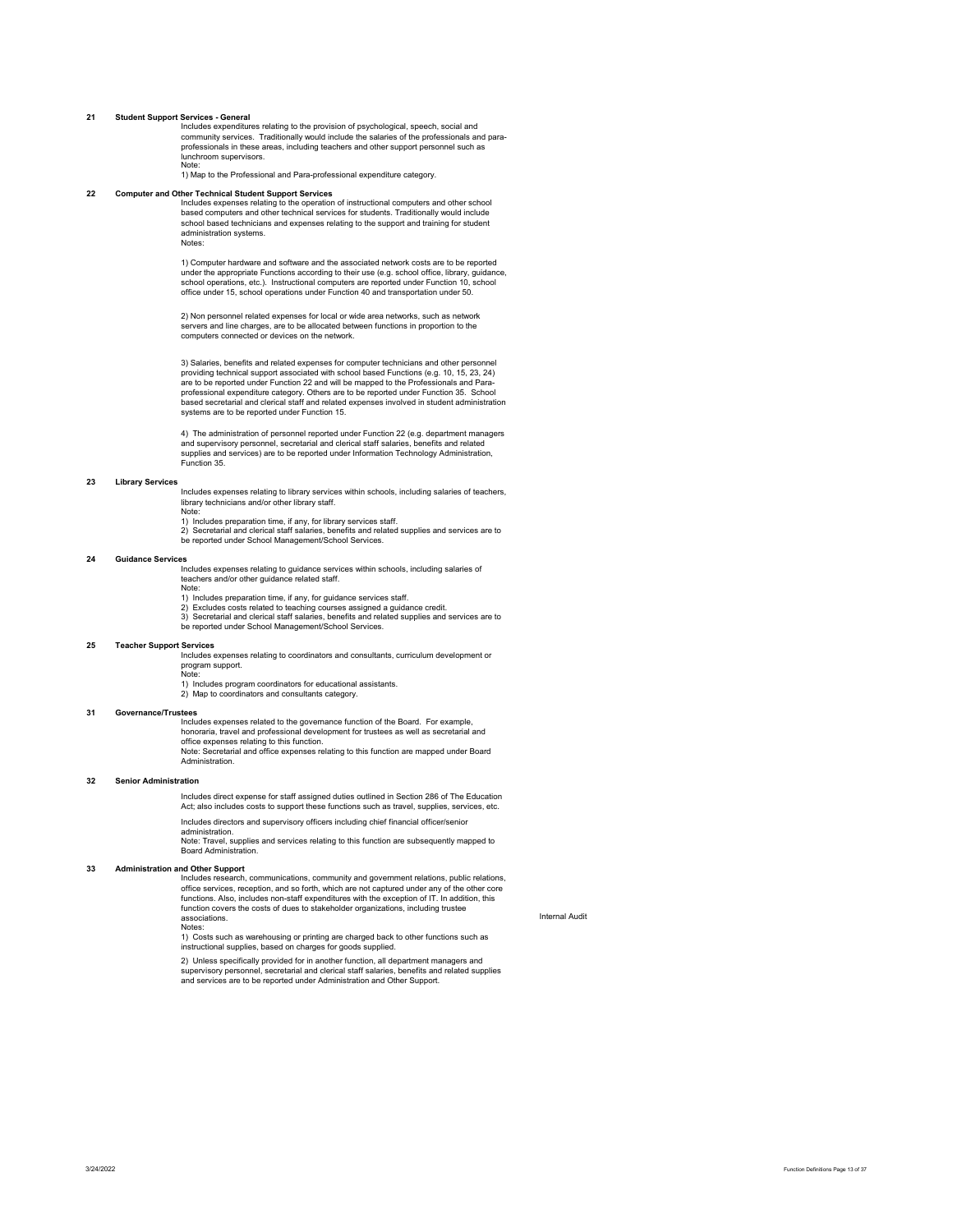### **34 Human Resource Administration**

Includes the management of the employee files, recruitment, determining employee wages, labour relations, performance management, benefits, learning and development, attendance management and staffing allocation. Note: Would include any central administrative support for coordination of professional development throughout the board.

#### **35 Information Technology Administration**

Includes expenses relating to the provision and management of administrative information technology throughout the board, including general support to school secretaries and<br>principals. Expenses for the operation of local or wide area networks, such as network<br>servers and line charges, are to be allocated betw computers connected to the network. Note: Includes the initial purchase and implementation of administrative software, including

student administration systems (timetabling, report cards, etc.); however, salaries, benefits and related expenses of personnel providing support for student administration systems are not included in this function but rather under Function 22.

#### **36 Director's Office**

Includes direct administrative support for the director and any other senior executives, superintendents or supervisory officers.

# **37 Payroll Administration**

Includes processing periodic pay cheques, reconciliation, withholding taxes, updating vacation and sick pay.

# **38 Finance**

Includes budgeting and planning, accounting, financial reporting and analysis, treasury management, non-grant revenue/receivables, transaction processing and support for boards' capital planning responsibilities.

Note: Short term operating interest costs should be charged to 33-710 and mapped to the Board Administration expenditure category under Column 10 "Other" on Schedule 10.

### **39 Purchasing and Procurement**

Includes determining purchasing needs, selecting suppliers, ensuring compliance with procurement directives, negotiating prices and follow-up.

#### **40 School Operations**

Includes all expenses related to the daily operation of instructional buildings and sites, such as custodial services, food services, security services, building systems, building and grounds maintenance, utilities, computer hardware and related software, and property and related liability insurance. These functions would normally be performed by caretaking and food services staff. Note:

1) Includes department managers and supervisory personnel, secretarial and clerical staff s and relationship in the managers and supervisory personnel, secretarial and stendar stated in Functions 41 through<br>salaries, benefits and related supplies and services not recorded in Functions 41 through

44. 2) Includes computer hardware and related software which is subsequently mapped to this expenditure category. Any non personnel related computer expenditures that are not specific to one function - such as network costs, network servers, or line charges are allocated between functions in proportion to the number of computers connected to the network.

#### **41 School Maintenance**

Includes all expenses related to the periodic work performed to maintain instructional buildings and sites in a good state of repair. These functions would normally be performed by building professionals (e.g. maintenance electrician, mechanic, plumber). Health and safety costs related to school operations.

# **42 School Renewal - Operating**

Includes all non capital expenses related to school renewal projects as described in Regulation 193/10, paragraph 6.2(2).2 to 6.2(2).6, plus improvements to school sites.

#### **43 Pupil Accommodation**

**44 Operations and Maintenance/Capital - Non-Instructional**  Includes expenses related to the operation and maintenance of non-school buildings and property. Also includes capital renovations, repair or replacement of administrative ոս<sub>Ի</sub><br>huildings. NOTE:

1) Mapped to General and Business Administration

# **50 Transportation - General**

Includes expenses related to transportation that are not specifically included in Functions 10 (field trips) or 51 through 54.

NOTE: 1) Includes department managers and supervisory personnel, secretarial and clerical staff salaries, benefits and related supplies and services not recorded in Functions 51 through  $\frac{54}{2}$ .<br>Includes computer hardware and related software which is then mapped to the

applicable expenditure category. Any non personnel related computer expenditures that are not specific to one function - such as network costs, network servers, or line charges are allocated between functions in proportion to the number of computers connected to the network.

# **51 Transportation - Home to School**

### **52 Transportation - School to School**

**53 Transportation - Board, Lodging and Weekly Transportation** 

**54 Transportation - Ontario Schools for the Blind/Deaf**

Health and safety costs related to general staffing.

Include costs related to Managing Information for Student Achievement (MISA) activities.

Health and safety costs related to school operations.

Includes operating type expenses regarding pupil accommodation. Interest on debt for capital programs, site costs for land which is not purchased (i.e. it is rented), health and safety costs related to school operations.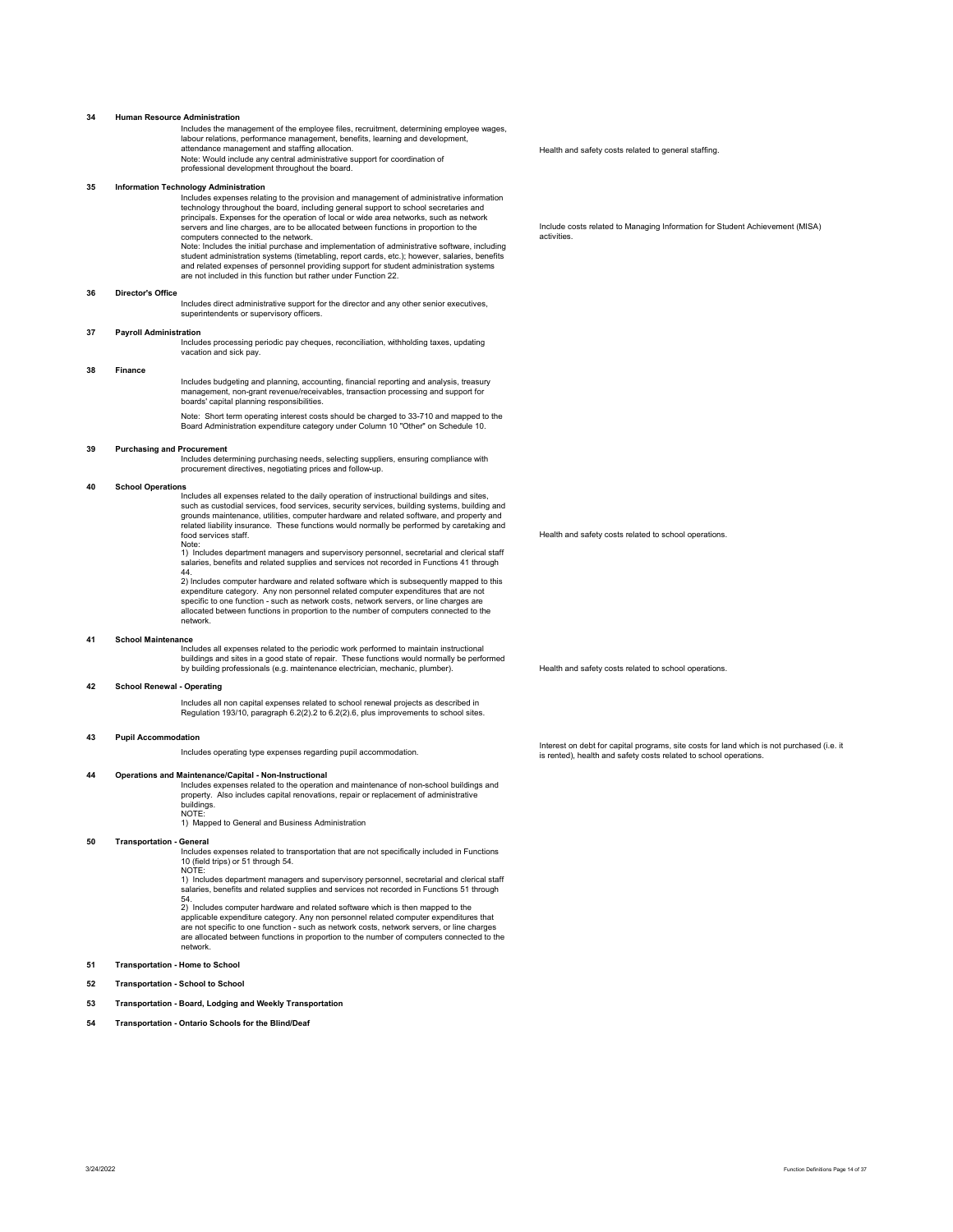**55 Continuing Education, Summer School and International Language**  Includes all current salary, benefits, supply and service expenses relating to the delivery of continuing education, summer school and international languages programs (non-day school program). NOTE:

1) Includes federally funded LINC program, and subsequently reported as an external agency program. The revenue is offset against the expense for enveloping purposes.

# **57 Provision for Contingencies**

An unallocated expense that the board may not have distributed or allocated to a specific cost center. This may also be used to set aside a specific amount for potential cost pressures. To be used for budgeting only. Not to be used in Financial Statements.

#### **59 Other Non-Operating**

Includes expenses for material claims or settlements. May also include programs that are non-educational. NOTE:

Boards should not include EPO funding here. EPO funding should be allocated according to the area to which it relates.

# **62 School Generated Funds**

School Generated Funds are funds that are raised and collected in the school or broader community in the name of the school or by a school-or parent-administered group, including school councils. These funds, which are administered by the school, are raised or collected from sources other than the school board's operating and capital budgets.

Note:

Please note that fundraising proceeds should not be used for:

•Items that are funded through the allocated budget of a school board including, but not limited to, core learning materials and textbooks.

•Infrastructure improvements which increase the per pupil capacity of a school (e.g. classrooms).

•Facility renewal normally funded through the school renewal grants such as structural repairs, sanitation or emergency repairs; and

•Administrative expenses. Please see memoranda 2011:B2 and 2010: B11 for additional details

**ASSETS, LIABILITIES and EQUITY** 

#### **63 Accumulated Amortization**

Includes the accumulated amortization for all classes of tangible capital assets.

#### **64 Non-Financial Assets**

Non-financial assets of the government are assets that are, by nature, normally for use in service provision and include purchased, constructed, contributed, developed or leased tangible capital assets, inventories of supplies, and prepaid expenses.

# **65 Financial Assets**

Financial assets would include (a) cash and cash equivalents; (b) temporary investments; (c) revenues receivable; (d) inventories for resale and other assets held for sale that meet the requirements of paragraph PS 120.055 of the PSAB Handbook; (e) loans to other governments; (f) other loans; (g) portfolio investments; (h) investments in government business enterprises; and (i) investments in government business partnerships.

# **66 Liabilities**

#### **67 Deferred Capital Contributions**

Used to record capital contributions. The amount in this account is recognized in revenue in proportion to how the related tangible capital assets are recognized in expense through amortization.

# **68 Accumulated Surplus (Deficit)**

The sum of the net debt of the government and its non-financial assets. This indicator represents the net assets of the government.

# **Capital Additions**

# **70 School Generated Funds - Capital**

Note: Please note that capital fundraising proceeds should not be used for: •Infrastructure improvements which increase the per pupil capacity of a school (e.g. classrooms);

•Facility renewal normally funded through the school renewal grants such as structural repairs, sanitation or emergency repairs; and

•Administrative capital

Please see 2011:B2 and 2010: B11 for additional details

# **72 School Renewal - Capital**

Includes all capital expenditures related to school renewal projects as described in Regulation 193/10, paragraph 6.2(2).2 to 6.2(2).6, plus improvements to school sites. Boards can use program codes to identify spending related to this funding. LINC, international student recruitment costs

55 School Board Trust, child Care Centre programs, expenses related to foundations, salary related to staff seconded to a non teaching position

For example, cheques written in support of external charities, school council or student council, costs associated with field trips/excursions, student activities and/or resources, conducting fundraising events, etc.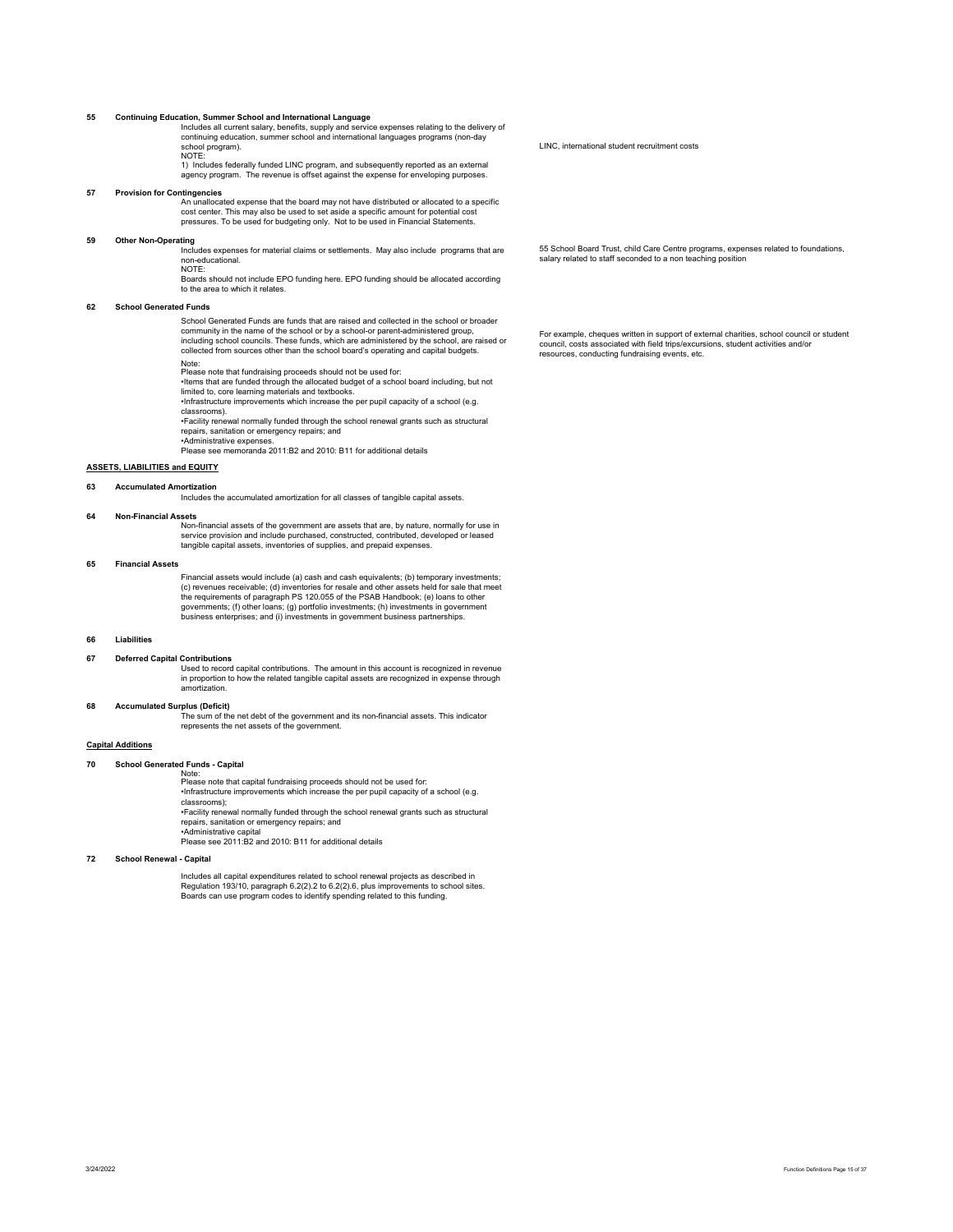| 74                | <b>Temporary Accommodation</b>        |                                                                                                                                                                                                                                                                                                                                                                     |
|-------------------|---------------------------------------|---------------------------------------------------------------------------------------------------------------------------------------------------------------------------------------------------------------------------------------------------------------------------------------------------------------------------------------------------------------------|
|                   |                                       | Spending related to funding under the Temporary Accommodation allocation. Includes<br>portable acquisitions. Note that this funding along with the FDK funding also provides for<br>operating expenses such as leases and portable relocation costs. Boards should use<br>program codes to track these operating expenses.                                          |
| 75                | <b>Minor TCA</b>                      |                                                                                                                                                                                                                                                                                                                                                                     |
|                   |                                       | Capital spending related to capital funding under the Minor Tangible Capital Asset<br>allocation.                                                                                                                                                                                                                                                                   |
| 76                | <b>School Condition Improvement</b>   | Capital Spending related to the new funding announced in memorandum 2011:B03.                                                                                                                                                                                                                                                                                       |
| 77                | <b>Early Learning</b>                 | Spending related to facilities under the Early Learning (Full Day Kindergarten) program.<br>Note:                                                                                                                                                                                                                                                                   |
|                   |                                       | This funding also provides for operating expenses such as the lease of permanent and non-<br>permanent instructional spaces and portable relocation costs. Boards should use the<br>appropriate object code to track these operating expenses and they will be mapped to<br>Operations and Maintenance - Schools or Other Pupil Accommodation on Schedule 10.       |
| 78                | <b>Rural and Northern Education</b>   |                                                                                                                                                                                                                                                                                                                                                                     |
|                   |                                       | Capital Spending related to the new Rural and Northern Education funding announced in<br>memorandum 2017:B09.                                                                                                                                                                                                                                                       |
| 79                | <b>Other Capital</b>                  | Capital spending related to capital funding not described in Function codes 70 to 78, 81<br>and 90 to 96.                                                                                                                                                                                                                                                           |
| 81                | <b>Experiential Learning</b>          | Capital spending related to the following three allocations, enveloped as Experiential                                                                                                                                                                                                                                                                              |
|                   |                                       | Learning:<br>•Specialist High Skills Major (SHSM) Allocation                                                                                                                                                                                                                                                                                                        |
|                   |                                       | •Outdoor Education                                                                                                                                                                                                                                                                                                                                                  |
|                   |                                       | *Experiential Learning Allocation                                                                                                                                                                                                                                                                                                                                   |
| 88                | <b>Community Hubs Replacement</b>     | Capital spending related to community hubs replacement funding announced in<br>memorandum 2017: B7                                                                                                                                                                                                                                                                  |
| 89                |                                       | COVID-19 Resilience Infrastructure Stream (CVRIS-20%)<br>Capital spending related to provincially funded COVID -19 resilience infrastructure stream<br>funding announced in memorandum 2020: B20.                                                                                                                                                                   |
| 90                |                                       | <b>Capital Priorities - Major Capital Programs</b><br>Capital spending related to capital funding under Capital Priorities - Major Capital<br>Programs funding discussed in 2012: B7.                                                                                                                                                                               |
| 91                | <b>Capital Priorities - Land</b>      | Capital spending related to capital funding under Capital Priorities - Land funding<br>discussed in 2012: B7.                                                                                                                                                                                                                                                       |
| 92                | <b>School Consolidation - Capital</b> | Capital spending related to capital funding under School Consolidation funding announced<br>in 2014: B08.                                                                                                                                                                                                                                                           |
| 93                |                                       | <b>Child Care - Retrofitting of Space</b><br>Capital spending related to the Retrofitting of Space for Child Care capital funding as<br>outlined in 2012 EL Memorandum 4.                                                                                                                                                                                           |
| 94                |                                       | <b>Education Development Charges</b><br>Spending related to Education Development Charges (EDCs).<br>Operating expenses relating to EDC's may use this function or Function 43 - Other Pupil<br>Accommodation. Boards should use appropriate object codes to track these operating<br>expenses and they will be mapped to Other Pupil Accommodation on Schedule 10. |
| 95                | <b>Proceeds of Disposition</b>        | Capital spending related to proceeds of disposition.                                                                                                                                                                                                                                                                                                                |
| 97                | <b>Child Care Capital</b>             | Capital spending related to child care for new construction of child care, including 100,000<br>new spaces                                                                                                                                                                                                                                                          |
| 98                |                                       | EarlyON Child and Family Center Capital<br>Capital spending related to school-based child and family support programs as per<br>memorandum 2016: B11                                                                                                                                                                                                                |
| 99                | <b>PSAB Adjustments</b>               |                                                                                                                                                                                                                                                                                                                                                                     |
|                   |                                       |                                                                                                                                                                                                                                                                                                                                                                     |
| <b>Trust Fund</b> |                                       |                                                                                                                                                                                                                                                                                                                                                                     |
| 80                | Revenue - Trust Fund                  |                                                                                                                                                                                                                                                                                                                                                                     |
| 82                |                                       |                                                                                                                                                                                                                                                                                                                                                                     |
|                   | <b>Expenses - Trust Fund</b>          |                                                                                                                                                                                                                                                                                                                                                                     |

# **85 Assets - Trust Fund**

**86 Liabilities - Trust Fund**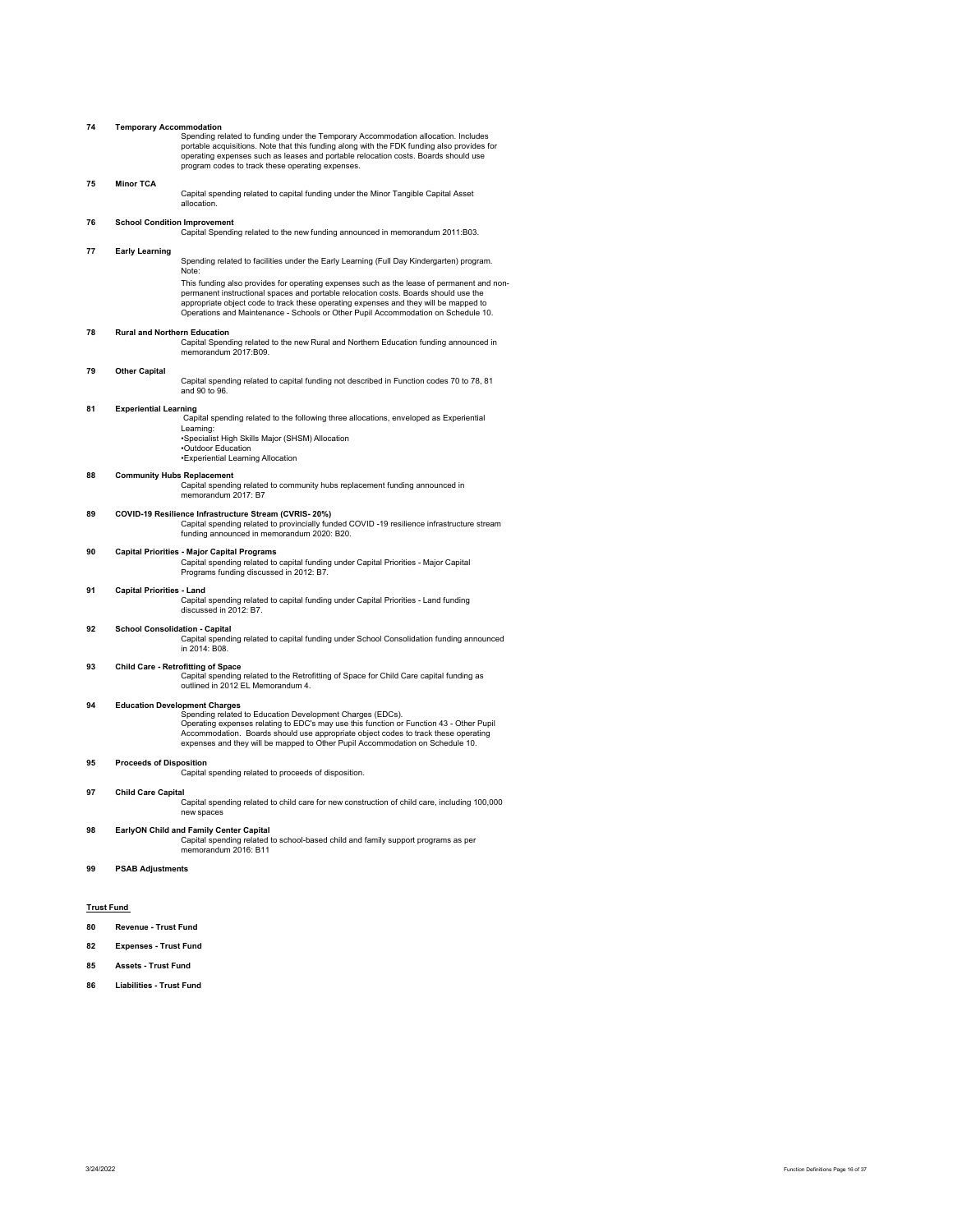|            | <b>Object Definitions</b>                                                                                                                                                                                                                                                                   |                                                                                                                                                         |
|------------|---------------------------------------------------------------------------------------------------------------------------------------------------------------------------------------------------------------------------------------------------------------------------------------------|---------------------------------------------------------------------------------------------------------------------------------------------------------|
|            | The following objects may be combined with the other segments as applicable.<br>Schedules 10 and 14 outline the valid function/object combinations and the associated expense category applicable to each one.<br>Examples may be shown within these definitions for illustration purposes. | Please note that the examples that are provided are for illustration purpose<br>These examples are not all encompassing. There are other possibilities. |
|            | <b>Revenue Objects</b>                                                                                                                                                                                                                                                                      |                                                                                                                                                         |
|            | Code Account Name                                                                                                                                                                                                                                                                           | <b>Examples</b>                                                                                                                                         |
| 001        | <b>Legislative Grants</b>                                                                                                                                                                                                                                                                   |                                                                                                                                                         |
| 002        | Reserved                                                                                                                                                                                                                                                                                    |                                                                                                                                                         |
| 003        | <b>Grant to Isolate Boards</b>                                                                                                                                                                                                                                                              |                                                                                                                                                         |
| 004        | <b>Grants to Treatment Centre Boards</b>                                                                                                                                                                                                                                                    |                                                                                                                                                         |
| 005        | <b>Other Legislative Grants</b>                                                                                                                                                                                                                                                             |                                                                                                                                                         |
| 006        | <b>Prior Year Grant Adjustments</b>                                                                                                                                                                                                                                                         |                                                                                                                                                         |
| 010        | <b>Other Operating Grants - Classroom</b>                                                                                                                                                                                                                                                   |                                                                                                                                                         |
| 011        | Other Operating Grants - Other; EPOs                                                                                                                                                                                                                                                        |                                                                                                                                                         |
| 012        | <b>Employment Assistance Programs</b>                                                                                                                                                                                                                                                       |                                                                                                                                                         |
| 013        | <b>Grants in Aid of Education Research</b>                                                                                                                                                                                                                                                  |                                                                                                                                                         |
| 015        | <b>Other Capital Grants</b>                                                                                                                                                                                                                                                                 |                                                                                                                                                         |
| 021        | Tuition Fees - Day School - Ontario Residents                                                                                                                                                                                                                                               |                                                                                                                                                         |
| 022        | Tuition Fees - Day School - Other                                                                                                                                                                                                                                                           |                                                                                                                                                         |
| 023        | <b>Deposit Fees</b>                                                                                                                                                                                                                                                                         |                                                                                                                                                         |
| 024        | <b>Continuing Education Fees</b>                                                                                                                                                                                                                                                            |                                                                                                                                                         |
| 026        | <b>Other Fees</b>                                                                                                                                                                                                                                                                           |                                                                                                                                                         |
| 031        | Cafeteria Income                                                                                                                                                                                                                                                                            |                                                                                                                                                         |
| 032        | <b>Sale of Materials</b>                                                                                                                                                                                                                                                                    |                                                                                                                                                         |
| 033        | Sale of Furniture and Equipment                                                                                                                                                                                                                                                             |                                                                                                                                                         |
| 034        | Reserved                                                                                                                                                                                                                                                                                    |                                                                                                                                                         |
| 035<br>036 | Reserved<br>Reserved                                                                                                                                                                                                                                                                        |                                                                                                                                                         |
| 037        | Reserved                                                                                                                                                                                                                                                                                    |                                                                                                                                                         |
| 038        | Proceeds on Sale of Capital Assets                                                                                                                                                                                                                                                          |                                                                                                                                                         |
| 039        | <b>Cost of Asset Sold</b>                                                                                                                                                                                                                                                                   |                                                                                                                                                         |
| 040        | <b>Accumulated Amortization Of Assets Sold</b>                                                                                                                                                                                                                                              |                                                                                                                                                         |
| 041        | Rental of Instructional Accommodation and School Sites                                                                                                                                                                                                                                      |                                                                                                                                                         |
| 042        | Rental of Non-Instructional Accommodation and Sites                                                                                                                                                                                                                                         |                                                                                                                                                         |
| 043        | <b>Community Use Rental Revenue</b>                                                                                                                                                                                                                                                         |                                                                                                                                                         |
| 044        | <b>Other Rental</b>                                                                                                                                                                                                                                                                         |                                                                                                                                                         |
| 051        | <b>Municipal Taxes</b>                                                                                                                                                                                                                                                                      |                                                                                                                                                         |
| 052        | <b>Supplementary Taxes</b>                                                                                                                                                                                                                                                                  |                                                                                                                                                         |
| 053        | <b>Tax Write-offs</b>                                                                                                                                                                                                                                                                       |                                                                                                                                                         |
| 061        | <b>Transportation Recoveries</b>                                                                                                                                                                                                                                                            |                                                                                                                                                         |
| 065        | School Generated Funds (SGF) - Field Trips/Excursions                                                                                                                                                                                                                                       | Trips to Science Centre, farm visit, museum trip, trip                                                                                                  |
|            | Includes all amounts raised/received to support the costs of in province or out of country excursions or field trips.                                                                                                                                                                       | to U.S.A.                                                                                                                                               |
| 066        | School Generated Funds (SGF) - Fundraising for external charities                                                                                                                                                                                                                           |                                                                                                                                                         |
|            | Amounts raised/received in support of an external charity where the school provides the administrative process<br>for collecting the funds. The charity would be registered with the Canada Revenue Agency (CRA).                                                                           | Terry Fox Run, Cancer Society, United Way                                                                                                               |
| 067        | School Generated Funds (SGF) - Student Activities and Resources<br>Monies raised/received related to student activities and resources such as activity fees, support for student<br>council/governments, and extracurricular activities including sports.                                   | Student activity fees, athletic fees, yearbooks,<br>student clubs                                                                                       |
| 068        | School Generated Funds (SGF) - Other Funds                                                                                                                                                                                                                                                  |                                                                                                                                                         |
|            | Includes all items that do not fit under the other SGF categories (object codes 065-067).                                                                                                                                                                                                   | General fundraising by the school or school council,<br>interest on accounts                                                                            |
| 071        | Insurance Claim Proceeds - Capital Appurtenances                                                                                                                                                                                                                                            |                                                                                                                                                         |
| 072        | Insurance Claim Proceeds - Other                                                                                                                                                                                                                                                            |                                                                                                                                                         |
| 075        | <b>Revenue Recovery</b>                                                                                                                                                                                                                                                                     |                                                                                                                                                         |
| 081        | Interest                                                                                                                                                                                                                                                                                    |                                                                                                                                                         |
| 082        | <b>Interest on Sinking Funds</b>                                                                                                                                                                                                                                                            |                                                                                                                                                         |
|            |                                                                                                                                                                                                                                                                                             |                                                                                                                                                         |

*Reserved*  **084** *Reserved*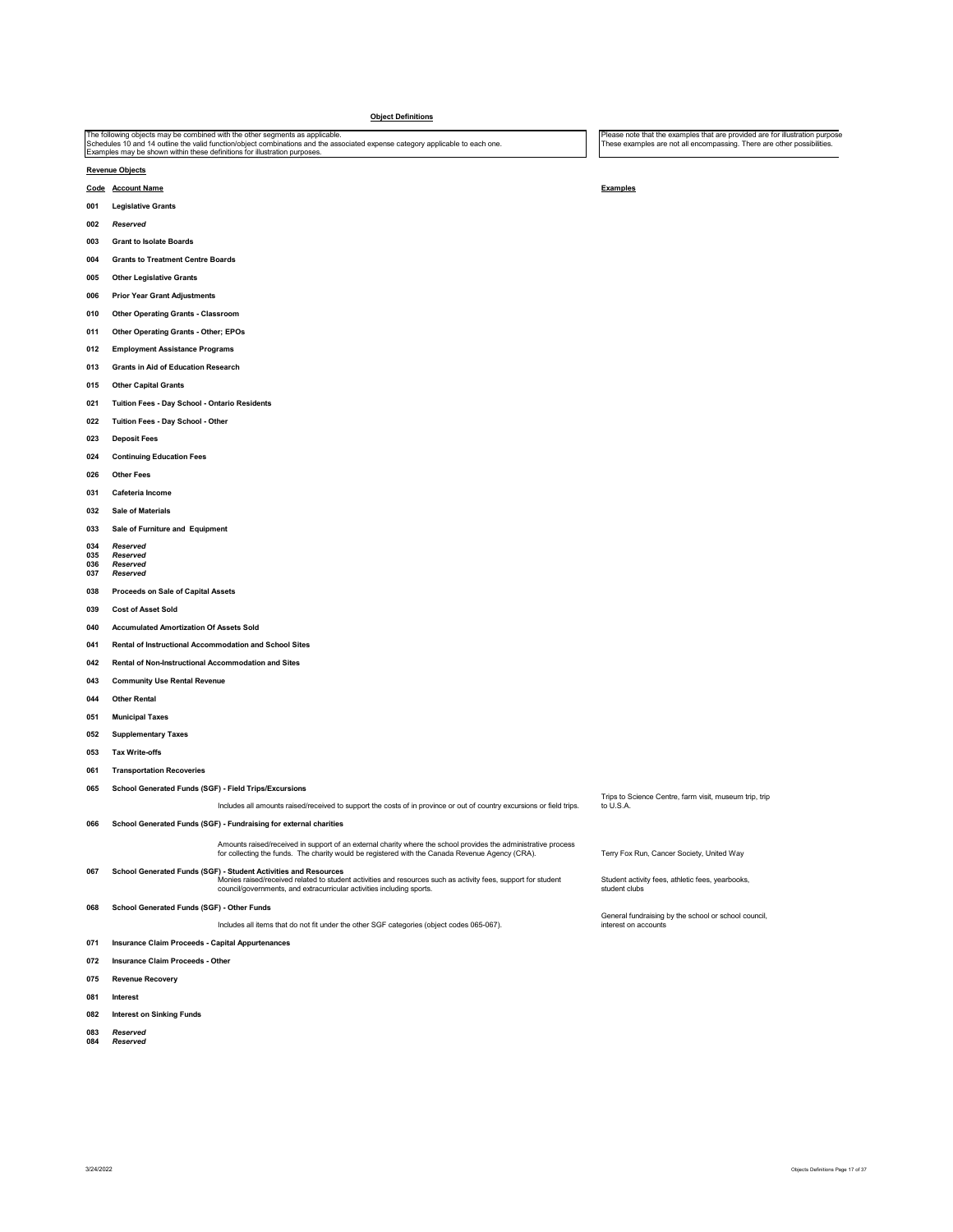#### **085 Donations**  Includes donations received at the board-level.

- **086** *Reserved*
- **087 Other Revenue**
- **088 Education Development Charges Revenue**
- 

**090 Amounts from Deferred Revenue**  Includes the recognition of deferred revenue.

# **091 Amortization of Deferred Capital Contributions**

Recognition of deferred capital contributions in revenue in proportion to how the related tangible capital assets<br>(TCA) are recognized in expense through amortization. Only the supported portion of the TCA amortization<br>ex

| 092        | Reserved        |
|------------|-----------------|
| 093        | Reserved        |
| 094        | Reserved        |
| <b>NOE</b> | <b>Docoriod</b> |

**095** *Reserved*  **096** *Reserved*  **097** *Reserved* 

*098 Reserved* 

*099 Reserved* 

# **Expense Objects**

**Salaries and Wages** 

Object codes 101-195 are to be used to record all salaries and wages to the applicable employee group as identified in the description. Payments to agencies or companies are recorded under Fees.

**101 Trustees Honorarium** 

# **102 Directors and Supervisory Officers (including Chief Financial Officer)**

Directors, all supervisory officers and the chief financial officer, assigned duties outlined in Section 286 of the<br>Education Act. All accounts will be mapped to Directors and Supervisory Officers. The salary for any th Coordinators & Consultants-Teacher Support. **In all other cases** where the board leader/coordinator is a supervisory officer - the salary should be charged to object 102.

Supervisory Officers (SOs) related to Priorities and Partnerships Funding (PPF). Leads under the Program Leadership Grant (PLG)

For all leads, they are included as Coordinators/Consultants under Function Code 25.

Child and youth care workers (CYWs).

that are at an SO level.

103 Department Managers and Supervisory Personnel<br>All management and supervisory personnel other than supervisory officers, principals, vice-principals or teachers<br>Internal Audit Manager in supervisory roles. Includes supe

#### **110 Technical and Specialized-Non-Instructional**

Includes security staff, couriers, drivers, staff related to administrative computers and personnel in plant operations and maintenance areas.

Where a board courier is predominately involved with transporting instructional supplies and equipment they may<br>be charged to 21-110 Student Support - Professionals and Para-professionals. Where the courier is predominately delivering mail and associated administrative materials they should be charged to 33-110 Administration and Other Support. An appropriate allocation shall be made for courier with combined functions.

# **112 Administrative Support Staff**

Includes all administrative support staff; costs are to be distributed to the appropriate function code. Internal Audit Support Staff

Students enrolled in a school of the board who are paid for specified duties such as helping in the library or

**114 Student Help** 

grounds pickup. **115 Temporary Assistance - Clerical/Technical and Specialized** 

- 
- **116 Overtime Clerical/Technical and Specialized**
- **121 Noon Hour Supervisors**

Personnel hired specifically to oversee lunchroom activities including monitoring of cafeterias or school grounds.

**122 Transportation Assistants** 

Personnel hired as an additional adult on school vehicles used to transport special needs students.

- **131 Attendance Counselors Professionals and Para-professionals**<br>Includes any staff involved with the activities involved in attendance counseling excluding teachers (170) or<br>educational assistants (191).
- -132 Psychological Services Professionals and Para-professionals<br>- Includes any staff involved vith the activities involved in psychological services to students excluding teachers (21<br>- 170) or educational assistants (2
- Speech Services Professionals and Para-professionals<br>Includes any staff involved with the activities involved in speech services to students excluding teachers (21-170)<br>or educational assistants (21-191).
- **134 Social Services Professionals and Para-professionals**
- Includes any staff involved with the activities involved in social services to students excluding teachers (21-170) or<br>educational assistants (21-191).

**135 Technicians - Student Support** 

- Includes computer or library technicians. Media technicians would be coded to this object and either Function 22 -<br>Computer and Other, or 23 Library Services according to the function which is most appropriate to that b situation.
- 
- **136 Other Professionals and Para-professionals**  Includes any other professionals or para-professionals not covered by Objects 121 to 135.
- 
- **138 Temporary Assistance Student Support**  Temporary assistance covering Object codes 121 to 136.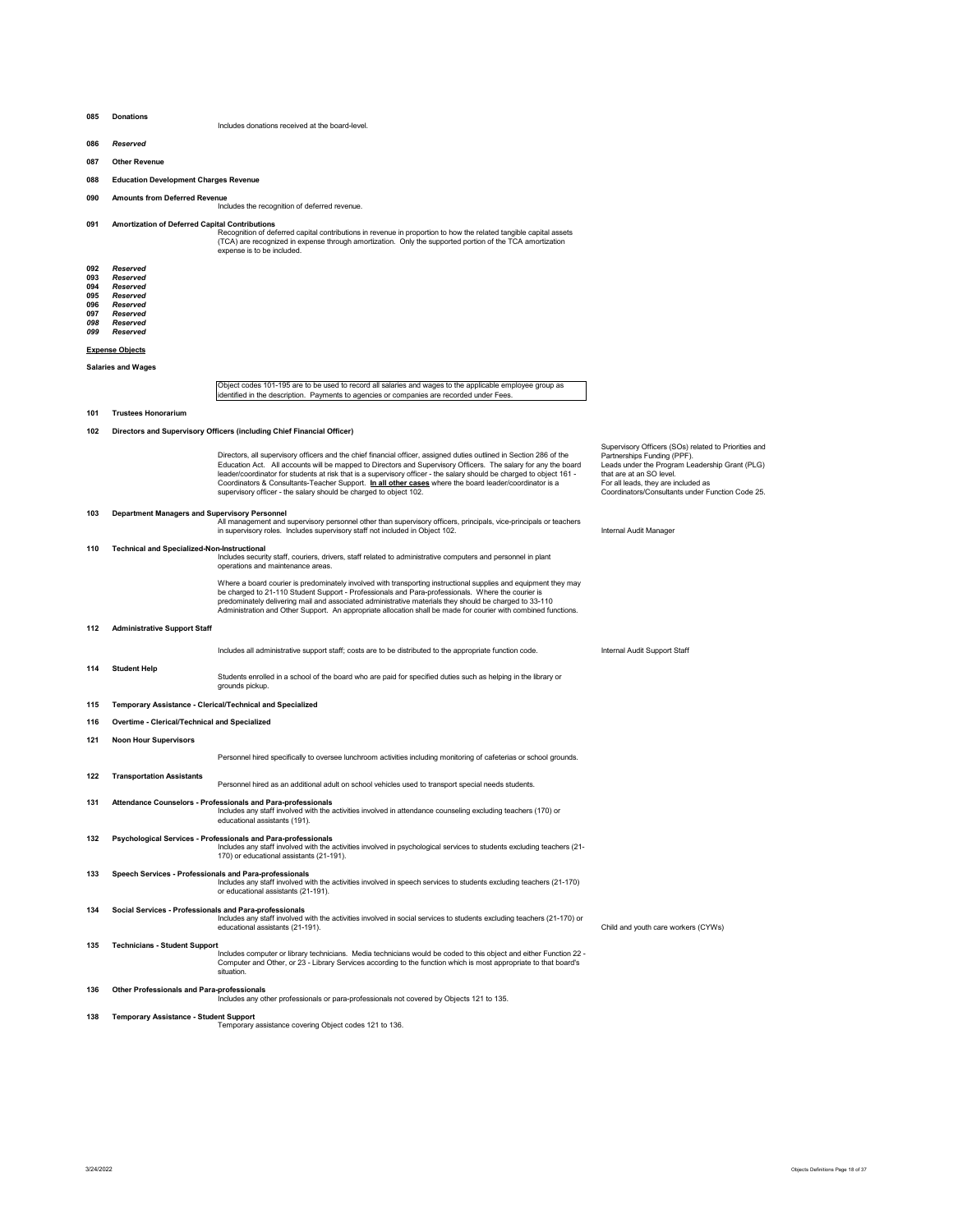| 139 | <b>Overtime - Student Support</b>          | Overtime covering Object codes 121 to 136.                                                                                                                                                                                                                                                                                                                                                                 |                                                                                      |
|-----|--------------------------------------------|------------------------------------------------------------------------------------------------------------------------------------------------------------------------------------------------------------------------------------------------------------------------------------------------------------------------------------------------------------------------------------------------------------|--------------------------------------------------------------------------------------|
| 151 | <b>Principals</b>                          | Include salaries relating to principals. Direct teaching would be charged to 10-151. Any duties encompassing<br>central responsibilities rather than school management are to be coded to the applicable function.<br>Curriculum/program responsibilities (25-151), Senior Administration (32-151) or Administration and Other<br>Support (33-151).                                                        |                                                                                      |
| 152 | <b>Vice-Principals</b>                     | Include salaries relating to vice-principals. Direct teaching would be charged to 10-152. Any duties<br>encompassing central responsibilities rather than school management are to be coded to the applicable function.<br>Curriculum/program responsibilities (25-152), Senior Administration (32-151) or Administration and Other<br>Support (33-151).                                                   |                                                                                      |
| 153 | <b>Department Head Allowance</b>           | Includes the department head allowance only.                                                                                                                                                                                                                                                                                                                                                               |                                                                                      |
| 154 | <b>Department Head Release</b>             | Includes the percentage of salary (excluding the department head allowance) that relates to release time. Does<br>not include teaching time or preparation/on-call time.                                                                                                                                                                                                                                   |                                                                                      |
| 161 | Coordinators/Consultants - Teacher Support | Include any teachers assigned to support program or curriculum including special education and other specialized<br>programs. Any board leader for students at risk programs charged here may be a supervisory officer. All other<br>leads that are supervisory officers should be charged to object code 102.)                                                                                            | Leads under the Program Leadership Allocation<br>(PLA), that are not at an SO level. |
| 170 | <b>Teachers</b>                            | Include proportion of salaries of teachers that are not specifically included in other object codes such as 161. For<br>school based teachers, include only that portion of the teacher time that relates to instructional time as defined in<br>Section 170.2 of the Education Act.                                                                                                                       | Assessment lead supporting teachers (25-170)                                         |
| 171 |                                            | Learning Resource Teachers/Other School Based Teachers<br>Include salaries relating to teachers within a school that are not specifically assigned a class. Combined only with<br>Function 10. Does not include Librarians and Guidance teachers who are coded under Functions 23 and 24<br>respectively with Object code 170 - Teachers.                                                                  | Learning resource teacher                                                            |
| 172 | <b>Preparation Time (Optional)</b>         | Include the portion of school based teachers salary (including home instruction teachers) that does not relate to<br>instructional time. For instance, preparation time and on-call time not used to cover teacher absences (Supply<br>Teachers). Excludes release time of department heads.                                                                                                               |                                                                                      |
| 173 | <b>Home Instruction</b>                    | Salaries related to home instruction. Instructional time portion only.                                                                                                                                                                                                                                                                                                                                     |                                                                                      |
|     | <b>Supply teachers</b>                     |                                                                                                                                                                                                                                                                                                                                                                                                            |                                                                                      |
|     |                                            | Object codes 182 to 186 relate to charges for supply teachers. Codes 182 to 184 include the portion of a<br>teacher's on call time which is used to replace teachers in the classroom for instructional purposes. Actual on call<br>time used to cover for teacher absences may be charged to these object codes; on call time not used for<br>instructional purposes is to be charged to Object code 172. |                                                                                      |
| 182 | <b>Supply Teachers - Other</b>             | Charges for supply teachers not covered in Objects 183 to 185.                                                                                                                                                                                                                                                                                                                                             | A supply teacher for release of a teacher to                                         |
|     |                                            | Any supply teachers hired to replace teachers that are not currently receiving a salary (ex. maternity leave) should<br>be charged to the appropriate salary account (ex. 10-170 - Instruction - Teachers).                                                                                                                                                                                                | write/develop curriculum would be charged to 25-<br>182.                             |
| 183 | <b>Supply - Short Term</b>                 | Charges for supply teachers hired as a result of the short-term absence of a teacher.                                                                                                                                                                                                                                                                                                                      |                                                                                      |
| 184 | Supply - Long Term                         |                                                                                                                                                                                                                                                                                                                                                                                                            |                                                                                      |
|     |                                            | Charges for supply teachers hired as a result of a longer-term absence of a teacher. If the original teacher is no<br>longer being paid a salary the long term replacement salary should be charged to the regular teacher's account.                                                                                                                                                                      |                                                                                      |
| 185 | Supply - Professional Development Teachers | Charges for supply teachers hired in order to provide release time for a teacher to participate in professional<br>development or in-service activities.                                                                                                                                                                                                                                                   |                                                                                      |
| 186 | Supply - School Programs Teachers          | Charges for supply teachers hired in order to provide release time for teachers assisting with school programs<br>such as field trips and student sports activities.                                                                                                                                                                                                                                       |                                                                                      |
| 187 |                                            | Supply - Professional Development Educational Assistant (EA)<br>Charges for supply EAs hired in order to provide release time for EAs to participate in professional development<br>or in-service activities.                                                                                                                                                                                              |                                                                                      |
| 188 |                                            | Supply - Professional Development Early Childhood Educator (ECE)<br>Charges for supply ECEs hired in order to provide release time for ECEs to participate in professional<br>development or in-service activities.                                                                                                                                                                                        |                                                                                      |
| 189 | Early Childhood Educator (ECE) Supply      | Charges for supply ECEs hired as a result of the absence of an ECE.                                                                                                                                                                                                                                                                                                                                        |                                                                                      |
| 190 | <b>Educational Assistant (EA) Supply</b>   | Charges for supply EAs hired as a result of the absence of an EA.                                                                                                                                                                                                                                                                                                                                          |                                                                                      |
| 191 | <b>Educational Assistant</b>               | Includes salaries of educational and teacher assistants.                                                                                                                                                                                                                                                                                                                                                   |                                                                                      |
| 192 | Instructors - Non-certified                | Includes salaries paid to instructors not requiring a teaching certificate.                                                                                                                                                                                                                                                                                                                                | International Language instructors                                                   |
| 193 | <b>Continuing Education Teachers</b>       | Include salaries for teachers specifically related to Continuing Education.                                                                                                                                                                                                                                                                                                                                |                                                                                      |
| 194 | <b>Early Childhood Educator</b>            |                                                                                                                                                                                                                                                                                                                                                                                                            |                                                                                      |

Includes salaries and wages related to those designated and non designated ECEs who are employed in Early<br>Learning (Full Day Kindergarten) programs as well as those employed in before and after school child care<br>centres. T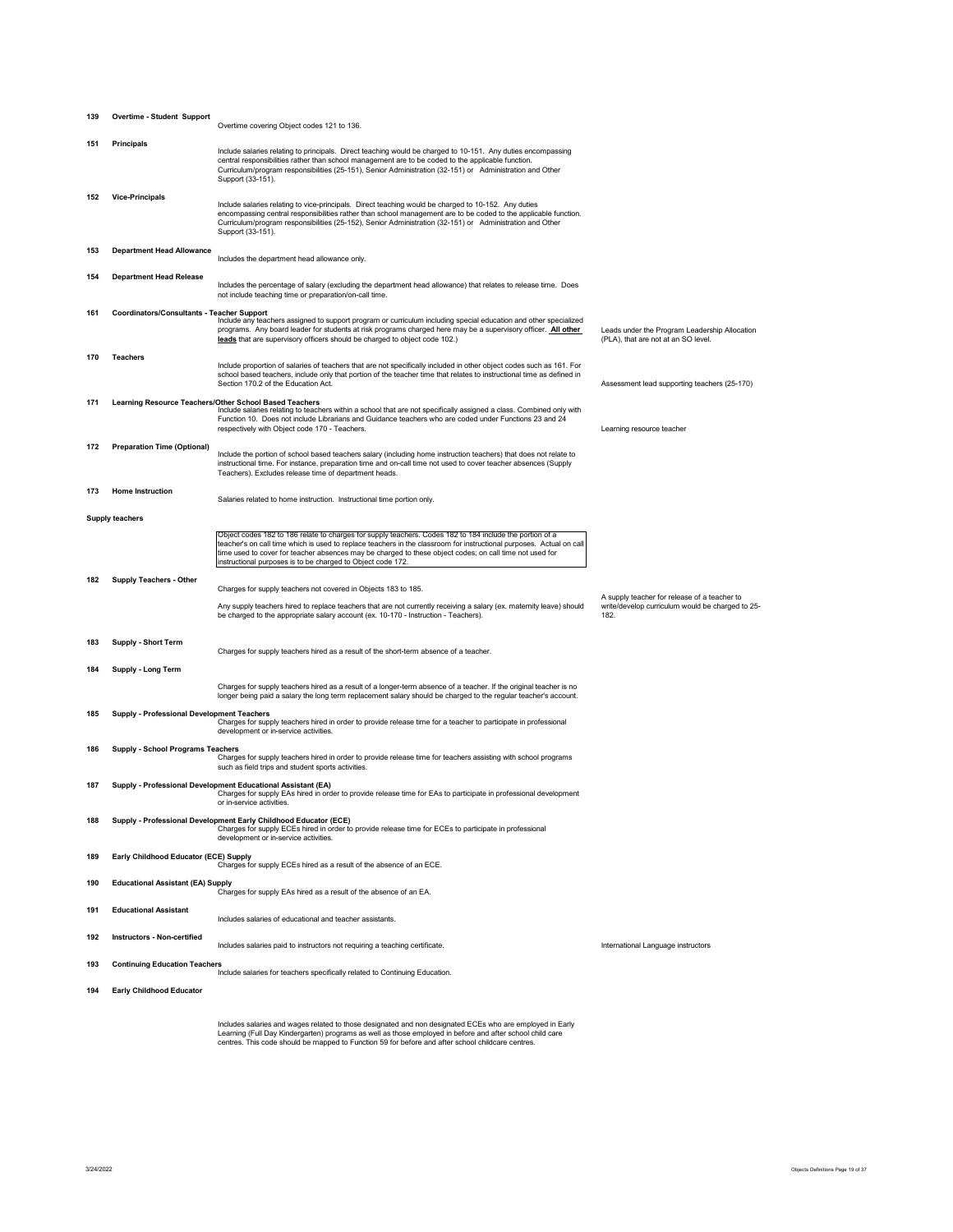# **Early Childhood Educational Assistant**

Includes salaries, wages and supply costs related to those who are employed in Early Learning (FDK) Programs<br>as well as those employed in before and after school child care centrres. This does not include assistants in the centres.

# **Benefits**

Object codes 201 to 295 are to be used to record all benefits relating to the salaries charged in codes 101 to 195.<br>Benefits include statutory deductions, pension contributions and other benefit plans such as dental, healt ure same pasis as salanes allocation.<br>Note: "Stop-loss" or "catastrophic" insurance related to Worker Compensation claims should be allocated acros:

- **Benefits Trustees**
- **Benefits Directors and Supervisory Officers**
- **Benefits Department Managers and Supervisory Personnel**
- **Benefits Technical and Specialized-Non-Instructional**
- **Benefits Administrative and Support Staff**
- **Benefits Student Help**
- **Benefits Temporary Assistance Clerical/Technical and Specialized**

expenditure categories as appropriate.

- **Benefits Overtime- Clerical/Technical and Specialized**
- **Benefits Noon Hour Supervisors**
- **Benefits Transportation Assistants**
- **Benefits Attendance Counselors Professionals and Para-professionals**
- **Benefits Psychological Services Professionals and Para-professionals**
- **Benefits Speech Services Professionals and Para-professionals**
- **Benefits Social Services Professionals and Para-professionals**
- **Benefits Technicians Student Support**
- **Benefits Other Professionals and Para-professionals**
- **Benefits Temporary Assistance Student Support**
- **Benefits Overtime Student Support**
- **Benefits Principals**
- **Benefits Vice-Principals**
- **Benefits Department Head Allowance**
- **Benefits Department Head Release**
- **Benefits Coordinators/Consultants Teacher Support**
- **Benefits Teachers**
- **Benefits Learning Resource Teacher/Other School Based Teachers**
- **Benefits Preparation Time (Optional)**
- **Benefits Home Instruction**
- **Benefits Supply Teachers Other**
- **Benefits Supply Short Term**
- **Benefits Supply Long Term**
- **Benefits Supply Professional Development Teachers**
- **Benefits Supply School Programs**
- **Benefits Supply Professional Development EAs**
- **Benefits Supply Professional Development ECEs**
- **Benefits Supply Early Childhood Educator Supply**
- **Benefits Supply Educational Assistant Supply**
- **Benefits Educational Assistant**
- **Benefits Instructors Non-certified**
- **Benefits Continuing Education Teachers**
- **Benefits Early Childhood Educator**
- **Benefits Early Childhood Educational Assistant**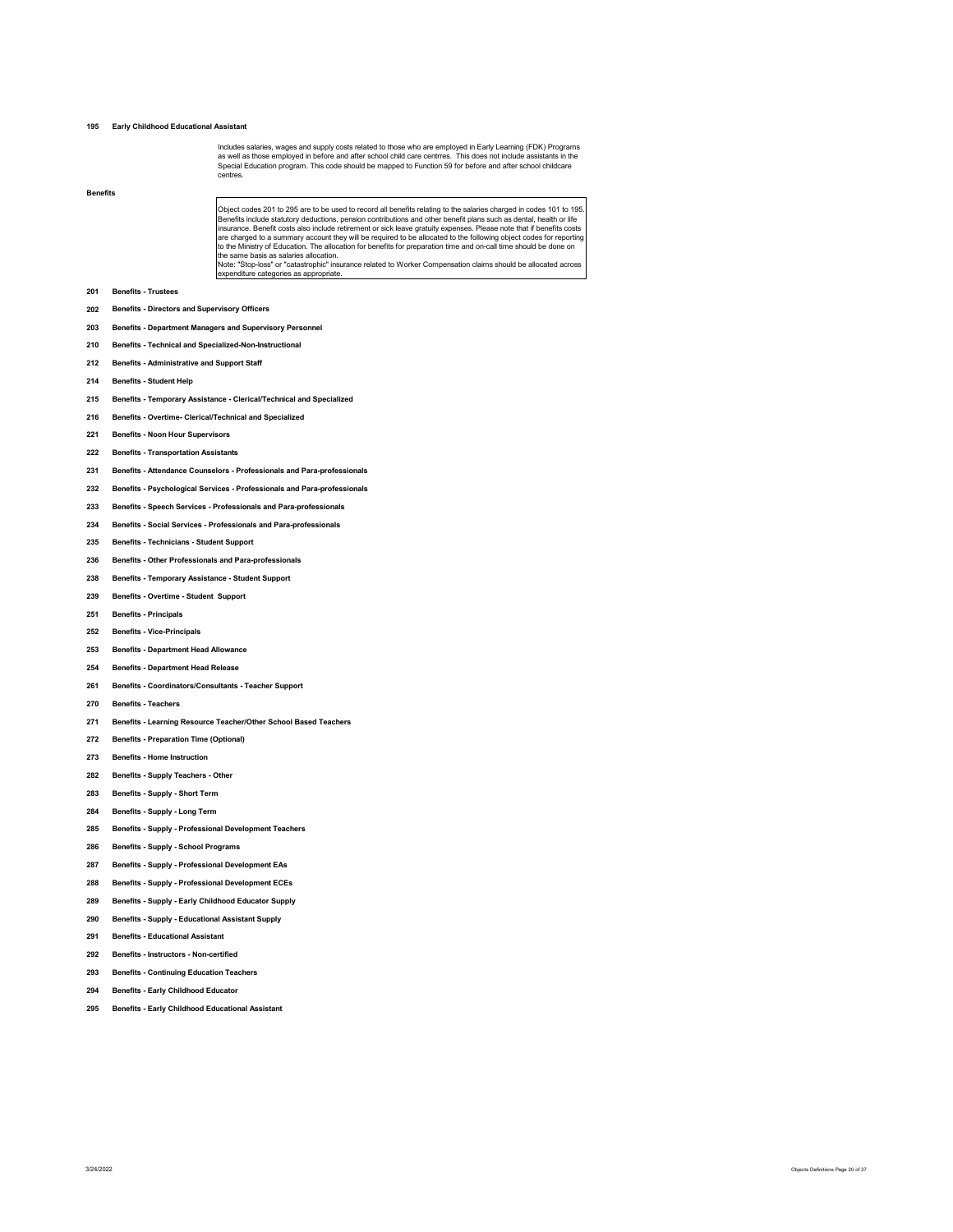# **Supplies and Services**

- **315 Professional Development Academic and SOs**  Includes professional development expenses for all teaching personnel and all supervisory officers (academic and business). This would include expenditures such as registration or tuition fees, transportation, accommodation and meal expenses relating to the professional development. It does not include professional or other membership fees.
- **316 Professional Memberships Academic and Sos** 
	- Applicability: see 315. Fees paid by the board that are required by employees to maintain their professional status. Examples would include fees for accounting associations, professional engineers or the College of<br>Teachers. Fees to organizations that the board or employee belongs to because of their position with the board<br>but a

**317 Professional Development - Non Teaching**  See 315 - applicable to expenses of other staff.

**318 Professional Memberships - Non Teaching**  See 316 - applicable to expenses of other staff.

For **Codes 320 and 321**: The differentiation between Object Codes 320 and 321 is optional. The accounts are available for boards that wish to use it for tax reporting purposes. This is not a Ministry of Education requirement.

# **320 Textbooks and Learning Materials - HST Exempt**

Includes expenditures for "Textbooks and Learning Materials" for use within the classroom. "Textbooks and<br>Learning Materials" are defined as a single resource or collection of resources that contain materials directl<br>relat

Electronic textbooks

# **321 Textbooks and Learning Materials - Not HST Exempt**  See 320 - applicable to materials not Harmonized Sales Tax (HST) Exempt

For **Codes 330 and 551**: With the implementation of capital assets, Object codes 330 and 551 are redundant. As a result, boards are not required to differentiate between these accounts. Boards have the option of choosing the reporting in either 330 or 551; however, if barier cee or contribution, to use both codes.

### **330 Instructional Supplies**

Includes other classroom supplies including paper, pens, pencils and other classroom materials. Where this<br>object is combined with functions other than Instruction it may only cover items used directly by or for the<br>studen

Note: Amounts spent from school generated funds should be to complement, not replace, funding provided from the Ministry and should not be used for items that are funded through the allocated budget of a school board including, but not limited to learning materials and textbooks. For more information see memoranda 2010:B10 and 2011:B2.

| For Codes 331 and 661:          |  |
|---------------------------------|--|
| Where it is difficult to        |  |
| differentiate between the cost  |  |
| of software and the associated  |  |
| license or the cost of the      |  |
| license is nominal, boards can  |  |
| include these amounts in either |  |
| 331 or 661. Allocating between  |  |
| these object codes is not       |  |
| ecessarv.                       |  |

### **331 Application Software**

Includes all expenses for computer software. If software is included with the purchase of a piece of computer<br>hardware it is <u>not</u> necessary to break out that portion of the expense and charge it here.

**Printing and Photocopying - Instructional**<br>Includes all printing and photocopying expenditures for instructional materials and use by the students or their<br>parents. Generally, a school based photocopier where a high perce based on use.

# **336 Printing and Photocopying - Non-instructional**

Includes all printing and photocopying expenditures for non-instructional materials. Generally, a photocopier based in an administrative building or office where a high percentage of the copies made are for non-instructional purposes should be charged to this object. Costs may be allocated to Object 335 based on use.

```
340 Plant Operations Supplies
```
## **341 Electricity**

- **342 Heating Oil**
- **343 Heating Gas**
- **344 Heating Coal**
- **345 Heating Other**
-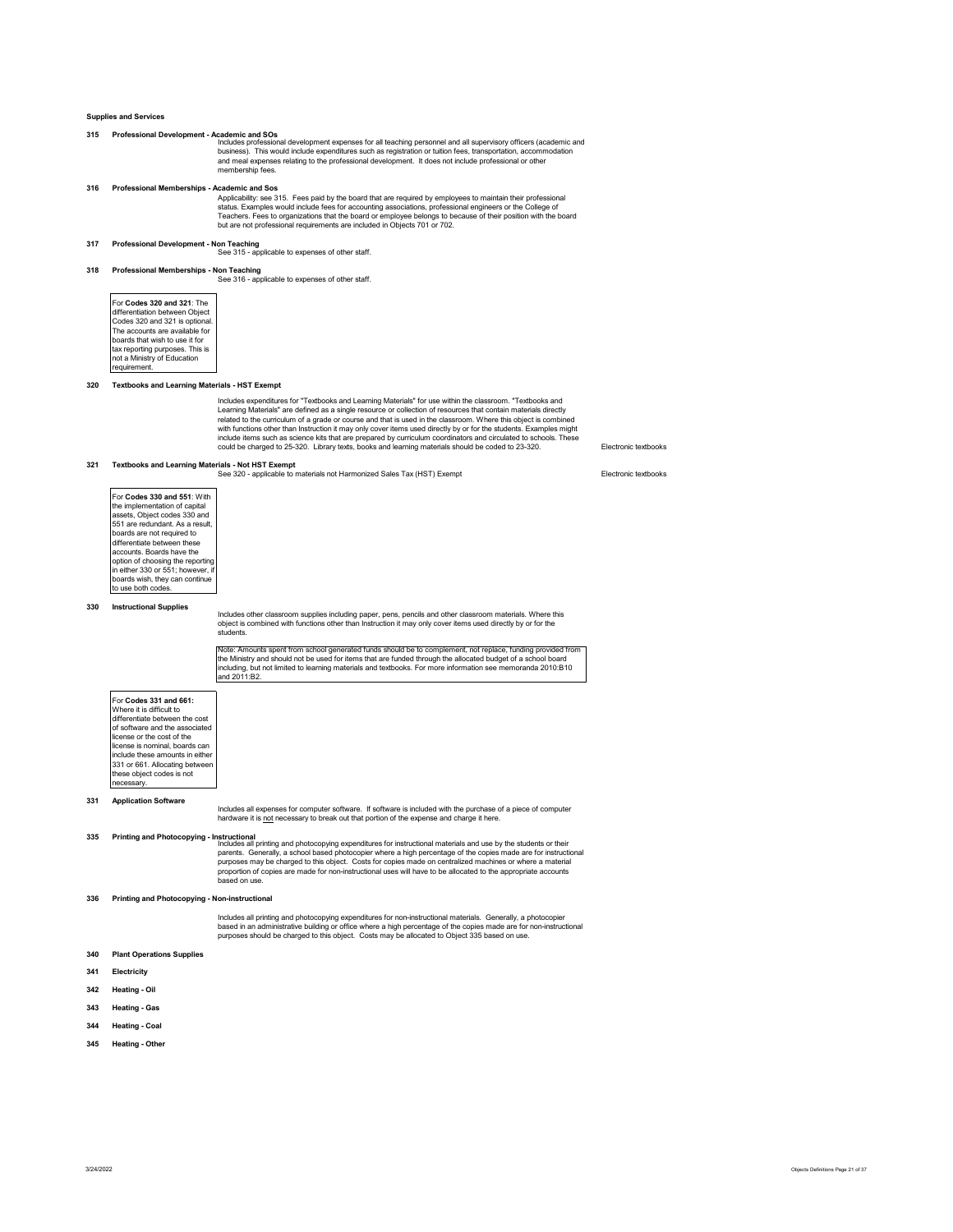# **346 Water and Sewage**

facilities.

350 Cafeteria/Food Supplies and Services<br>Includes expenses for cafeterias. If used to provide an instructional program or school based meal program,<br>combine with Function 10. Otherwise use Functions 41 for school cafeteria

Non capitalized small equipment related to the cafeteria

| For Codes 361 - 363: The        |
|---------------------------------|
| Ministry does not require a     |
| breakdown between 361 to        |
| 363. Boards can use one or all  |
| of these object codes to meet   |
| the reporting policies of their |
| board.                          |

# **361 Automobile Reimbursement**

Includes travel reimbursement based on actual kilometers traveled, excluding those for professional development,<br>conventions or conferences which are included under Object 315 Professional Development.

#### **362 Travel and/or Expense Allowance**

Includes any flat rate allowances to cover travel or other expenses.

# **363 Other Travel Expense**

Includes travel expenses other than automobile reimbursement or allowances, excluding those for professional development.

# **370 Vehicle Fuel**

Includes expenses for vehicle fuel of board owned/leased vehicles.

Note: May be combined with any function based on the position of the person with use of the vehicle and would then be mapped in a similar manner to automobile reimbursement. For example: If an itinerant teacher in the north was provided with a vehicle instead of automobile reimbursement, the charge would go to 10-370.

For **Codes 401-403:** The use of codes 401 to 403 is optional Boards may find Object Codes 551 to 553 more relevant if furniture and equipment, computers, and computer networks are being replaced instead of being repaired due to cost efficiency. This is an internal reporting decision of the board and not a Ministry reporting requirement.

**401 Repairs - Furniture and Equipment**<br>Includes the cost of repairs and servicing of furniture and equipment excluding those related to computer<br>technology hardware.

**402 Repairs - Computer Technology**<br>Includes the cost of repairs to computer equipment and peripherals. This does not include items such as<br>computer desks or other related furniture.

**403 Repairs - Network Connectivity**  Includes the cost of repairs to computer networks.

For **Codes 405 to 406 and 410**: The use of 406 is optional. The Ministry does not require this breakdown. Boards may opt to combine 405 to 406 and 410 (for boards that report cell phone costs here) depending on their reporting requirements.

# **405 Telephone - Voice**

Includes the cost of telephone used for voice communication and data related to mobile communication devices. Cell phone, tablets

### **406 Data Communications Services**

**410 Office Supplies and Services** 

Includes the cost of computer networking and communications. Internet networking cost

Include the costs of supplies and services related to offices. Examples would include postage, external courier charges, office supplies and advertising that is not related to staff recruitment

| 415 | <b>School Council Supplies</b> |                                                |
|-----|--------------------------------|------------------------------------------------|
|     |                                | Includes any costs related to school councils. |

**421 Recruitment of Staff** 

Includes costs related to staff recruitment including advertising, employment agency fees, meals, and accommodation and travelling expenses incurred during the hiring of new personnel.

# **430 Maintenance Supplies and Services**

Includes costs relating to repairs and services for buildings and grounds excluding capital funding. Costs are<br>usually one off items for which there is not a contract in place. Also included are the cost of cleaning suppli clean and operate schools and admin buildings.

# **440 Vehicle Maintenance and Supplies**

Includes costs related to vehicle maintenance including repair supplies and operating expenses. Vehicle fuel is included under Object 370. Tires, paint, spare parts, oil, grease, licences, .<br>eaning

#### **450 Field Trips/Excursions**  Includes any net costs related to field trips including transportation, entrance fees or parking. Includes out of province and out of country trips.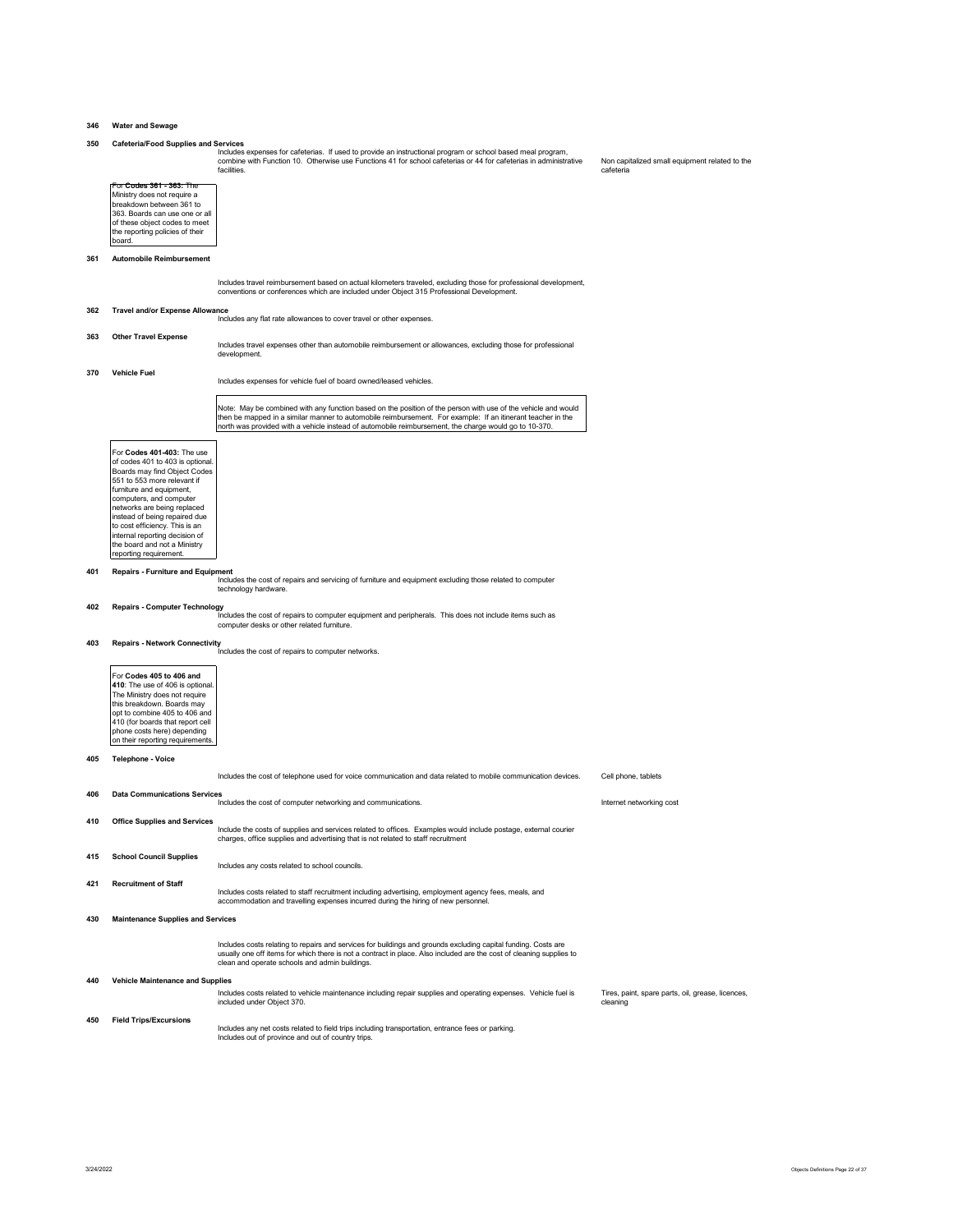# **460 Donations for external charities**  Applicable to school generated funds. Includes expenses in support of an external charity where the school provides the administrative process for collecting the funds. This charity would be registered with the Canada Revenue Agency (CRA). Cheques provided to the Cancer Society or United Way **501** *Reserved*  **502** *Reserved*

**503** *Reserved* 

Furniture and Equipment Expenses (can optionally be included in Supplies and Services)<br>Object codes 551 through 553 includes costs related to the acquisition of all furniture, computer hardware and<br>peripherals, and equipme School Board and School Authority Tangible Capital Assets: Provincial Accounting Policies and Implementation Guide."

# **551 Furniture and Equipment - General**

**552 Furniture and Equipment - Computer Technology** 

# **553 Furniture and Equipment - Network Connectivity**

**554** *Reserved* 

**Capital Asset Additions** 

Object codes 560 through 599 include costs related to tangible capital assets that will be reallocated to either:<br>(i) Assets if they meet the criteria for asset capitalization as stated in the "District School Board and Sc "District School Board and School Authority Tangible Capital Assets: Provincial Accounting Policies and Implementation Guide." (Object codes 551 to 553)

Note: Use of these accounts are optional. These accounts have been provided for boards that wish to keep track<br>of the funding source of capital additions. Boards could record expenses directly in codes 551 to 553 or the<br>ca monthly to reallocate the expenses/tangible capital assets to the appropriate accounts. These accounts should have a zero balance at year end.

Note: Capital projects supported by fundraising proceeds should not result an increase in the student capacity of<br>a school (as defined by the Ministry of Education per pupil capacity) or a significant increase in school or

Note: Please refer to the "District School Board and School Authority Tangible Capital Assets: Provincial Accounting Policies and Implementation Guide" for additional details related to the various asset categories below.

# **561 TCA Addition - Furniture (10 yrs)**

Includes all furniture whether it is at a school, board office or other location.

# **562 TCA Addition - Equipment (5 yrs)**

Includes delivery equipment, office equipment, machinery, furniture and fixtures, furnishings, school equipment and similar assets. Includes equipment that would have an estimated useful life of approximately 5 years.

# **563 TCA Addition - Equipment (10 yrs)**

Includes delivery equipment, office equipment, machinery, furniture and fixtures, furnishings, school equipment and similar assets. Includes equipment that would have an estimated useful life of approximately 10 years.

### **564 TCA Addition - Equipment (15 yrs)**

Includes delivery equipment, office equipment, machinery, furniture and fixtures, furnishings, school equipment and similar assets. Includes equipment that would have an estimated useful life of approximately 15 years.

### **565 TCA Addition - Computer Hardware (3 yrs)**

Comprises of all the physical parts of the computer.

**566 TCA Addition - Computer Software (5 yrs)** 

Includes the programs, routines, and symbolic languages that control the functioning of the hardware and direct its operation

# **567 TCA Addition - Vehicles GVWR < 10,000 pounds (5 yrs)**

Includes self-propelled wheeled conveyances that do not run on rails with a gross vehicle weight rating (GVWR)<br>of less than 10,000 pounds.

### **568 TCA Addition - Vehicles GVWR >= 10,000 pounds (10 yrs)**

Includes self-propelled wheeled conveyances that do not run on rails with a GVWR of great than or equal to 10,000 pounds.

TCA Addition - Furniture and Equipment: First Time Equipping (10 yrs)<br>a) new building assets – schools, administrative buildings, etc. or,<br>a) new building assets – schools, administrative buildings, etc. or,<br>b) existing bu

Bleachers, drapes and blinds, library shelving

Secondary school gym equipment exceeding \$5,000 per unit value, photocopie

Telephone system and equipment, public announcement (PA) system and equipment, snow blowers, shop equipment, hoists, musical instruments

Forklift, warehouse platform trucks, tractor and attachments, backhoe, other heavy construction equipment

Computer workstation including laptops, monitors, and central processing units

Computer software with unit value exceeding \$5,000 for example, student information system software, license for the use or distribution of software where the license unit value exceeds \$5,000 – this should be amortized over the term of the license, consulting costs to customize a software application

Passenger vehicles such as cars, vans or minivans

Trucks – 1 ton or greater, cube vans, school buses

Desks, tables, chairs, seating, computer hardware and software, tote boxes and racks, drapes and blinds, musical instruments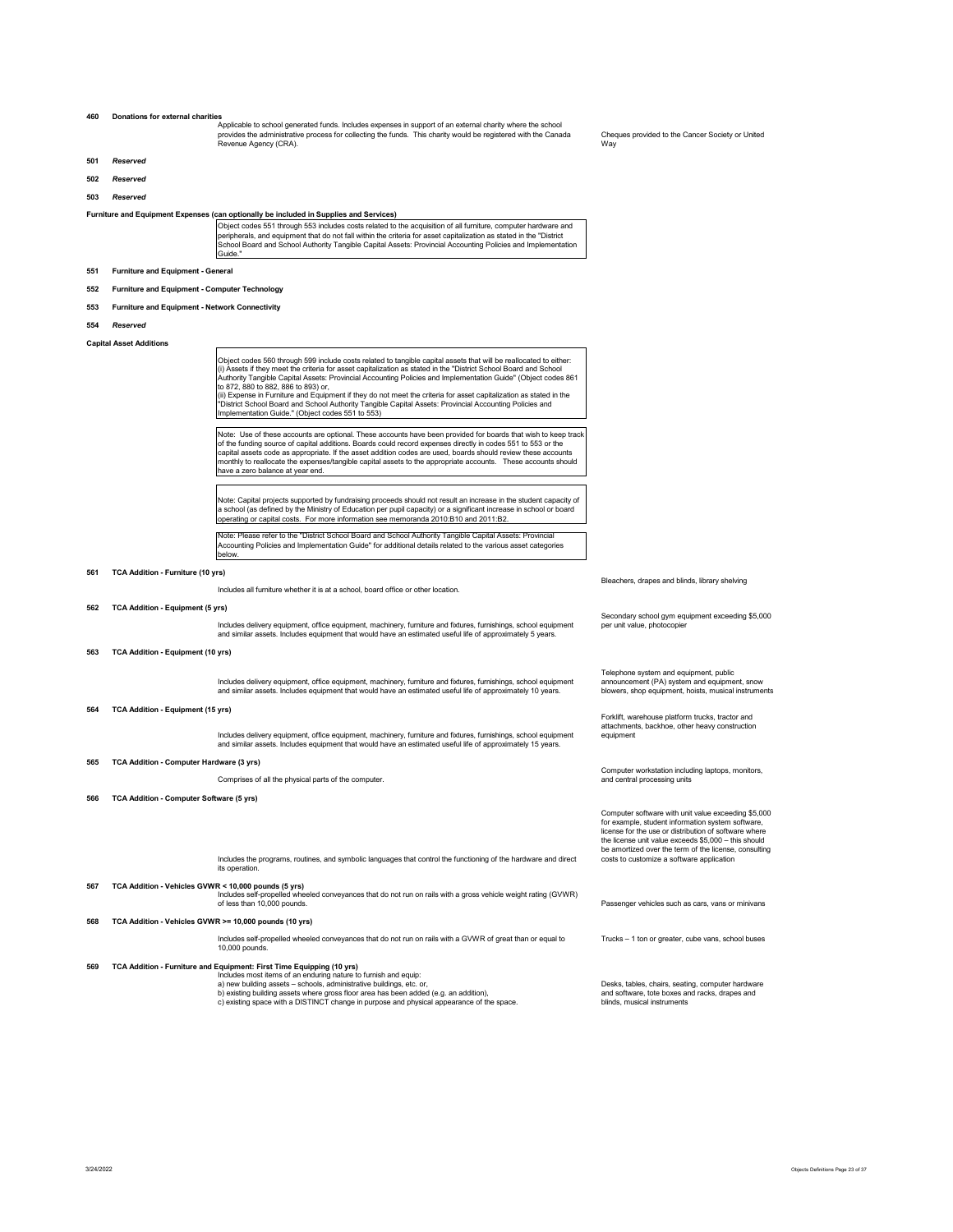| 570 | <b>TCA Addition - Construction in Progress</b>          |                                                                                                                                                                                                                                                                                                                                                                                                                                                                                                                                                                                                                                                                                                                                                                                                                                                                                                                                                                                                                                                                                                                                                                                                                                                                                                  |                                                                                                                                            |  |
|-----|---------------------------------------------------------|--------------------------------------------------------------------------------------------------------------------------------------------------------------------------------------------------------------------------------------------------------------------------------------------------------------------------------------------------------------------------------------------------------------------------------------------------------------------------------------------------------------------------------------------------------------------------------------------------------------------------------------------------------------------------------------------------------------------------------------------------------------------------------------------------------------------------------------------------------------------------------------------------------------------------------------------------------------------------------------------------------------------------------------------------------------------------------------------------------------------------------------------------------------------------------------------------------------------------------------------------------------------------------------------------|--------------------------------------------------------------------------------------------------------------------------------------------|--|
|     |                                                         | Refers to new tangible capital asset construction projects that are not completed and not ready to be put into<br>service.                                                                                                                                                                                                                                                                                                                                                                                                                                                                                                                                                                                                                                                                                                                                                                                                                                                                                                                                                                                                                                                                                                                                                                       | New school construction, addition of a gym to an<br>existing school and similar expenditures would qualify<br>as construction in progress. |  |
| 571 |                                                         | TCA Addition - Pre-Acquisition/Pre-Construction Costs - Building<br>Constructed tangible capital assets such as schools may extend over one or more accounting periods, and<br>certain pre-construction costs may be incurred prior to commencing construction of the tangible capital asset. Pre-<br>construction costs should be capitalized to the related tangible asset class.                                                                                                                                                                                                                                                                                                                                                                                                                                                                                                                                                                                                                                                                                                                                                                                                                                                                                                              |                                                                                                                                            |  |
| 572 | TCA Addition - Pre-Acquisition - Land                   |                                                                                                                                                                                                                                                                                                                                                                                                                                                                                                                                                                                                                                                                                                                                                                                                                                                                                                                                                                                                                                                                                                                                                                                                                                                                                                  |                                                                                                                                            |  |
|     |                                                         | Costs incurred prior to the purchase of land.                                                                                                                                                                                                                                                                                                                                                                                                                                                                                                                                                                                                                                                                                                                                                                                                                                                                                                                                                                                                                                                                                                                                                                                                                                                    | Engineering costs, site assessment costs                                                                                                   |  |
| 580 | <b>TCA Addition - Buildings (40 yrs)</b>                |                                                                                                                                                                                                                                                                                                                                                                                                                                                                                                                                                                                                                                                                                                                                                                                                                                                                                                                                                                                                                                                                                                                                                                                                                                                                                                  | Elementary schools, secondary schools, board office                                                                                        |  |
|     |                                                         | Include structures that have roofs and walls.                                                                                                                                                                                                                                                                                                                                                                                                                                                                                                                                                                                                                                                                                                                                                                                                                                                                                                                                                                                                                                                                                                                                                                                                                                                    | buildings                                                                                                                                  |  |
| 581 | <b>TCA Addition - Buildings (20 yrs)</b>                |                                                                                                                                                                                                                                                                                                                                                                                                                                                                                                                                                                                                                                                                                                                                                                                                                                                                                                                                                                                                                                                                                                                                                                                                                                                                                                  |                                                                                                                                            |  |
|     |                                                         | Includes other building structures that have a typical useful life of less than 40 years and that do not meet the<br>criteria for inclusion in the Portable Structures class.                                                                                                                                                                                                                                                                                                                                                                                                                                                                                                                                                                                                                                                                                                                                                                                                                                                                                                                                                                                                                                                                                                                    | Domes, bus barns, salt and sand storage buildings,<br>residential homes, teacherages                                                       |  |
| 582 | TCA Addition - Portable Structures (20 yrs)             |                                                                                                                                                                                                                                                                                                                                                                                                                                                                                                                                                                                                                                                                                                                                                                                                                                                                                                                                                                                                                                                                                                                                                                                                                                                                                                  |                                                                                                                                            |  |
|     |                                                         |                                                                                                                                                                                                                                                                                                                                                                                                                                                                                                                                                                                                                                                                                                                                                                                                                                                                                                                                                                                                                                                                                                                                                                                                                                                                                                  | Portables, portapaks, relocatable classroom<br>modules, initial set up costs on portables and<br>portapaks                                 |  |
|     |                                                         | This class is limited to relocatable classroom modules, portables and portapaks.                                                                                                                                                                                                                                                                                                                                                                                                                                                                                                                                                                                                                                                                                                                                                                                                                                                                                                                                                                                                                                                                                                                                                                                                                 |                                                                                                                                            |  |
| 585 | <b>TCA Addition - Land</b>                              |                                                                                                                                                                                                                                                                                                                                                                                                                                                                                                                                                                                                                                                                                                                                                                                                                                                                                                                                                                                                                                                                                                                                                                                                                                                                                                  | Vacant land, land under buildings, land<br>improvements with infinite lives (such as ponds,<br>grading, drainage, trees)                   |  |
|     |                                                         | Includes land improvements with infinite lives                                                                                                                                                                                                                                                                                                                                                                                                                                                                                                                                                                                                                                                                                                                                                                                                                                                                                                                                                                                                                                                                                                                                                                                                                                                   |                                                                                                                                            |  |
| 586 | TCA Addition - Land Improvements (15 yrs)               | Includes improvements to land assets with finite lives.                                                                                                                                                                                                                                                                                                                                                                                                                                                                                                                                                                                                                                                                                                                                                                                                                                                                                                                                                                                                                                                                                                                                                                                                                                          | Driveways, walkways, fences, light posts                                                                                                   |  |
| 587 | TCA Addition - Capital Leased Assets - Land             | Includes land tangible capital assets as well as betterments to land tangible capital assets under capital leases                                                                                                                                                                                                                                                                                                                                                                                                                                                                                                                                                                                                                                                                                                                                                                                                                                                                                                                                                                                                                                                                                                                                                                                |                                                                                                                                            |  |
| 588 | <b>TCA Addition - Capital Leased Assets - Buildings</b> | with a capitalization threshold of \$10,000 or greater.<br>Includes buildings as well as betterments to buildings under capital leases with a capitalization threshold of<br>\$10,000 or greater.                                                                                                                                                                                                                                                                                                                                                                                                                                                                                                                                                                                                                                                                                                                                                                                                                                                                                                                                                                                                                                                                                                |                                                                                                                                            |  |
|     |                                                         |                                                                                                                                                                                                                                                                                                                                                                                                                                                                                                                                                                                                                                                                                                                                                                                                                                                                                                                                                                                                                                                                                                                                                                                                                                                                                                  |                                                                                                                                            |  |
| 589 | TCA Addition - Capital Leased Assets - Other            |                                                                                                                                                                                                                                                                                                                                                                                                                                                                                                                                                                                                                                                                                                                                                                                                                                                                                                                                                                                                                                                                                                                                                                                                                                                                                                  |                                                                                                                                            |  |
|     |                                                         | Includes other tangible capital assets under capital leases with a capitalization threshold of \$5,000 or greater.                                                                                                                                                                                                                                                                                                                                                                                                                                                                                                                                                                                                                                                                                                                                                                                                                                                                                                                                                                                                                                                                                                                                                                               |                                                                                                                                            |  |
| 590 | TCA Addition - Leasehold Improvements - Land            | Includes betterments made to land operating leases that have enduring nature (more than one year) where the<br>improvement is \$10,000 or greater.                                                                                                                                                                                                                                                                                                                                                                                                                                                                                                                                                                                                                                                                                                                                                                                                                                                                                                                                                                                                                                                                                                                                               |                                                                                                                                            |  |
| 591 | TCA Addition - Leasehold Improvements - Buildings       | Includes betterments made to building operating leases that have enduring nature (more than one year) where<br>the improvement is \$10,000 or greater.                                                                                                                                                                                                                                                                                                                                                                                                                                                                                                                                                                                                                                                                                                                                                                                                                                                                                                                                                                                                                                                                                                                                           |                                                                                                                                            |  |
| 592 | TCA Addition - Leasehold Improvements - Other           | Includes betterments made to operating leases (other than buildings and land) that have an enduring nature<br>(more than one year) where the improvement is \$5,000 or greater.                                                                                                                                                                                                                                                                                                                                                                                                                                                                                                                                                                                                                                                                                                                                                                                                                                                                                                                                                                                                                                                                                                                  |                                                                                                                                            |  |
| 593 |                                                         | TCA Addition - Capital Leased Assets - Machinery and equipment<br>Includes delivery equipment, office equipment, machinery, furniture and fixtures, furnishings, school equipment<br>and similar assets under capital leases with a capitalization threshold of \$5,000 or greater.                                                                                                                                                                                                                                                                                                                                                                                                                                                                                                                                                                                                                                                                                                                                                                                                                                                                                                                                                                                                              |                                                                                                                                            |  |
| 594 |                                                         | TCA Addition - Capital Leased Assets - Information Technology<br>Includes computer hardware and software under capital leases with a capitalization threshold of \$5,000 or<br>greater.                                                                                                                                                                                                                                                                                                                                                                                                                                                                                                                                                                                                                                                                                                                                                                                                                                                                                                                                                                                                                                                                                                          |                                                                                                                                            |  |
|     | <b>Rental/Leases</b>                                    |                                                                                                                                                                                                                                                                                                                                                                                                                                                                                                                                                                                                                                                                                                                                                                                                                                                                                                                                                                                                                                                                                                                                                                                                                                                                                                  |                                                                                                                                            |  |
|     |                                                         | Object codes 601 through 630 are rental/leases that would not meet the definition of a leased tangible capital<br>asset per Public Sector Accounting Board (PSAB) accounting guideline PSG-2. If all the benefits and risks of<br>ownership have been transferred to the board then the lease would be considered a capital lease and should not<br>be included. The benefits and risks of ownership would be transferred to the board at the inception of the lease, if<br>one or more of the following conditions are present:                                                                                                                                                                                                                                                                                                                                                                                                                                                                                                                                                                                                                                                                                                                                                                 |                                                                                                                                            |  |
|     |                                                         | (a) There is reasonable assurance that the government will obtain ownership of the leased property by the end of<br>the lease term. Reasonable assurance that the government will obtain ownership of the leased property would be<br>present when the terms of the lease would result in ownership being transferred to the government by the end of<br>the lease term or when the lease provides for a bargain purchase option.                                                                                                                                                                                                                                                                                                                                                                                                                                                                                                                                                                                                                                                                                                                                                                                                                                                                |                                                                                                                                            |  |
|     |                                                         | (b) The lease term is of such a duration that the government will receive substantially all of the economic benefits<br>expected to be derived from the use of the leased property over its life span. Although the lease term may not be<br>equal to the economic life of the leased property in terms of years, the government would normally be expected<br>to receive substantially all of the economic benefits related to the leased property if the lease term is equal<br>to a major portion (usually 75 percent or more) of the economic life of the leased property. This is due to<br>the fact that new equipment, reflecting later technology and in prime condition, may be assumed to be more<br>efficient than old equipment which has been subject to obsolescence and wear.<br>(c) The lessor would be assured of recovering the investment in the leased property and of earning a return on<br>the investment as a result of the lease agreement. This condition would exist if the present value, at the<br>beginning of the lease term, of the minimum lease payments, excluding any portion thereof relating to<br>executory costs, is equal to substantially all (usually 90 percent or more) of the fair value of the leased<br>property, at the inception of the lease. |                                                                                                                                            |  |
| 601 | Rental/Lease - Furniture and Equipment - General        |                                                                                                                                                                                                                                                                                                                                                                                                                                                                                                                                                                                                                                                                                                                                                                                                                                                                                                                                                                                                                                                                                                                                                                                                                                                                                                  |                                                                                                                                            |  |
| 602 |                                                         | Rental/Lease - Furniture and Equipment - Computer Technology                                                                                                                                                                                                                                                                                                                                                                                                                                                                                                                                                                                                                                                                                                                                                                                                                                                                                                                                                                                                                                                                                                                                                                                                                                     | Computers under an operating lease                                                                                                         |  |

**603 Rental/Lease - Furniture and Equipment - Network Connectivity**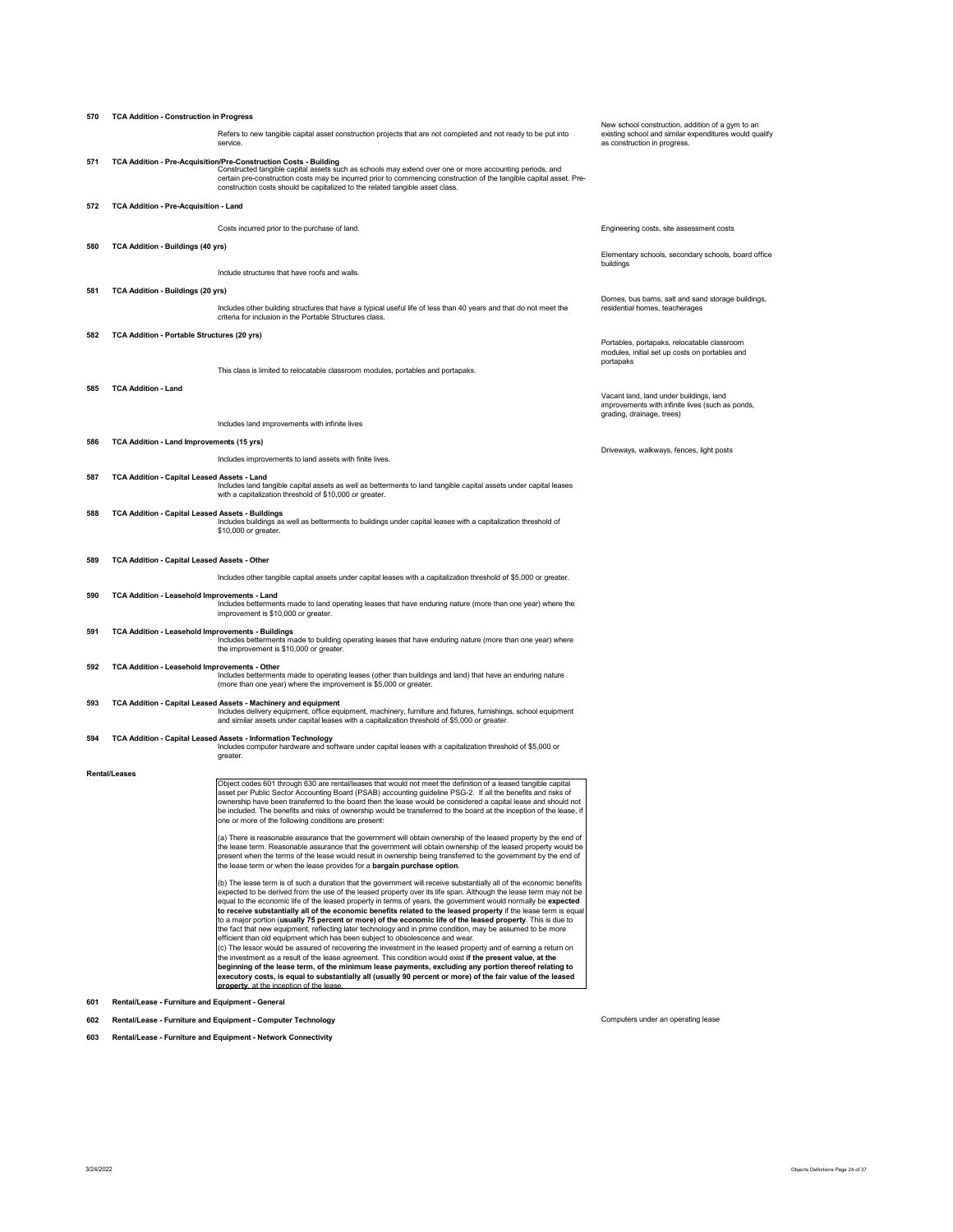## **610 Rental/Lease - Instructional Accommodation**

Includes the costs of renting/leasing buildings, school sites or any other facilities for instructional purposes. **611 Rental/Lease - Non-Instructional Accommodation**  Includes the cost of renting/leasing administrative office space, warehouses or other areas to be used for non-instructional purposes. **621 Rental/Lease - Photocopier**  Includes the rental/lease cost of photocopiers. These charges may be charged back based on copies used for instructional or non-instructional printing. Note: See note in Objects 335 and 336. **625 Rental/Lease - Vehicles**  Includes the costs of leasing vehicles, including school buses, but excludes the costs of transportation contracts which are reported under "Fees and Contractual Services (654)." **630 Rental/Lease - Other Fees and Contractual Services 651 Audit Fees 652 Legal Fees**  Includes external legal fees. Note: Legal fees should be charged to functions that map to the Board Administration en capitalized as part of a capital project.<br>If a board incurs extraordinary legal fees it should still be charged to the Board Administration and Governance If a board incurs extraordinary legal fees it should still be charged to the Board Administration and Governance<br>envelope and NOT non-operating; however, if this results in overspending, this is a reasonable explanation th Legal Fees related to salary negotiations, grievances, property matters and student suspensions. **653 Other Professional Fees** Architectural fees **654 Other Contractual Services**  Any costs paid for a service contract with an outside vendor for work that cannot be easily classed under another ,<br>count code. Use of an outside company for cabling installations, translators, performers, therapists, waste pick up **655 Employment Agency Fees**  Includes cost of temporary assistance through employment agencies. Contracts for staff recruitment are included under Object 421. **For Codes 661 and 662:**  Where it is difficult to allocate software fee and licenses from maintenance fees, allocate to Code 661 or 662 as the board sees appropriate For **Codes 331 and 661**: Where it is difficult to differentiate between the cost of software and the associated license or the cost of the license is nominal, boards can include these amounts in either 331 or 661. Allocating between these object codes is not necessary. **661 Software Fees and Licenses**  Include the costs of software fees and licences in excess of \$500 and less than \$5,000. One year license to use a piece of software for  $$1,000$ **662 Maintenance Fees - Computer Technology**  Includes fees for hardware and software maintenance contracts. Ongoing annual fees for software support/upgrades such as Xpress voice mail annual maintenance costs **Insurance (Property, General Lichlity and Other)**<br>Includes property and general liability insurance. This does not include any amounts relating to non-instructional<br>buildings that are reported in the board administration Insurance for data privacy **673 Vehicle Insurance 681 Moving of Portables**  Includes all costs associated with the moving of portables. **682 Public Transit Fares and Taxi Services**  This code is not intended for staff travel. Taxi or public transit costs for children attending school **Other Expense**  Association and Membership Fees - Board<br>Include costs related to membership fees for the board as a whole as opposed to individuals. Charge trustee<br>33-organization fees to 31-701 and other board membership fees, such as t

701.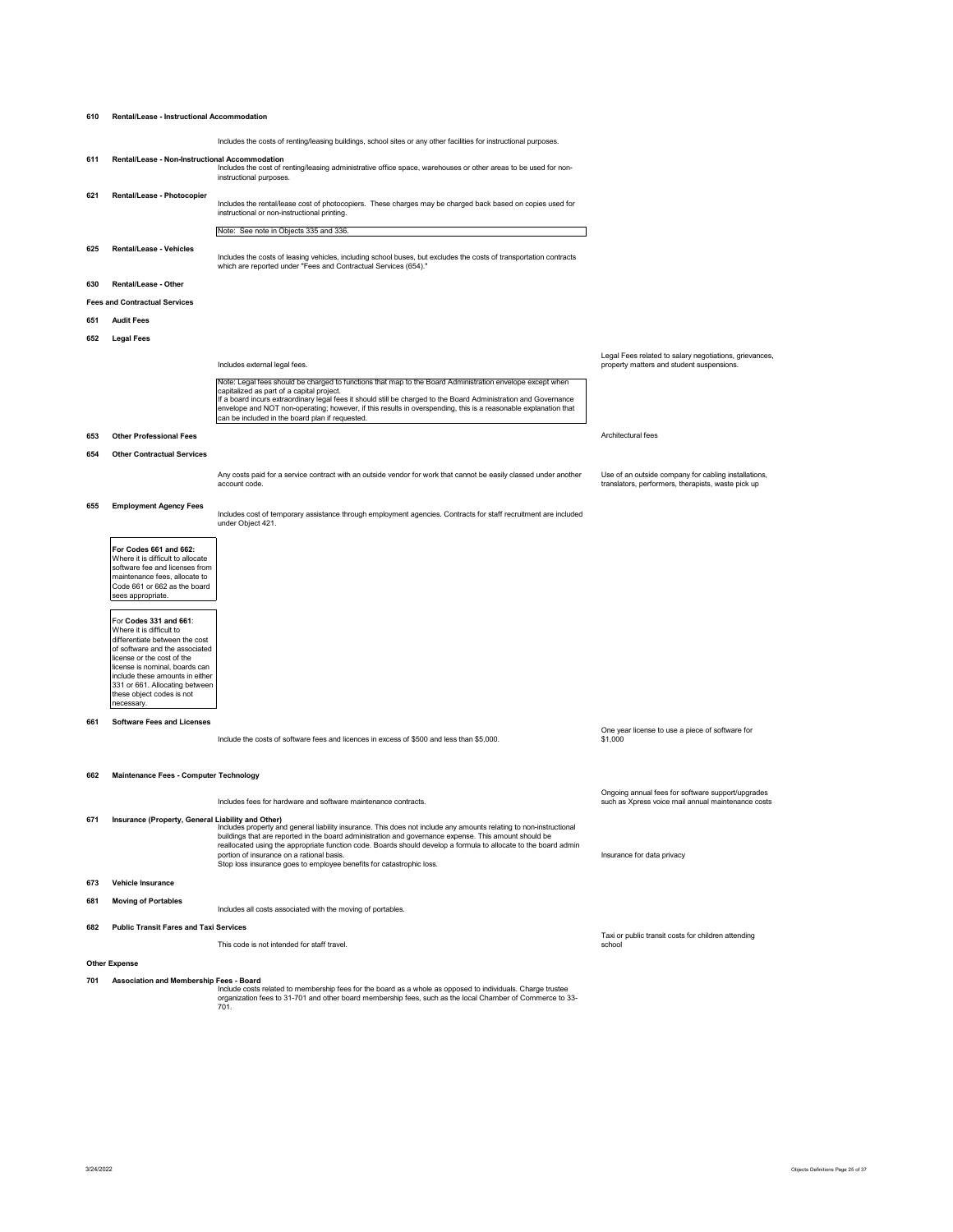| 702        | Association and Membership Fees - Individuals          |                                                                                                                                                                                                                                                                                                                                                 |                                                      |  |
|------------|--------------------------------------------------------|-------------------------------------------------------------------------------------------------------------------------------------------------------------------------------------------------------------------------------------------------------------------------------------------------------------------------------------------------|------------------------------------------------------|--|
|            |                                                        | Include costs related to membership fees for individuals in various organizations related to their employment but<br>excluding professional fees which are included in Objects 316 or 318. Any personal memberships not related to<br>a person's employment but included as part of a compensation package should be included in benefit costs. |                                                      |  |
| 705        | <b>Student Bursaries/Awards</b>                        |                                                                                                                                                                                                                                                                                                                                                 |                                                      |  |
|            |                                                        | Includes expenses made by a board to award students for achievement or to cover financial need.                                                                                                                                                                                                                                                 | Trophies, plaques, commencement awards and<br>costs. |  |
| 706        | <b>Scholarships</b>                                    |                                                                                                                                                                                                                                                                                                                                                 |                                                      |  |
|            |                                                        | For use with the trust funds only.                                                                                                                                                                                                                                                                                                              |                                                      |  |
| 710        | <b>Interest and Bank Charges</b>                       | Includes interest and bank charges on short-term borrowing to finance the daily operations of the board.<br>Note: Short term operating interest costs should be charged to 33-710 and mapped to the Board Administration<br>expenditure category under Column 10 "Other" on Schedule 10.                                                        |                                                      |  |
| 715        | <b>Municipal Taxes</b>                                 |                                                                                                                                                                                                                                                                                                                                                 |                                                      |  |
| 720        | <b>Transfers to Other Boards</b>                       |                                                                                                                                                                                                                                                                                                                                                 |                                                      |  |
| 722        | <b>Claims and Settlements</b>                          | Includes unusual and material payments that occur that are extraordinary and not in the normal course of school<br>board operations.                                                                                                                                                                                                            |                                                      |  |
| 725        | <b>Miscellaneous</b>                                   |                                                                                                                                                                                                                                                                                                                                                 | 55 School Board Trust, contaminated sites            |  |
| 731        | Reserved                                               |                                                                                                                                                                                                                                                                                                                                                 |                                                      |  |
| 732<br>733 | Reserved<br>Reserved                                   |                                                                                                                                                                                                                                                                                                                                                 |                                                      |  |
| 734<br>735 | Reserved<br>Reserved                                   |                                                                                                                                                                                                                                                                                                                                                 |                                                      |  |
| 736<br>737 | Reserved<br>Reserved                                   |                                                                                                                                                                                                                                                                                                                                                 |                                                      |  |
| 738        | Reserved                                               |                                                                                                                                                                                                                                                                                                                                                 |                                                      |  |
| 739        | Reserved                                               |                                                                                                                                                                                                                                                                                                                                                 |                                                      |  |
|            | <b>Other Capital</b>                                   |                                                                                                                                                                                                                                                                                                                                                 |                                                      |  |
| 751        | Reserved                                               |                                                                                                                                                                                                                                                                                                                                                 |                                                      |  |
| 752        | Debenture Interest - Pre May 15, 1998                  | Note: Long term financing interest costs (whether debenture or not) for capital projects would be charged to                                                                                                                                                                                                                                    |                                                      |  |
|            |                                                        | Object codes 752 or 754 and mapped to School Renewal or Board Administration as appropriate                                                                                                                                                                                                                                                     |                                                      |  |
| 753        | Reserved                                               |                                                                                                                                                                                                                                                                                                                                                 |                                                      |  |
| 754        | Debenture Interest - Post May 14, 1998                 | Note: Long term financing interest costs (whether debenture or not) for capital projects would be charged to<br>Object codes 752 or 754 and mapped to School Renewal or Board Administration as appropriate.                                                                                                                                    |                                                      |  |
| 755<br>756 | Reserved<br>Reserved                                   |                                                                                                                                                                                                                                                                                                                                                 |                                                      |  |
| 757        | <b>Cost of Issuing Debenture</b>                       | Include any annual debt servicing maintenance fees.                                                                                                                                                                                                                                                                                             |                                                      |  |
| 758<br>759 | Reserved<br>Reserved                                   |                                                                                                                                                                                                                                                                                                                                                 |                                                      |  |
| 760        | <b>Local Improvements</b>                              |                                                                                                                                                                                                                                                                                                                                                 |                                                      |  |
| 761        | <b>Capital Loan Interest</b>                           |                                                                                                                                                                                                                                                                                                                                                 |                                                      |  |
| 762        | <b>Capital Lease Interest</b>                          |                                                                                                                                                                                                                                                                                                                                                 |                                                      |  |
| 763        | <b>EDC Operating Expenses</b>                          | Includes operating related expenses which are allowed under the Education Development Charges (EDC)<br>regulations.                                                                                                                                                                                                                             |                                                      |  |
| 764        | <b>EDC</b> Interest                                    |                                                                                                                                                                                                                                                                                                                                                 |                                                      |  |
|            | <b>Amortization (Pooled Classes)</b>                   | Includes amortization expense for specific pooled capital asset classes. Also includes write downs for each asset<br>category from object code 781 to object code 798                                                                                                                                                                           |                                                      |  |
| 781        | Amortization - Furniture (10 years)                    |                                                                                                                                                                                                                                                                                                                                                 |                                                      |  |
| 782        | Amortization - Equipment (5 years)                     |                                                                                                                                                                                                                                                                                                                                                 |                                                      |  |
| 783        | Amortization - Equipment (10 years)                    |                                                                                                                                                                                                                                                                                                                                                 |                                                      |  |
| 784        |                                                        | Amortization - Furniture and Equipment: First Time Equipping (10 years)                                                                                                                                                                                                                                                                         |                                                      |  |
| 785        | Amortization - Computer Hardware (3 yrs)               |                                                                                                                                                                                                                                                                                                                                                 |                                                      |  |
|            |                                                        |                                                                                                                                                                                                                                                                                                                                                 |                                                      |  |
| 786        | Amortization - Computer Software (5 yrs)               |                                                                                                                                                                                                                                                                                                                                                 |                                                      |  |
|            | Amortization - Portable Structures (20 years)<br>787   |                                                                                                                                                                                                                                                                                                                                                 |                                                      |  |
|            | <b>Amortization (Non-Pooled Classes)</b>               | Includes amortization expense and write downs for specific non-pooled capital asset classes.                                                                                                                                                                                                                                                    |                                                      |  |
| 788        | Amortization - Equipment (15 years)                    |                                                                                                                                                                                                                                                                                                                                                 |                                                      |  |
| 789        | Amortization - Vehicles GVWR < 10,000 pounds (5 yrs)   |                                                                                                                                                                                                                                                                                                                                                 |                                                      |  |
| 790        | Amortization - Vehicles GVWR >= 10,000 pounds (10 yrs) |                                                                                                                                                                                                                                                                                                                                                 |                                                      |  |
| 791        | Amortization - Buildings (40 yrs)                      |                                                                                                                                                                                                                                                                                                                                                 |                                                      |  |
| 792        | Amortization - Buildings (20 yrs)                      |                                                                                                                                                                                                                                                                                                                                                 |                                                      |  |
| 793        | Amortization - Land Improvements (15 yrs)              |                                                                                                                                                                                                                                                                                                                                                 |                                                      |  |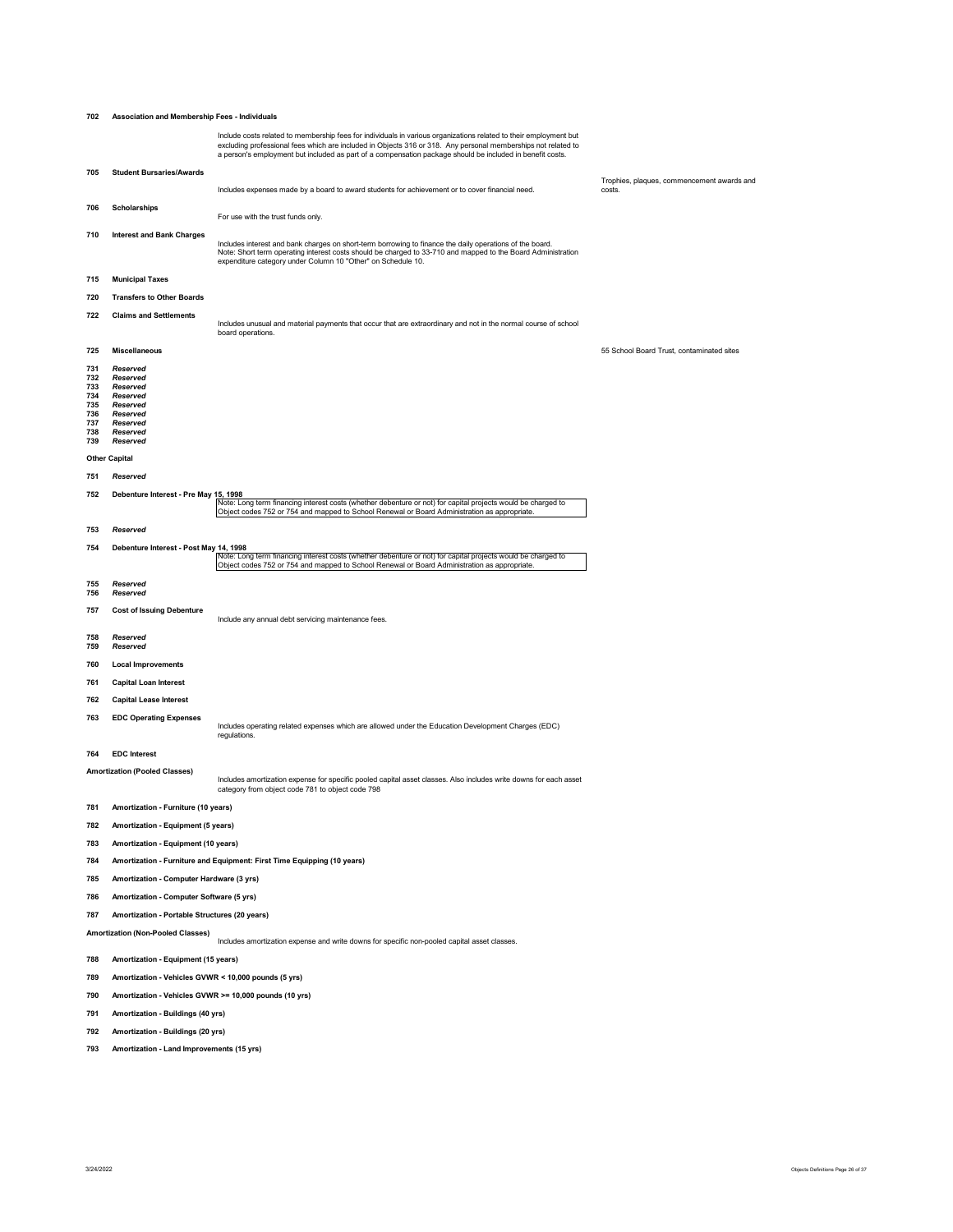# **794 Amortization - Capital Leased Assets - Buildings**

- **795 Amortization Capital Leased Assets Other**
- **796 Amortization Leasehold Improvements Land Improvements**
- **797 Amortization Leasehold Improvements Buildings**
- **798 Amortization Leasehold Improvements Other**
- **799 Loss on disposal**

**Assets** 

# **810 Cash**

- **820 Temporary Investments**
- **830 Accounts Receivable Government of Ontario**
- **841 Accounts Receivable Government of Canada**
- **842 Accounts Receivable Local Government**
- **843 Accounts Receivable Other Ministries**
- **844 Accounts Receivable Colleges**
- **845 Accounts Receivable Hospitals**

# **846 Accounts Receivable - Other Agencies**

**847 Accounts Receivable - Inter-Entity** 

# **850 Accounts Receivable - Government Ontario - Approved Capital**

- **851 Accounts Receivable Other Boards**
- **858 Accounts Receivable Individuals**
- **859 Accounts Receivable Other**
- **860 Prepaid Expenses**
- **873 Other Current Assets**
- **875 Long-term Investments**
- **876 Assets Held for Sale Land**
- 
- **877 Assets Held for Sale Building**
- **878 Assets Held for Sale Land Improvement**
- **894 Other Assets**

# **Tangible Capital Assets**

|     | Tangible Capital Assets   | Object codes 861 through 872, 880 through 882, and 884 through 893 are tangible capital assets that meet the<br>criteria for asset capitalization as stated in the "District School Board and School Authority Tangible Capital<br>Assets: Provincial Accounting Policies and Implementation Guide."<br>Note: The object codes are to be used with Function codes 64 (Non-Financial Assets) and 65 (Accumulated |                                                                                                                                                                                                                                                                                                                                 |
|-----|---------------------------|-----------------------------------------------------------------------------------------------------------------------------------------------------------------------------------------------------------------------------------------------------------------------------------------------------------------------------------------------------------------------------------------------------------------|---------------------------------------------------------------------------------------------------------------------------------------------------------------------------------------------------------------------------------------------------------------------------------------------------------------------------------|
|     |                           | Amortization).                                                                                                                                                                                                                                                                                                                                                                                                  |                                                                                                                                                                                                                                                                                                                                 |
| 861 | Furniture (10 yrs)        | Includes all furniture whether it is at a school, board office or other location.                                                                                                                                                                                                                                                                                                                               | Bleachers, drapes and blinds, library shelving                                                                                                                                                                                                                                                                                  |
| 862 | Equipment (5 yrs)         | Includes delivery equipment, office equipment, machinery, furniture and fixtures, furnishings, school equipment<br>and similar assets. Includes equipment that would have an estimated useful life of approximately 5 years                                                                                                                                                                                     | Secondary school gym equipment exceeding \$5,000<br>per unit value, photocopier                                                                                                                                                                                                                                                 |
| 863 | Equipment (10 yrs)        | Includes delivery equipment, office equipment, machinery, furniture and fixtures, furnishings, school equipment<br>and similar assets. Includes equipment that would have an estimated useful life of approximately 10 years.                                                                                                                                                                                   | Telephone system and equipment, PA system and<br>equipment, snow blowers, shop equipment, hoists,<br>musical instruments                                                                                                                                                                                                        |
| 864 | Equipment (15 yrs)        | Includes delivery equipment, office equipment, machinery, furniture and fixtures, furnishings, school equipment<br>and similar assets. Includes equipment that would have an estimated useful life of approximately 15 years.                                                                                                                                                                                   | Forklift, warehouse platform trucks, tractor and<br>attachments, backhoe, other heavy construction<br>equipment                                                                                                                                                                                                                 |
| 865 | Computer Hardware (3 yrs) | Comprises of all the physical parts of the computer.                                                                                                                                                                                                                                                                                                                                                            | Secondary school gym equipment exceeding \$5,000<br>per unit value, photocopier                                                                                                                                                                                                                                                 |
| 866 | Computer Software (5 yrs) | Includes the programs, routines, and symbolic languages that control the functioning of the hardware and direct<br>its operation.                                                                                                                                                                                                                                                                               | Computer software with unit value exceeding \$5,000<br>for example, student information system software,<br>license for the use or distribution of software where<br>the license unit value exceeds \$5,000 - this should<br>be amortized over the term of the license, consulting<br>costs to customize a software application |
| 867 |                           | Vehicle gross vehicle weight rating < 10,000 pounds (5 yrs)<br>Includes self-propelled wheeled conveyances that do not run on rails with a gross vehicle weight rating (GVWR)<br>of less than 10,000 pounds.                                                                                                                                                                                                    | Passenger vehicles such as cars, vans or minivans                                                                                                                                                                                                                                                                               |

Passenger vehicles such as cars, vans or minivans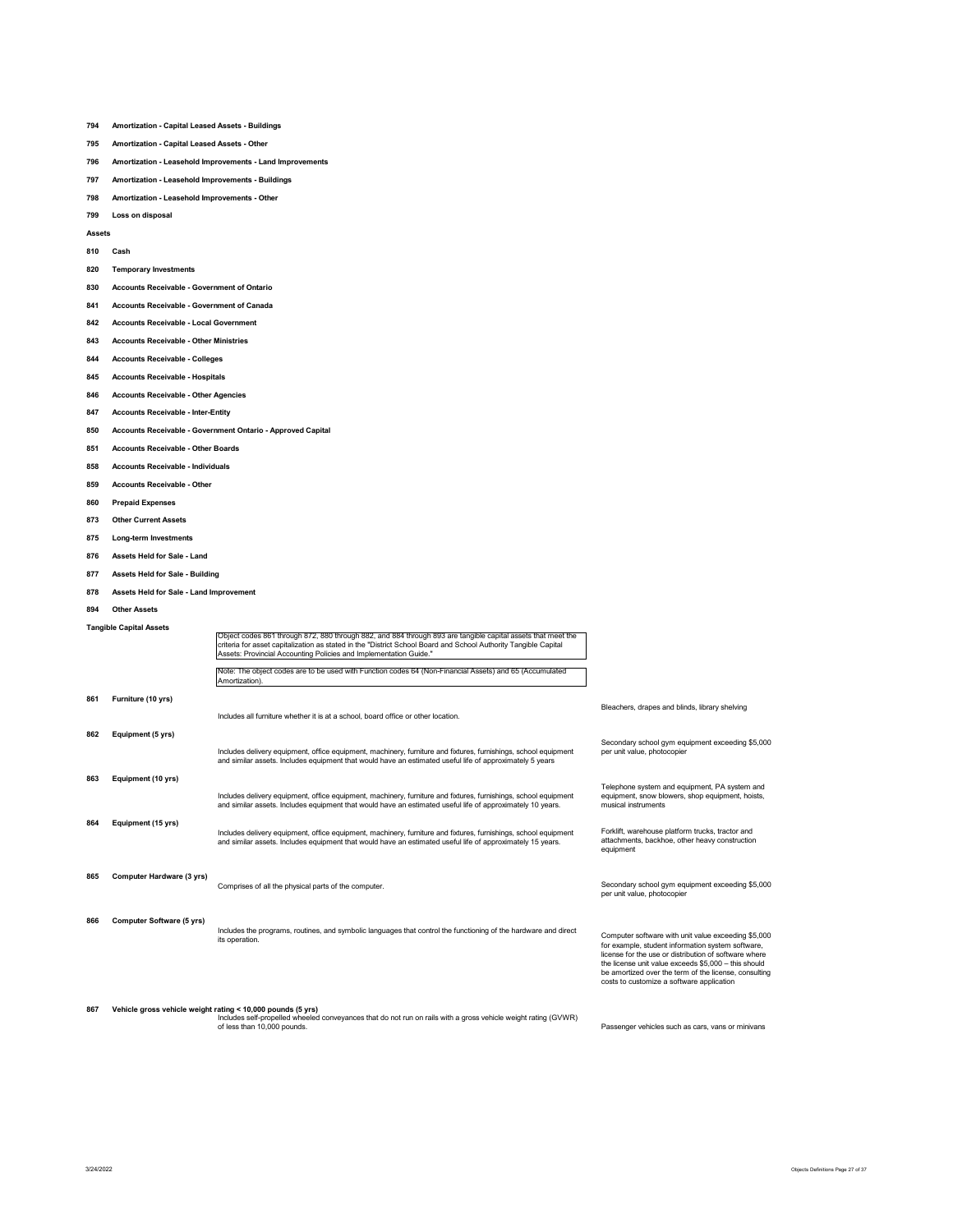| 868         |                                                         | Vehicle gross vehicle weight rating >= 10,000 pounds (10 yrs)                                                                                                                                                                                                                                                                  |                                                                                                                                            |  |  |  |  |  |  |  |  |
|-------------|---------------------------------------------------------|--------------------------------------------------------------------------------------------------------------------------------------------------------------------------------------------------------------------------------------------------------------------------------------------------------------------------------|--------------------------------------------------------------------------------------------------------------------------------------------|--|--|--|--|--|--|--|--|
|             |                                                         | Includes self-propelled wheeled conveyances that do not run on rails with a GVWR of great than or equal to<br>10,000 pounds.                                                                                                                                                                                                   | Trucks - 1 ton or greater, cube vans, school buses                                                                                         |  |  |  |  |  |  |  |  |
| 869         | Furniture and Equipment - First time equipping (10 yrs) | Includes most items of an enduring nature to furnish and equip:<br>a) new building assets - schools, administrative buildings, etc. or,<br>b) existing buildings assets where gross floor area has been added (e.g. an addition),<br>c) existing space with a DISTINCT change in purpose and physical appearance of the space. | Desks, tables, chairs, seating, computer hardware<br>and software, tote boxes and racks, drapes and<br>blinds, musical instruments         |  |  |  |  |  |  |  |  |
| 870         | <b>Construction in Progress</b>                         |                                                                                                                                                                                                                                                                                                                                |                                                                                                                                            |  |  |  |  |  |  |  |  |
|             |                                                         | Refers to new tangible capital asset construction projects that are not completed and not ready to be put into<br>service.                                                                                                                                                                                                     | New school construction, addition of a gym to an<br>existing school and similar expenditures would qualify<br>as construction in progress. |  |  |  |  |  |  |  |  |
| 871         | Pre-Acquisition/Pre-Construction - Building             | Constructed tangible capital assets such as schools may extend over one or more accounting periods, and<br>certain pre-construction costs may be incurred prior to commencing construction of the tangible capital asset. Pre-<br>construction costs should be capitalized to the related tangible asset class.                |                                                                                                                                            |  |  |  |  |  |  |  |  |
| 872         | Pre-Acquisition - Land                                  | Costs incurred prior to the purchase of land.                                                                                                                                                                                                                                                                                  |                                                                                                                                            |  |  |  |  |  |  |  |  |
| 880         | Buildings (40 yrs)                                      | Engineering costs, site assessment costs<br>Includes land improvements with infinite lives                                                                                                                                                                                                                                     |                                                                                                                                            |  |  |  |  |  |  |  |  |
| 881         | Buildings (20 yrs)                                      |                                                                                                                                                                                                                                                                                                                                |                                                                                                                                            |  |  |  |  |  |  |  |  |
| 882         | Portable Structures (20 yrs)                            |                                                                                                                                                                                                                                                                                                                                |                                                                                                                                            |  |  |  |  |  |  |  |  |
| 884         | Assets Permanently Removed from Service - Buildings     |                                                                                                                                                                                                                                                                                                                                |                                                                                                                                            |  |  |  |  |  |  |  |  |
| 886         | Land Improvement (15 yrs)                               |                                                                                                                                                                                                                                                                                                                                |                                                                                                                                            |  |  |  |  |  |  |  |  |
| 887         | Land                                                    |                                                                                                                                                                                                                                                                                                                                |                                                                                                                                            |  |  |  |  |  |  |  |  |
| 888         | <b>Capital Leased Assets - Land</b>                     |                                                                                                                                                                                                                                                                                                                                |                                                                                                                                            |  |  |  |  |  |  |  |  |
| 889         | <b>Capital Leased Assets - Buildings</b>                |                                                                                                                                                                                                                                                                                                                                |                                                                                                                                            |  |  |  |  |  |  |  |  |
| 890         | <b>Capital Leased Assets - Other</b>                    |                                                                                                                                                                                                                                                                                                                                |                                                                                                                                            |  |  |  |  |  |  |  |  |
| 891         |                                                         |                                                                                                                                                                                                                                                                                                                                |                                                                                                                                            |  |  |  |  |  |  |  |  |
| 892         | Leasehold Improvements - Land Improvements              |                                                                                                                                                                                                                                                                                                                                |                                                                                                                                            |  |  |  |  |  |  |  |  |
| 893         | <b>Leasehold Improvements - Buildings</b>               |                                                                                                                                                                                                                                                                                                                                |                                                                                                                                            |  |  |  |  |  |  |  |  |
| 899         | Leasehold Improvements - Other<br>Reserved              |                                                                                                                                                                                                                                                                                                                                |                                                                                                                                            |  |  |  |  |  |  |  |  |
| Liabilities |                                                         |                                                                                                                                                                                                                                                                                                                                |                                                                                                                                            |  |  |  |  |  |  |  |  |
| 905         | <b>Bank or Short-term Borrowing</b>                     |                                                                                                                                                                                                                                                                                                                                |                                                                                                                                            |  |  |  |  |  |  |  |  |
| 911         | Accounts Payable - Government of Ontario                |                                                                                                                                                                                                                                                                                                                                |                                                                                                                                            |  |  |  |  |  |  |  |  |
| 912         | Accounts Payable - Government of Canada                 |                                                                                                                                                                                                                                                                                                                                |                                                                                                                                            |  |  |  |  |  |  |  |  |
| 913         | <b>Accounts Payable - Local Government</b>              |                                                                                                                                                                                                                                                                                                                                |                                                                                                                                            |  |  |  |  |  |  |  |  |
| 914         | <b>Accounts Payable - Other Boards</b>                  |                                                                                                                                                                                                                                                                                                                                |                                                                                                                                            |  |  |  |  |  |  |  |  |
| 915         | <b>Accounts Payable - Individuals</b>                   |                                                                                                                                                                                                                                                                                                                                |                                                                                                                                            |  |  |  |  |  |  |  |  |
| 916         | <b>Accounts Payable - Other</b>                         |                                                                                                                                                                                                                                                                                                                                |                                                                                                                                            |  |  |  |  |  |  |  |  |
| 917         | <b>Accounts Payable - Trade</b>                         |                                                                                                                                                                                                                                                                                                                                |                                                                                                                                            |  |  |  |  |  |  |  |  |
| 918         | <b>Accrued Liabilities</b>                              |                                                                                                                                                                                                                                                                                                                                |                                                                                                                                            |  |  |  |  |  |  |  |  |
| 919         | <b>Accounts Payable - Other Ministries</b>              |                                                                                                                                                                                                                                                                                                                                |                                                                                                                                            |  |  |  |  |  |  |  |  |
| 920         | <b>Accounts Payable - Colleges</b>                      |                                                                                                                                                                                                                                                                                                                                |                                                                                                                                            |  |  |  |  |  |  |  |  |
| 921         | <b>Accounts Payable - Hospitals</b>                     |                                                                                                                                                                                                                                                                                                                                |                                                                                                                                            |  |  |  |  |  |  |  |  |
| 922         | <b>Accounts Payable - Other Agencies</b>                |                                                                                                                                                                                                                                                                                                                                |                                                                                                                                            |  |  |  |  |  |  |  |  |
| 923         | <b>Accounts Payable - Inter-Entity</b>                  |                                                                                                                                                                                                                                                                                                                                |                                                                                                                                            |  |  |  |  |  |  |  |  |
| 950         |                                                         | Deferred Revenue Operating - Government of Ontario: Legislative Grants<br>For use in situations where the use of the grant allocation is restricted by Grants for Student Needs (GSN)<br>regulation.                                                                                                                           | <b>Special Education Grant</b>                                                                                                             |  |  |  |  |  |  |  |  |
| 951         |                                                         | Deferred Revenue Operating - Government of Ontario: Other Ministry of Education (MOE) Grants<br>For use in situations where the Ministry of Education grant is restricted by a project agreement signed with the<br>school board.                                                                                              | Education Program Other (EPO) Grant                                                                                                        |  |  |  |  |  |  |  |  |
| 952         |                                                         | Deferred Revenue Operating - Government of Ontario: Other Provincial Grants<br>Includes grants from other Ministries (Ministry of Training, Colleges and Universities, etc.)                                                                                                                                                   |                                                                                                                                            |  |  |  |  |  |  |  |  |
| 953         |                                                         | Deferred Revenue Operating - Other Government Reporting Entities (GREs)                                                                                                                                                                                                                                                        |                                                                                                                                            |  |  |  |  |  |  |  |  |
|             |                                                         | Includes grants from GREs (i.e. School boards, colleges, hospitals).                                                                                                                                                                                                                                                           | School boards, colleges, hospitals, local health<br>integration networks (LHINs)                                                           |  |  |  |  |  |  |  |  |
| 954         | Deferred Revenue Operating - Other Third Party          |                                                                                                                                                                                                                                                                                                                                |                                                                                                                                            |  |  |  |  |  |  |  |  |
|             |                                                         | Includes amounts received from other third parties (ex. Federal Government)                                                                                                                                                                                                                                                    | Federal government, school generated funds, tuition<br>fees                                                                                |  |  |  |  |  |  |  |  |
| 955         |                                                         | Deferred Revenue Capital - Government of Ontario: Legislative Grants                                                                                                                                                                                                                                                           |                                                                                                                                            |  |  |  |  |  |  |  |  |

For use in situations where the capital grant allocation is restricted by Grants for Student Needs (GSN) regulation.

 $3/24/2022$  Objects Definitions Page 28 of 37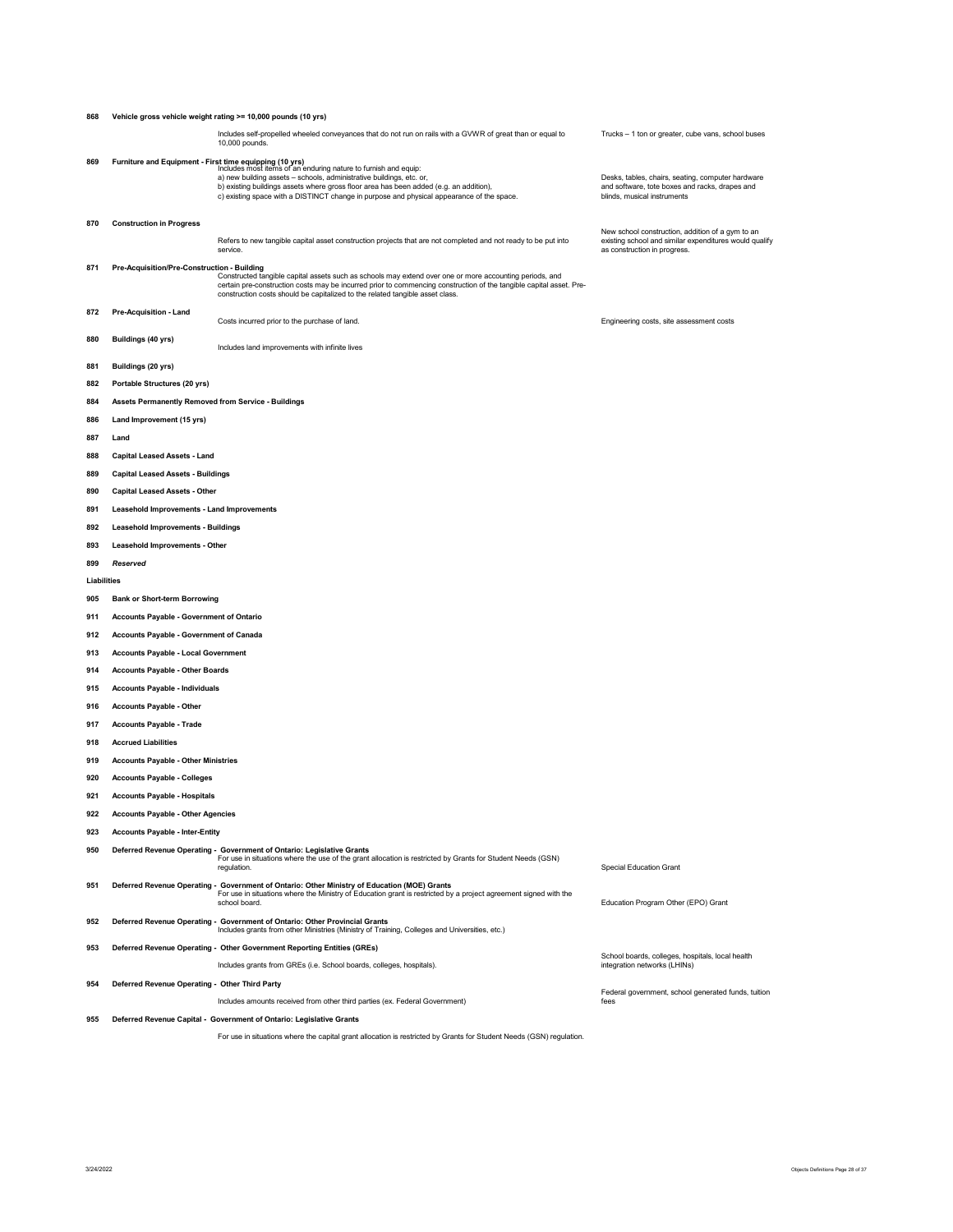- **Deferred Revenue Capital Government of Ontario: Other Ministry of Education (MOE) Grants**  For use when the Ministry of Education capital grant is restricted by a project agreement signed with the school board.
- **Deferred Revenue Capital Government of Ontario: Other Provincial Grants**  Includes capital grants from other Ministries (Ministry of Training, Colleges and Universities, etc.).
- **Deferred Revenue Capital Proceeds of Disposition (POD)**  Includes POD from School Buildings, Prohibitive to Repair School Buildings, and Other dispositions.
- **Deferred Revenue Capital Education Development Charges (EDC)**  Includes amounts received for EDC.
- **Deferred Revenue Capital Inter-Entity** 
	- **J**<br>amounts received/raised from School Generated Funds for capital purchases
- **Deferred Revenue Capital Other Third Party**
- Includes amounts received from, Federal Government, Board level donations and Other Third Parties for capital.
- **Other Current Liabilities**
- **Deferred Capital Contributions (DCC)** 
	- Account is used to record capital contributions once the tangible capital assets (TCAs) has been purchased or are ready for use. The amount in this account is recognized to revenue in proportion to how the related TCAs are recognized into expense through amortization.
- **Deferred Capital Contributions (DCC) Other**

Account is reserved for other DCC items that a board would like to track separately.

- **Long term debt**
- **Sinking Fund Assets**
- **Debenture Principal Pre May 15, 1998**
- **Debenture Principal Post May 14, 1998**
- **Debenture Sinking Fund Pre May 15, 1998**
- **Debenture Sinking Fund Post May 14, 1998**
- 
- **Capital Lease Computers, Photocopiers, Vehicles**  Account is used to record computer, photocopier, and vehicle capital leases.
- **Capital Loans**
- **Other Long Term Liabilities**
- *Reserved*
- **Accumulated Surplus (Deficit)**

# Accumulated Surplus (Deficit) has been split into 3 main areas:

*(i) Available for Compliance – Unappropriated*  This portion of the surplus, if any, is available to address any in-year deficit, if any, as calculated in the Compliance Report and Balanced Budget determination.

*(ii) Available for Compliance – Internally Appropriated*<br>This portion of the surplus, if any, is available to address any in-year deficit, if any, as calculated in the<br>Compliance Report and Balanced Budget determination.

- **A/S Available for Compliance Operating**
- **A/S Available for Compliance: Internally Appropriated Retirement Gratuities**
- **A/S Available for Compliance: Internally Appropriated WSIB**
- **A/S Available for Compliance: Internally Appropriated School Renewal**
- **A/S Available for Compliance: Internally Appropriated Available Capital**
- 
- **A/S Available for Compliance: Internally Appropriated Other**  Includes internally appropriated capital in accumulated surplus (deficit) which is available to be used in future
- years. **A/S Available for Compliance Committed Capital Projects**

998 A/S - Available for Compliance: Internally Appropriated - Interest Earned on Sinking Funds Assets<br>Includes revenue earned from interest on sinking funds assets that ends up in accumulated surplus. Boards<br>should track i

*(iii) Unavailable for Compliance*  This portion of the surplus, if any, is not available to address any in-year deficit, if any, as calculated in the Compliance Report and Balanced Budget determination.

- **A/S Unavailable for Compliance Retirement Health, Dental and Life Insurance Plans etc.**
- **A/S Unavailable for Compliance Early Retirement Incentive Plan**
- **A/S Unavailable for Compliance Employee Future Benefits Other**
- **A/S Unavailable for Compliance Retirement Gratuity Liability**
- **A/S Unavailable for Compliance Interest to be accrued**
- **A/S Unavailable for Compliance School Generated Funds**
- **A/S Unavailable for Compliance Revenues Recognized for Land**
- **A/S Unavailable for Compliance Contaminated Sites**
- *Reserved*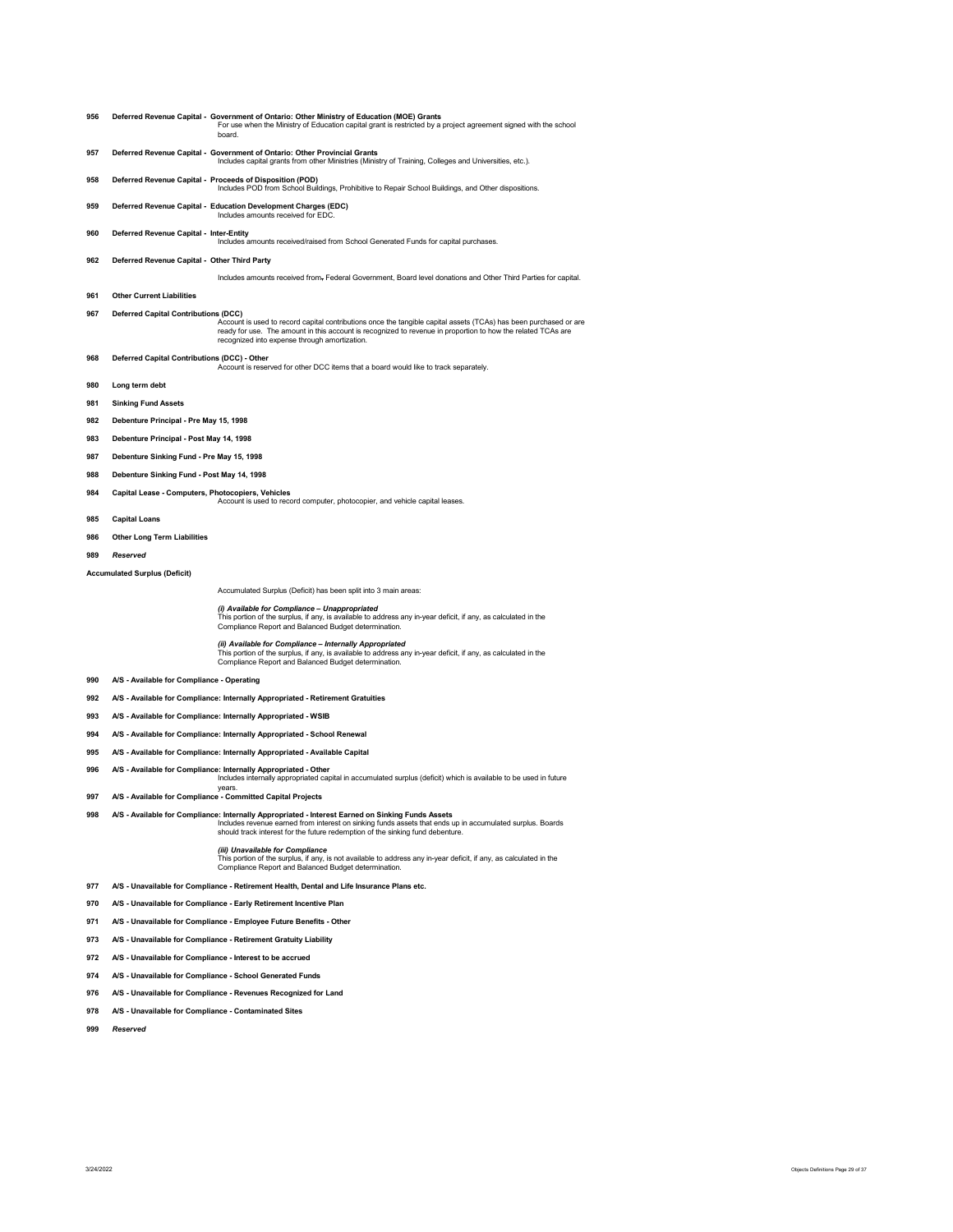# **PANEL CODES**

| <b>Panel Codes</b> | 1 Elementary<br>2 Reserved<br>3 Reserved<br>4 Secondary<br>5 Other Schools - Continuing Education<br>6 Central |
|--------------------|----------------------------------------------------------------------------------------------------------------|
|                    |                                                                                                                |

The panel codes listed above are the mandatory set of codes for this account segment. Panel code numbers not utilized or reserved may be used for further detail if required but must be summarized into the above for reporting to the Ministry.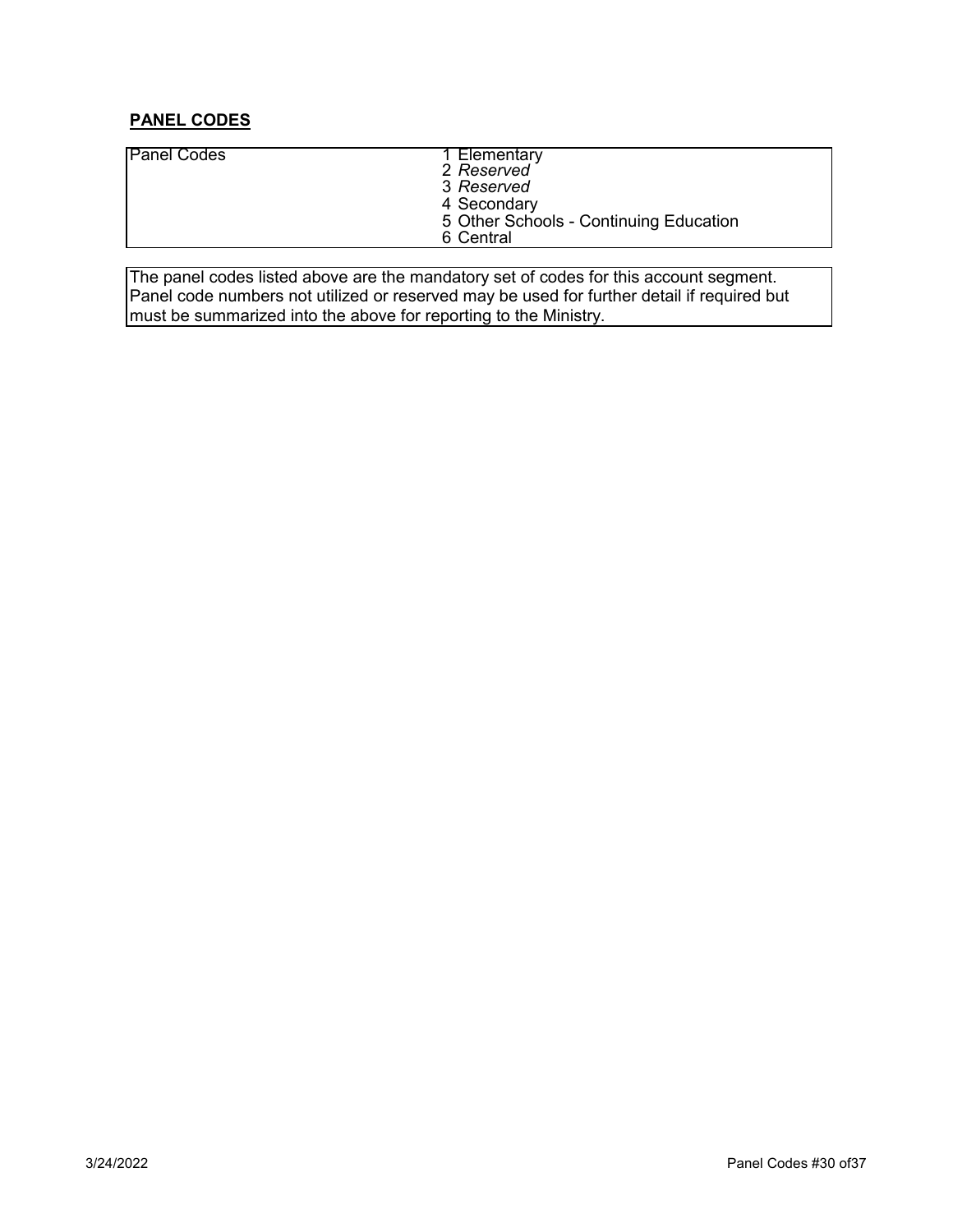# **PROGRAM CODES**

| <b>Program Codes</b> | 000 Regular Day School & General                                    |
|----------------------|---------------------------------------------------------------------|
|                      | 301 Special Education                                               |
|                      | 302 Personal Special Equipment                                      |
|                      | 305 Education and Community Partnership Programs (ECPP)             |
|                      | Expenditures                                                        |
|                      | 402 English as a Second Language (ESL)                              |
|                      | 405 Actualisation Linguistique en Francais (ALF)                    |
|                      | 406 Programme d'appui aux nouveaux arrivants (PANA) (formerly       |
|                      | Perfectionnement du Francais (PDF))                                 |
|                      | 501 Continuing Education - General                                  |
|                      | 502 Continuing Education - Credit Courses/Correspondence/Self-Study |
|                      | 503 Continuing Education - Citizenship                              |
|                      | 504 Continuing Education - General Interest                         |
|                      | 505 Continuing Education - English as a Second Language             |
|                      | 506 Continuing Education - Adult Basic Literacy                     |
|                      | 507 Continuing Education - Native as a Second Language              |
|                      | 508 Continuing Education - Summer School                            |
|                      | 509 Continuing Education - International Languages                  |
|                      | 600 Learning Opportunities                                          |
|                      | 900 External Agency Programs                                        |

The program codes listed above are the mandatory set of codes for this account segment. Program code numbers not utilized or reserved may be used for further detail if required but must be summarized into the above for reporting to the Ministry. Special Education program costs represent the incremental spending related to special education. Expenditures relating to classroom teachers, supplies and other "regular" expenditures are not to be coded to this program. On the other hand, for self-contained classes or schools, the expenditures recorded in this program are total expenditures directly related to the self-contained classes or schools. Boards are to ensure that costs are only asigned to one program, i.e. Special Education or Learning Opportunities.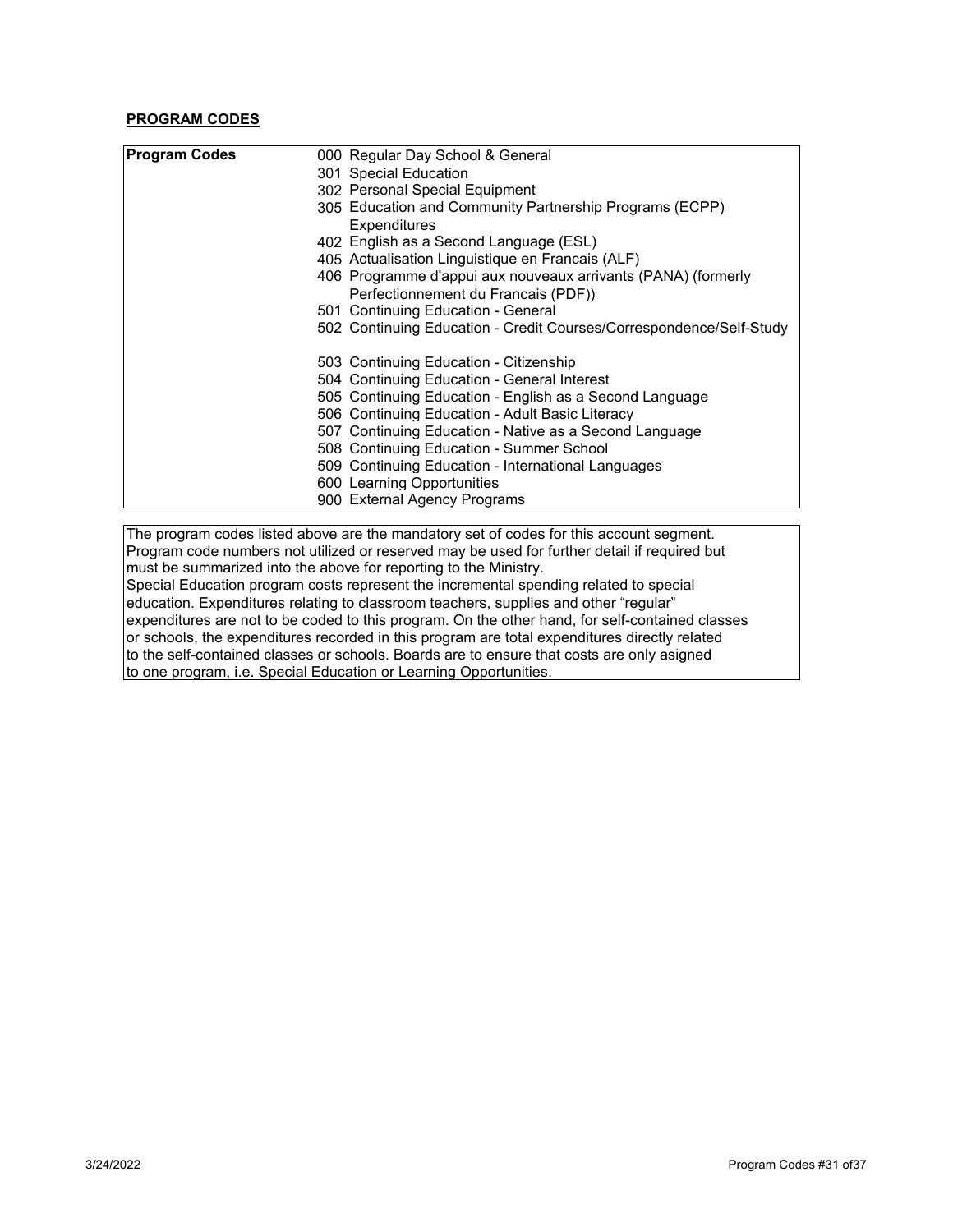# **Mapping References to Expense Categories**

| Instruction         | 111        | 51 Classroom Teachers                                                              |
|---------------------|------------|------------------------------------------------------------------------------------|
|                     | 112        | 52 Supply Staff                                                                    |
|                     | 113        | 53.1 Teacher Assistants                                                            |
|                     | 114        | 53.2 Early Childhood Educator                                                      |
|                     | 121        | 54 Computers                                                                       |
|                     | 122        | 55 Textbooks and Supplies                                                          |
|                     | 131        | 56 Professional, Para-Professionals and Technicians                                |
|                     | 132        | 57 Library and Guidance                                                            |
|                     | 141        | 58 Staff Development                                                               |
|                     | 222        | 67 Department Heads                                                                |
|                     | 211        | 59 Coordinators and Consultants                                                    |
|                     | 221        | 61 Principals & Vice-Principals                                                    |
|                     | 223        | 62 School Office                                                                   |
|                     | 251        | 63 Continuing Education                                                            |
|                     | 260        | 72 Amortization and Write Downs                                                    |
|                     | 261        | 72.1 Loss on Disposal of TCA and Assets Held for Sale                              |
| Administration      | 311        | 64 Trustees                                                                        |
|                     | 321        | 65 Directors and Supervisory Officers                                              |
|                     | 331        | 66 Board Administration                                                            |
|                     | 332        | 73 Amortization and Write Downs                                                    |
|                     | 333        | 73.1 Loss on Disposal of TCA and Assets Held for Sale                              |
| Transportation      | 231        | 68 Pupil Transportation                                                            |
|                     | 232        | 69 Transportation - Provincial Schools                                             |
|                     | 233        | 74 Amortization and Write Downs                                                    |
| Pupil Accommodation | 234<br>411 | 74.1 Loss on Disposal of TCA and Assets Held for Sale<br>71 School Renewal Expense |
|                     | 241        | 70 School Operations and Maintenance                                               |
|                     | 412        | Reserved                                                                           |
|                     | 413        | Reserved                                                                           |
|                     | 414        | 77 Other Pupil Accommodations                                                      |
|                     | 415        | 75 Amortization and Write Downs                                                    |
|                     | 416        | 80.1 Loss on Disposal of TCA and Assets Held for Sale                              |
| Other               | 511        | Reserved                                                                           |
|                     | 512        | 78 Other Non-Operating Expenses                                                    |
|                     | 521        | Reserved                                                                           |
|                     | 531        | Reserved                                                                           |
|                     | 532        | Reserved                                                                           |
|                     | 533        | Reserved                                                                           |
|                     | 534        | Reserved                                                                           |
|                     | 535        | Reserved                                                                           |
|                     | 536        | Reserved                                                                           |
|                     | 537        | Reserved                                                                           |
|                     | 538        | Reserved                                                                           |
|                     | 540        | 76 Amortization and Write Downs                                                    |
|                     |            | 76.1 Loss on Disposal of TCA and Assets Held for Sale                              |
|                     | 541        | 80 Provision for Contingencies                                                     |
|                     | 551        | 79 School Generated Funds Expenses                                                 |

Column G is from the old Excel reporting format. Column H is from EFIS 1 onward. Column G and H correspond to each other,<br>and are used with tab "Sch 10" to map codes to Schedule 10 in EFIS. Both columns G and H are shown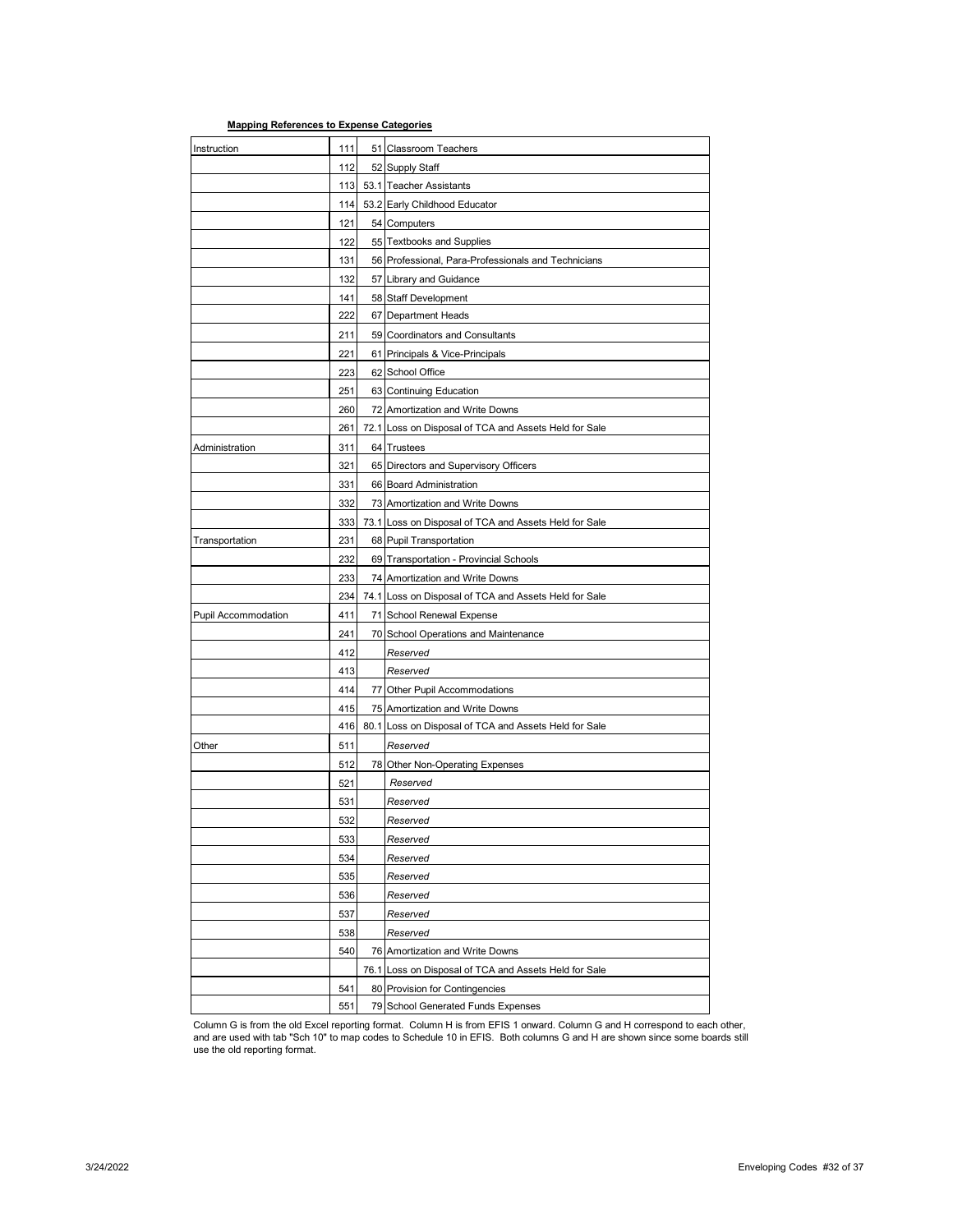|     | <b>Schedule 3 - Capital Expenditure</b>      |           |                                                                    |           |                       |            |                                                                |    |                         |                                                                                                                                                                                                                                                              |                                                                                                                                                                                                                                                                                                                                                                                                                                |            |                   |                                                  |                                                  |                                          |                                                    |                       |                                                                                                    |          |          |                                                                                        |                               |                          |                                                                               |  |
|-----|----------------------------------------------|-----------|--------------------------------------------------------------------|-----------|-----------------------|------------|----------------------------------------------------------------|----|-------------------------|--------------------------------------------------------------------------------------------------------------------------------------------------------------------------------------------------------------------------------------------------------------|--------------------------------------------------------------------------------------------------------------------------------------------------------------------------------------------------------------------------------------------------------------------------------------------------------------------------------------------------------------------------------------------------------------------------------|------------|-------------------|--------------------------------------------------|--------------------------------------------------|------------------------------------------|----------------------------------------------------|-----------------------|----------------------------------------------------------------------------------------------------|----------|----------|----------------------------------------------------------------------------------------|-------------------------------|--------------------------|-------------------------------------------------------------------------------|--|
|     |                                              |           |                                                                    |           |                       |            |                                                                |    |                         |                                                                                                                                                                                                                                                              |                                                                                                                                                                                                                                                                                                                                                                                                                                |            | - 09              |                                                  |                                                  |                                          |                                                    |                       |                                                                                                    |          |          | 17.1                                                                                   | 17.2                          |                          |                                                                               |  |
|     |                                              |           | y<br>Veg                                                           |           |                       |            |                                                                |    | $\widehat{\phantom{a}}$ | ol Condit<br>vement<br>stricted                                                                                                                                                                                                                              | $\begin{tabular}{ c c } \hline \textbf{D-19} \\ \hline \textbf{B} \\\textbf{m} \\\textbf{m} \\\textbf{m} \\\textbf{m} \\\textbf{m} \\\textbf{m} \\\textbf{m} \\\textbf{m} \\\textbf{m} \\\textbf{m} \\\textbf{m} \\\textbf{m} \\\textbf{m} \\\textbf{m} \\\textbf{m} \\\textbf{m} \\\textbf{m} \\\textbf{m} \\\textbf{m} \\\textbf{m} \\\textbf{m} \\\textbf{m} \\\textbf{m} \\\textbf{m} \\\textbf{m} \\\textbf{m} \\\textbf$ | 98<br>ಕೆ ಲ | mporary<br>commod |                                                  |                                                  | ronung<br>Iool Spa<br>Id Care<br>Iding S |                                                    | ະ ຜ<br>$\overline{a}$ | န္ ဖ                                                                                               |          |          |                                                                                        |                               | $\Omega$                 |                                                                               |  |
|     |                                              | Functions |                                                                    | 90.92     | $^{\circ}$            | $^{\circ}$ | 98                                                             | 88 |                         |                                                                                                                                                                                                                                                              | n3                                                                                                                                                                                                                                                                                                                                                                                                                             |            |                   |                                                  | 81                                               | ດຈ                                       |                                                    | 70                    |                                                                                                    | 94       | ۵3       | 95                                                                                     | QF                            | QF                       | 70                                                                            |  |
|     | <b>Code Names</b>                            |           |                                                                    |           |                       |            |                                                                |    |                         |                                                                                                                                                                                                                                                              |                                                                                                                                                                                                                                                                                                                                                                                                                                |            |                   |                                                  |                                                  |                                          |                                                    |                       |                                                                                                    |          |          |                                                                                        |                               |                          |                                                                               |  |
|     | <b>Capital Expenditures</b>                  |           |                                                                    |           |                       |            |                                                                |    |                         |                                                                                                                                                                                                                                                              |                                                                                                                                                                                                                                                                                                                                                                                                                                |            |                   |                                                  |                                                  |                                          |                                                    |                       |                                                                                                    |          |          |                                                                                        |                               |                          |                                                                               |  |
| 1.1 | Land                                         |           | 572, 585, 587, 572, 585,<br>man                                    | 587, 590  | 572, 585,<br>587, 590 | 590        | 572, 585, 587, 572, 585, 587,                                  |    |                         |                                                                                                                                                                                                                                                              |                                                                                                                                                                                                                                                                                                                                                                                                                                |            | 585h              |                                                  |                                                  | 585                                      |                                                    | 572, 585, 587,<br>590 | 572, 585, 587, 572, 585,                                                                           | 587, 590 |          | 572, 585, 587, 572, 585, 587, 572, 585, 587, 572, 585, 587,<br>590                     |                               |                          |                                                                               |  |
| 1.2 | Buildings and Other Non-Moveable Type Assets |           | 570, 571, 580, 580, 581,<br>581, 582, 586, 582, 586, 588, 590, 591 | 570, 571, |                       |            | 570, 571, 580, 570, 571, 580,                                  |    |                         | 581, 586, 588, 581, 586, 588, 580, 581, 586, 580, 581, 588, 581, 586, 580, 581, 586, 580, 581, 586, 580, 581, 586, 580, 581, 586, 580, 581, 586, 580, 581, 586, 580, 591, 588, 590, 591, 588, 590, 591, 588, 590, 591, 588, 590<br>588,590, 591 588,590, 591 |                                                                                                                                                                                                                                                                                                                                                                                                                                |            | 582               |                                                  |                                                  | 580, 581, 586,<br>588, 590, 591          |                                                    | 588, 590, 591         | 570, 571, 580, 570, 571, 580,<br>581, 582, 586, 581, 582, 586, 580, 586,<br>588, 590, 591 588, 591 |          | 580, 581 | 586, 581, 580, 581, 586, 580, 581, 586, 587, 588, 590, 591 588, 590, 591 588, 590, 591 |                               | 587, 588, 590, 587, 588, | 570, 571, 580, 570, 571, 580, 581, 582, 586,<br>590.591                       |  |
|     | Moveable Type Assets                         |           | 561, 562, 563, 564, 561, 562,<br>564, 569, 589, 569, 589,          |           |                       |            | 561, 562, 563, 561, 562, 563,<br>564, 569, 589, 564, 569, 589, |    |                         |                                                                                                                                                                                                                                                              | 561, 562, 563, 561, 562, 563,<br>564, 569, 589, 564, 569, 589,                                                                                                                                                                                                                                                                                                                                                                 |            |                   | 561, 562,<br>563, 564,<br>569, 589,<br>592, 593, | 561, 562,<br>563, 564,<br>565, 569,<br>589, 592, | 561, 562, 563,<br>564, 569, 589,         | 561, 562, 563,<br>564, 565, 566,<br>567, 568, 589, |                       | 561, 562, 563, 561, 562, 563, 564, 565, 566, 566, 565, 569,<br>589, 592, 593, 589, 592, 593,       |          |          | 564, 569, 589, 564, 569, 589, 589, 592, 593, 589, 592, 593,                            | 561, 562, 563, 561, 562, 563, |                          | 561, 562, 563, 561, 562, 563,<br>564, 565, 566, 564, 565, 566, 567, 568, 569, |  |
| 1.3 |                                              |           | 592, 593, 594 592, 593, 594                                        |           |                       |            | 592, 593, 594 592, 593, 594                                    |    |                         |                                                                                                                                                                                                                                                              | 592, 593, 594 592, 593, 594                                                                                                                                                                                                                                                                                                                                                                                                    |            |                   | 594                                              | 593, 594                                         | 592, 593, 594 592, 593, 594 594          |                                                    |                       |                                                                                                    |          |          | 592, 593, 594 592, 593, 594 594                                                        |                               |                          | 594                                                                           |  |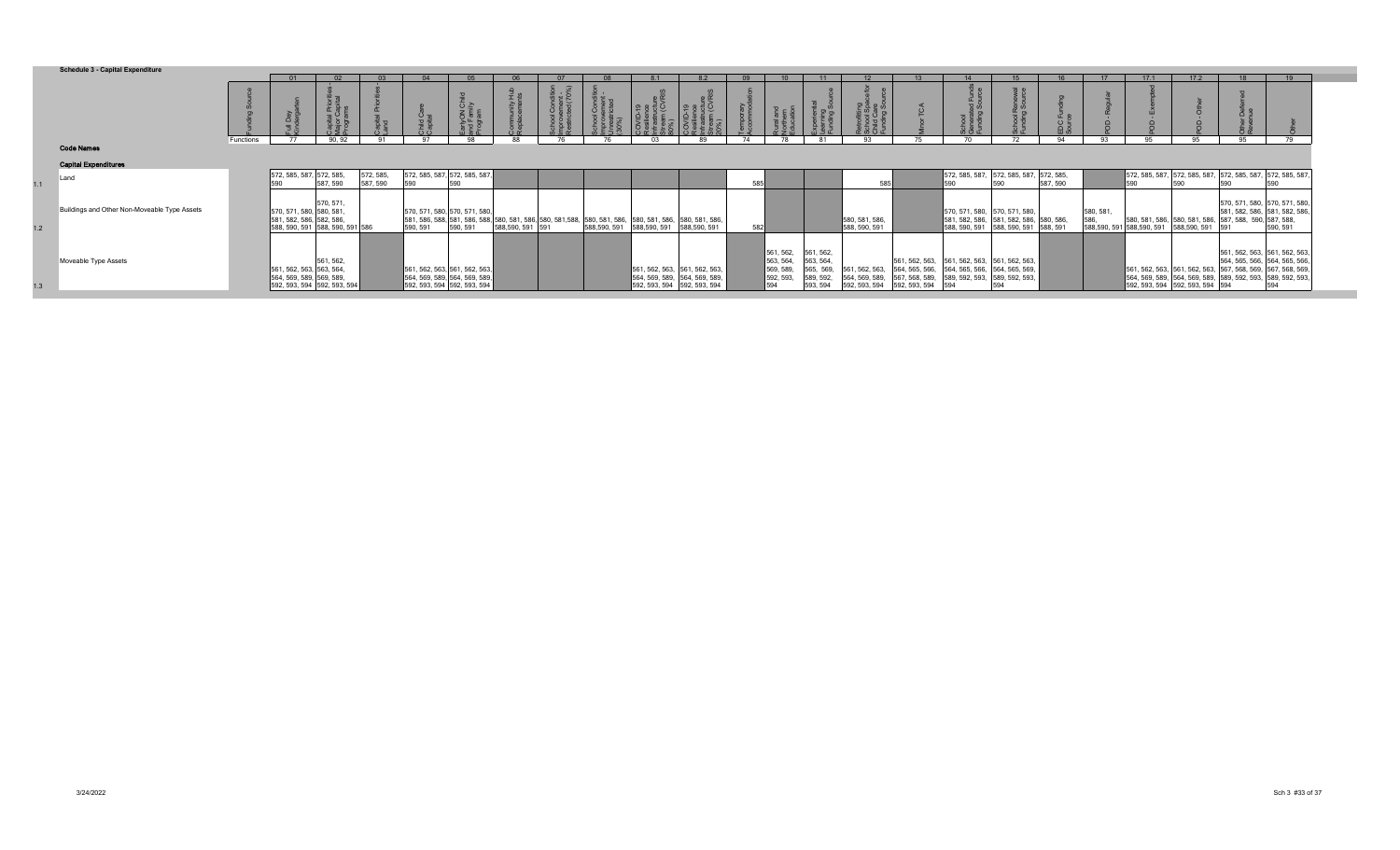|                                                                 | <b>CodePoints</b> |                | alaries &<br><b>Para</b><br>Wages                   | Employee<br>Benefits                                                                                                               | <b>Staff</b><br><b>R</b> Development        | upplies &<br><b>Suppes</b>                                                                       | Interest Charges<br>on Capital | <b>Rental Expense</b>                       | Fees &<br> Contractual<br> Services     | Other | <b>Transfer to</b><br>Other Boards<br>Other | Amortization                                                                                         |
|-----------------------------------------------------------------|-------------------|----------------|-----------------------------------------------------|------------------------------------------------------------------------------------------------------------------------------------|---------------------------------------------|--------------------------------------------------------------------------------------------------|--------------------------------|---------------------------------------------|-----------------------------------------|-------|---------------------------------------------|------------------------------------------------------------------------------------------------------|
| Code Code Name<br><b>INSTRUCTION</b>                            |                   | Function       | 02                                                  | $\boldsymbol{\alpha}$                                                                                                              |                                             | 05                                                                                               | $\overline{07}$                | 08                                          | 09                                      | 10    | 11                                          | $\overline{12}$                                                                                      |
| 111 Classroom Teachers                                          | 51                | 10             | 151, 152, 153,<br>154,<br>170, 171, 172,<br>173,192 | 251, 252, 253,<br>254, 270, 271,<br>272, 273, 292                                                                                  |                                             | 361,362,363,370<br>,440                                                                          |                                | 625                                         | 673                                     |       |                                             |                                                                                                      |
| 112 Supply Staff                                                | 52                | 10             | 182, 183, 184,<br>186, 189, 190                     | 282, 283, 284.<br>286, 289, 290                                                                                                    |                                             |                                                                                                  |                                |                                             |                                         |       |                                             |                                                                                                      |
| 113 Teacher Assistants<br>114 Early Childhood Educator          | 53.1<br>53.2      | 10<br>10       | 191<br>194,195                                      | 291<br>294, 295                                                                                                                    |                                             |                                                                                                  |                                |                                             |                                         |       |                                             |                                                                                                      |
| 122 Textbooks/Supplies                                          | 55                | 10<br>23       |                                                     |                                                                                                                                    |                                             | 320, 321, 330,<br>331, 335, 350,<br>401, 450, 551<br>320, 321, 330,<br>331, 335, 401,<br>406.551 |                                | 601,621,630<br>601,602,603,621<br>,630      | 654,661<br>661,662                      | 705   |                                             |                                                                                                      |
|                                                                 |                   | 24<br>25       |                                                     |                                                                                                                                    |                                             | 320, 321, 330,<br>331, 335, 401,<br>406, 551<br>320, 321, 330                                    |                                | 601,602,603,621<br>.630                     | 661,662                                 |       |                                             |                                                                                                      |
|                                                                 |                   | 31             |                                                     |                                                                                                                                    |                                             |                                                                                                  |                                |                                             |                                         | 705   |                                             |                                                                                                      |
| 121 Computers                                                   | 54                | 32<br>10       |                                                     |                                                                                                                                    |                                             | 330,335<br>402,403,406,<br>552, 553<br>331,336,361,362                                           | 761, 762                       | 602,603                                     | 662                                     |       |                                             |                                                                                                      |
| Student Support - Professional &<br>131 Para-Prof.              | 56                | 21             | 36, 138, 170, 191                                   | 103,110,112,114 203,210,212,214,<br>,115,116,121,13 215,216,221,231,<br>1, 132, 133, 134, 1 232, 233, 234, 236,<br>238,270,291     |                                             | ,363,370,401,40<br>2,403,405,406,4<br>10,440, 551,<br>552, 553                                   |                                | 601,602,603,621 653,654,655,661<br>,625,630 | 662                                     | 702   |                                             |                                                                                                      |
|                                                                 |                   | 22             | 135, 138, 139                                       | 110, 114, 115, 116 210, 214, 215, 216,<br>235,238,239                                                                              |                                             | 331,336,361,362<br>,363,370,401,40<br>2,403,405,406,4<br>10,440, 551,<br>552, 553                |                                | 601,602,603,621<br>,625,630                 | 653,654,655,661<br>662                  | 702   |                                             |                                                                                                      |
| 132 Library & Guidance                                          | 57                | 23             | 2,183,184,191                                       | 114, 135, 136, 138 214, 235, 236, 238,<br>,139,170,172,18 239,270,272,282,<br>283,284,291                                          |                                             | 361,362,363,370<br>410,440                                                                       |                                |                                             | 653,654,655                             | 702   |                                             |                                                                                                      |
|                                                                 |                   | 24             | 2,183,184,191                                       | 114, 135, 136, 138 214, 235, 236, 238,<br>,139,170,172,18 239,270,272,282,<br>283,284,291                                          | 315,316,3                                   | 361,362,363,370<br>410,440                                                                       |                                |                                             | 653.654.655                             | 702   |                                             |                                                                                                      |
| 141 Staff Development - Instructional                           | 58                | 10<br>21<br>22 | 185, 187, 188                                       | 285, 287, 288                                                                                                                      | 17,318<br>315,316,3<br>17,318,<br>317,318   |                                                                                                  |                                |                                             |                                         | 702   |                                             |                                                                                                      |
|                                                                 |                   | 23<br>24       | 185<br>185                                          | 285<br>285                                                                                                                         | 315,316,3<br>17,318<br>315,316,3<br>17,318, |                                                                                                  |                                |                                             |                                         |       |                                             |                                                                                                      |
| <b>Department Heads</b><br>222                                  | 67                | 25             | 185<br>153, 154                                     | 285<br>253,254                                                                                                                     | 315,316                                     |                                                                                                  |                                |                                             |                                         |       |                                             |                                                                                                      |
| 221 Principals & Vice-Principals                                | 61                | 15             | 183,184                                             | 151, 152, 170, 182 251, 252, 270, 282,<br>283,284                                                                                  | 315,316                                     | 361,362,363,370<br>440                                                                           |                                |                                             |                                         | 702   |                                             |                                                                                                      |
| 223 School Office                                               | 62                | 15<br>15       | 116                                                 | 103, 112, 114, 115 203, 212, 214, 215,<br>216                                                                                      | 317,318                                     | 331,336,401,402<br>403,405,406,41<br>0,415, 551, 552,<br>553                                     |                                | 762,625,630                                 | 601,602,603,621 654,655,661,662,<br>673 |       |                                             |                                                                                                      |
|                                                                 |                   | 23<br>24       | 112, 115, 116<br>112, 115, 116                      | 212,215,216<br>212,215,216<br>102, 103, 112, 114 202, 203, 212, 214,                                                               |                                             | 331.335.336.361<br>,362,363,370,40                                                               |                                |                                             |                                         |       |                                             |                                                                                                      |
| Co-ordinators &<br>211 Consultants/Program Support              | 59                | 25             | 83,184                                              | 115.116.151.15 215.216.251.252.<br>2,161,170,182,1 261,270,282,283,<br>284                                                         |                                             | 1,402,403,405,4<br>06,410,440, 551,<br>317,318 552, 553<br>320, 321, 330, 331                    |                                | 601,602,603,621 653,654,655,661<br>,630     | 662                                     | 702   | 720                                         |                                                                                                      |
| 251 Continuing Education                                        | 63                | 55             | 116<br>4, 185, 192, 193 285, 292, 293               | 103, 112, 114, 115 203, 212, 214, 215,<br>216,<br>151, 152, 161, 170 251, 252, 261, 270,<br>,172, 182, 183, 18 272, 282, 283, 284, | 17,318                                      | ,335,350,361,36<br>2,363,370,401,4<br>02,403,406,440,<br>315,316,3 450, 551, 552,<br>553         |                                | 601,602,603,621<br>762,625,630,610          | 654,661,662,673 702,705                 |       | 720                                         |                                                                                                      |
|                                                                 |                   |                |                                                     |                                                                                                                                    |                                             |                                                                                                  |                                |                                             |                                         |       |                                             | 781, 782,<br>783, 784,<br>785, 786,<br>787, 788,<br>789, 790,<br>791, 792,<br>793, 794,<br>795, 796, |
| 260 Amortization and Write Downs<br>Loss on Disposal of TCA and | 72                | $10 - 25, 55$  |                                                     |                                                                                                                                    |                                             |                                                                                                  |                                |                                             |                                         |       |                                             | 797, 798                                                                                             |
| 261 Assets Held for Sale<br><b>ADMINISTRATION</b>               | 72.1              | $10 - 25, 55$  |                                                     |                                                                                                                                    |                                             |                                                                                                  |                                |                                             |                                         |       |                                             | 799                                                                                                  |
| 311 Trustees                                                    | 64                | 31             | 101                                                 | 201                                                                                                                                | 317,318                                     | 361,362,363,370<br>440                                                                           |                                |                                             |                                         | 702   |                                             |                                                                                                      |
| 321 Directors & Supervisory Officers                            | 65                | 32             | 102                                                 | 202                                                                                                                                | 315,316,3<br>17,318                         | 361,362,363,370<br>,440                                                                          |                                |                                             |                                         | 702   | 720                                         |                                                                                                      |
| 331 Board Administration                                        | 66                | 21             |                                                     |                                                                                                                                    |                                             |                                                                                                  |                                |                                             |                                         |       | 720                                         |                                                                                                      |
|                                                                 |                   | 31             |                                                     | 112, 114, 115, 116 212, 214, 215, 216                                                                                              |                                             | 336.401.402.403<br>405,406,410,<br>551, 552, 553                                                 |                                | 601,602,603,621<br>,630                     | 661,662                                 | 701   | 720                                         |                                                                                                      |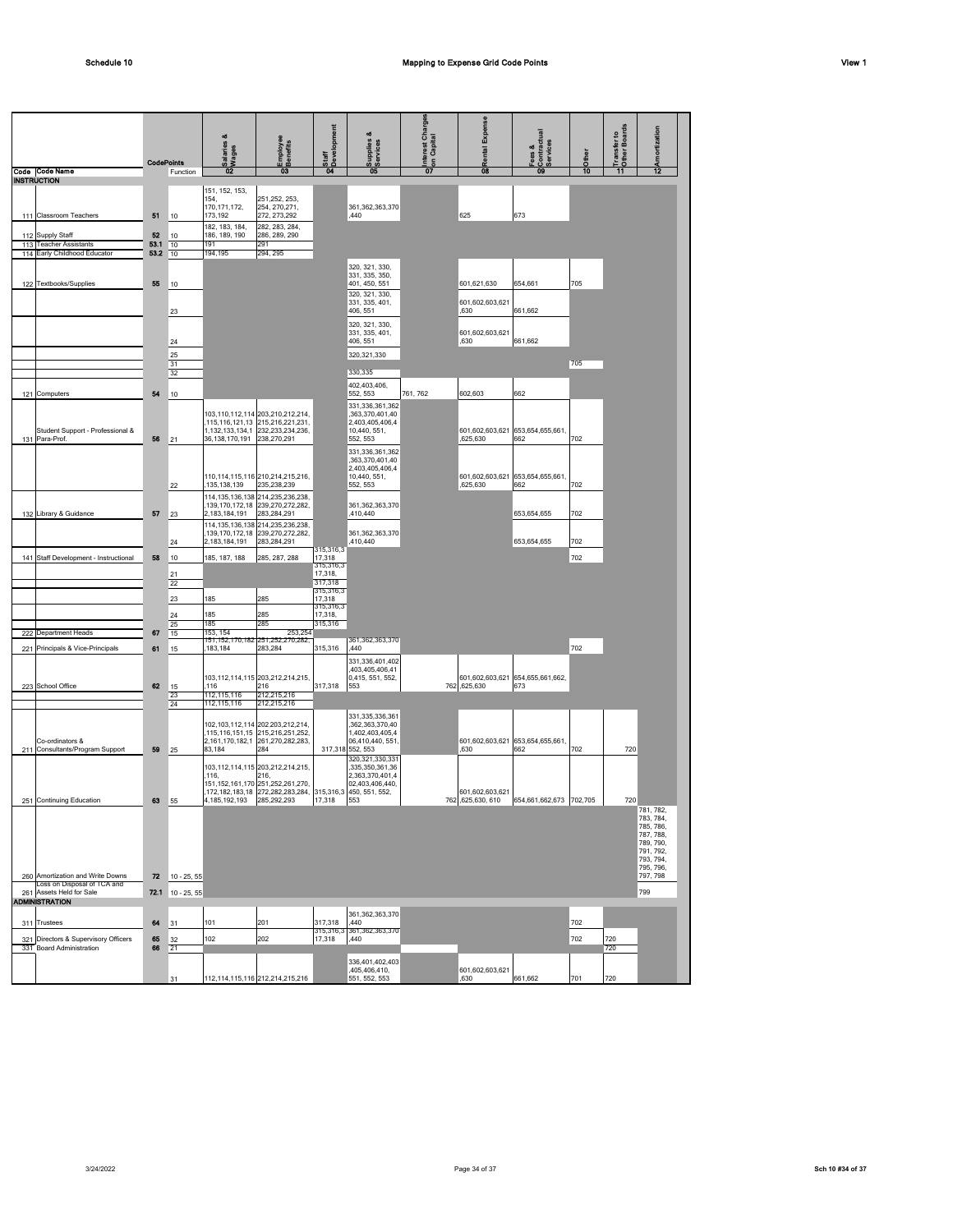|            |                                                                              | <b>CodePoints</b> |                       | Salaries &<br>Wages                   | imployee<br>kenefits<br>58                                                                         | Development<br>Staff | Supplies &                                                                                                                    | Interest Charges<br><sup>1</sup> on Capital | Expense<br>Rental                            | Fees &<br>SContractual<br>Services                            | Other               | Transfer to<br>Other Boards | mortization                                                                             |
|------------|------------------------------------------------------------------------------|-------------------|-----------------------|---------------------------------------|----------------------------------------------------------------------------------------------------|----------------------|-------------------------------------------------------------------------------------------------------------------------------|---------------------------------------------|----------------------------------------------|---------------------------------------------------------------|---------------------|-----------------------------|-----------------------------------------------------------------------------------------|
| Code       | Code Name                                                                    |                   | Function              | 02                                    | 03                                                                                                 | 04                   | 05<br>336,401,402,403<br>,405,406,410,                                                                                        | 07                                          | 08<br>601,602,603,621                        | 09<br>652, 653, 654, 655,                                     | 10                  |                             | 12                                                                                      |
|            |                                                                              |                   | 32                    | 151                                   | 251                                                                                                |                      | 551, 552, 553<br>331,336,350,361                                                                                              |                                             | ,625,630                                     | 661, 662, 672, 673                                            | 725                 | 720                         |                                                                                         |
|            |                                                                              |                   | 33                    | ,115,116,136,15<br>1,152,170          | 103,110,112,114 203,210,212,214<br>215,216,236,251<br>252,270                                      | 17,318               | ,362,363,370,40<br>1,402,403,405,4<br>315,316,3 06,410,440, 551<br>552, 553                                                   |                                             | ,625,630                                     | 601,602,603,621 651,652,653,654,<br>655,661,662,673           | 701,702,7<br>10,725 | 720                         |                                                                                         |
|            |                                                                              |                   | 34                    | 1,152,170                             | 103,110,112,114 203,210,212,214<br>115, 116, 136, 15 215, 216, 236, 251,<br>252,270                | 17,318               | 331,336,350,361<br>.362.363.370.40<br>1,402,403,405,4<br>315,316,3 06,410,421,440,<br>551, 552, 553                           |                                             | 601,602,603,621 652,653,654,655,<br>.625,630 | 661,662,673                                                   | 702,725             | 720                         |                                                                                         |
|            |                                                                              |                   | 35                    | 1,152,170                             | 103, 110, 112, 114 203, 210, 212, 214,<br>,115,116,136,15 215,216,236,251,<br>252,270              | 17,318               | 331,336,350,361<br>,362,363,370,40<br>1,402,403,405,4<br>315,316,3 06,410,440, 551,<br>552, 553                               |                                             | 601,602,603,621<br>,625,630                  | 652,653,654,655,<br>661,000,000                               | 702,725             | 720                         |                                                                                         |
|            |                                                                              |                   | 36                    | 103,112,114,115<br>.116,              | 203,212,214,215<br>216,                                                                            |                      | 331,336,350,361                                                                                                               |                                             |                                              |                                                               | 725                 | 720                         |                                                                                         |
|            |                                                                              |                   | 37                    | ,115,116,136,15<br>1,152,170          | 103,110,112,114 203,210,212,214<br>215,216,236,251,<br>252,270                                     | 17,318               | ,362,363,370,40<br>1,402,403,405,4<br>315,316,3 06,410,440, 551,<br>552, 553                                                  |                                             | ,625,630                                     | 601,602,603,621 651,652,653,654,<br>655,661,662,673           | 701,702,7<br>10,725 | 720                         |                                                                                         |
|            |                                                                              |                   | 38                    | 1,152,170                             | 103,110,112,114 203,210,212,214<br>,115,116,136,15 215,216,236,251,<br>252,270                     | 17,318               | 331,336,350,361<br>,362,363,370,40<br>1,402,403,405,4<br>315,316,3 06,410,440, 551,<br>552, 553                               |                                             | 601,602,603,621 651,652,653,654,<br>,625,630 | 655, 661, 662, 673                                            | 701,702,7<br>10,725 | 720                         |                                                                                         |
|            |                                                                              |                   | 39                    | 1,152,170                             | 103,110,112,114 203,210,212,214<br>,115,116,136,15 215,216,236,251,<br>252,270                     | 17,318               | 331,336,350,361<br>,362,363,370,40<br>1,402,403,405,4<br>315,316,3 06,410,421,440,<br>551, 552, 553                           |                                             | 601,602,603,621 651,652,653,654,<br>,625,630 | 655,661,662,673                                               | 701,702,7<br>10,725 | 720                         |                                                                                         |
|            |                                                                              |                   |                       |                                       |                                                                                                    |                      | 331,336,340,341<br>,342,343,344,34<br>5.346.350.361.3<br>62,363,370,401,<br>402,403,405,406                                   |                                             |                                              |                                                               |                     |                             |                                                                                         |
|            |                                                                              |                   | 44<br>55              | 115,116<br>103, 112, 114,<br>115, 116 | 103,110,112,114 203,210,212,214, 315,316,3 551, 552, 553,<br>215,216<br>203, 212, 214,<br>215, 216 | 17,318               | ,410,430,440,<br>760                                                                                                          |                                             | 754, 757, 761, 621, 625, 630                 | 601,602,603,611 653,654,655,661,<br>662,671,673,681           | 702,715,7<br>25     | 720<br>720                  |                                                                                         |
|            |                                                                              |                   |                       |                                       |                                                                                                    |                      |                                                                                                                               |                                             |                                              |                                                               |                     |                             | 781, 782,<br>783, 784,<br>785, 786,<br>787, 788,<br>789, 790,<br>791, 792,              |
|            | 332 Amortization and Write Downs                                             | 73                | $31 - 35,$<br>44      |                                       |                                                                                                    |                      |                                                                                                                               |                                             |                                              |                                                               |                     |                             | 793, 794,<br>795, 796,<br>797, 798                                                      |
| 333        | Loss on Disposal of TCA and<br>Assets Held for Sale<br><b>TRANSPORTATION</b> | 73.1              | $31 - 35$<br>44       |                                       |                                                                                                    |                      |                                                                                                                               |                                             |                                              |                                                               |                     |                             | 799                                                                                     |
|            | 231 Transportation                                                           | 68                | $50 - 53$             | ,115,116,122                          | 103,110,112,114 203,210,212,214,<br>215,216,222                                                    | 317,318              | 331,336,361,362<br>,363,370,401,40<br>2,403,405,406,4<br>10,440, 551,<br>552, 553                                             |                                             | 762,625,630                                  | 601,602,603,621 653,654,655,661,<br>662,673,682               | 702,725             | 720                         |                                                                                         |
|            | 232 Transportation - Provincial Schools                                      | 69                | 54                    | 115.116.122                           | 103,110,112,114 203,210,212,214<br>215,216,222                                                     | 317.318              | 331,336,361,362<br>,363,370,401,40<br>2,403,405,406,4<br>10,440, 551,<br>552.553                                              |                                             | 601,602,603,621 653,654,655,661,<br>,625,630 | 662,673,682                                                   | 702.725             | 720                         |                                                                                         |
|            |                                                                              |                   |                       |                                       |                                                                                                    |                      |                                                                                                                               |                                             |                                              |                                                               |                     |                             | 781, 782,<br>783, 784.<br>785, 786,<br>787, 788,<br>789, 790,<br>791, 792,              |
|            | 233 Amortization and Write Downs<br>Loss on Disposal of TCA and              | 74                | $50 - 54$             |                                       |                                                                                                    |                      |                                                                                                                               |                                             |                                              |                                                               |                     |                             | 793, 794,<br>795, 796,<br>797, 798                                                      |
|            | 234 Assets Held for Sale<br><b>PUPIL ACCOMMODATION</b>                       |                   | 74.1 50 - 54          |                                       |                                                                                                    |                      |                                                                                                                               |                                             |                                              |                                                               |                     |                             | 799                                                                                     |
| 241        | Operations & Maintenance -<br>Schools                                        | 70                | $40 - 41$ ,<br>75, 77 | ,115,116                              | 103,110,112,114 203,210,212,214,<br>215,216                                                        | 317,318              | 331,336,340,341<br>,342,343,344,34<br>5,346,350,361,3<br>62,363,370,401,<br>402,403,405,406<br>,410,430,440,<br>551, 552, 553 |                                             | 762,625,630                                  | 601,602,603,621 653,654,655,661, 702,715,7<br>662,671,673,681 | 25                  |                             |                                                                                         |
| 411<br>414 | School Renewal<br>Other Pupil Accommodation                                  | 71<br>77          | 42<br>43, 75, 77      |                                       |                                                                                                    |                      |                                                                                                                               | 754,757,761<br>754, 757, 761,<br>764        |                                              | 652,653,654<br>610 652, 653, 654                              | 725, 763            |                             |                                                                                         |
|            |                                                                              |                   |                       |                                       |                                                                                                    |                      |                                                                                                                               |                                             |                                              |                                                               |                     |                             | 781, 782,<br>783, 784,<br>785, 786,<br>787, 788,<br>789, 790,<br>791, 792,<br>793, 794, |
|            | 415 Amortization and Write Downs                                             | 75                | $40 - 43$             |                                       |                                                                                                    |                      |                                                                                                                               |                                             |                                              |                                                               |                     |                             | 795, 796,<br>797, 798                                                                   |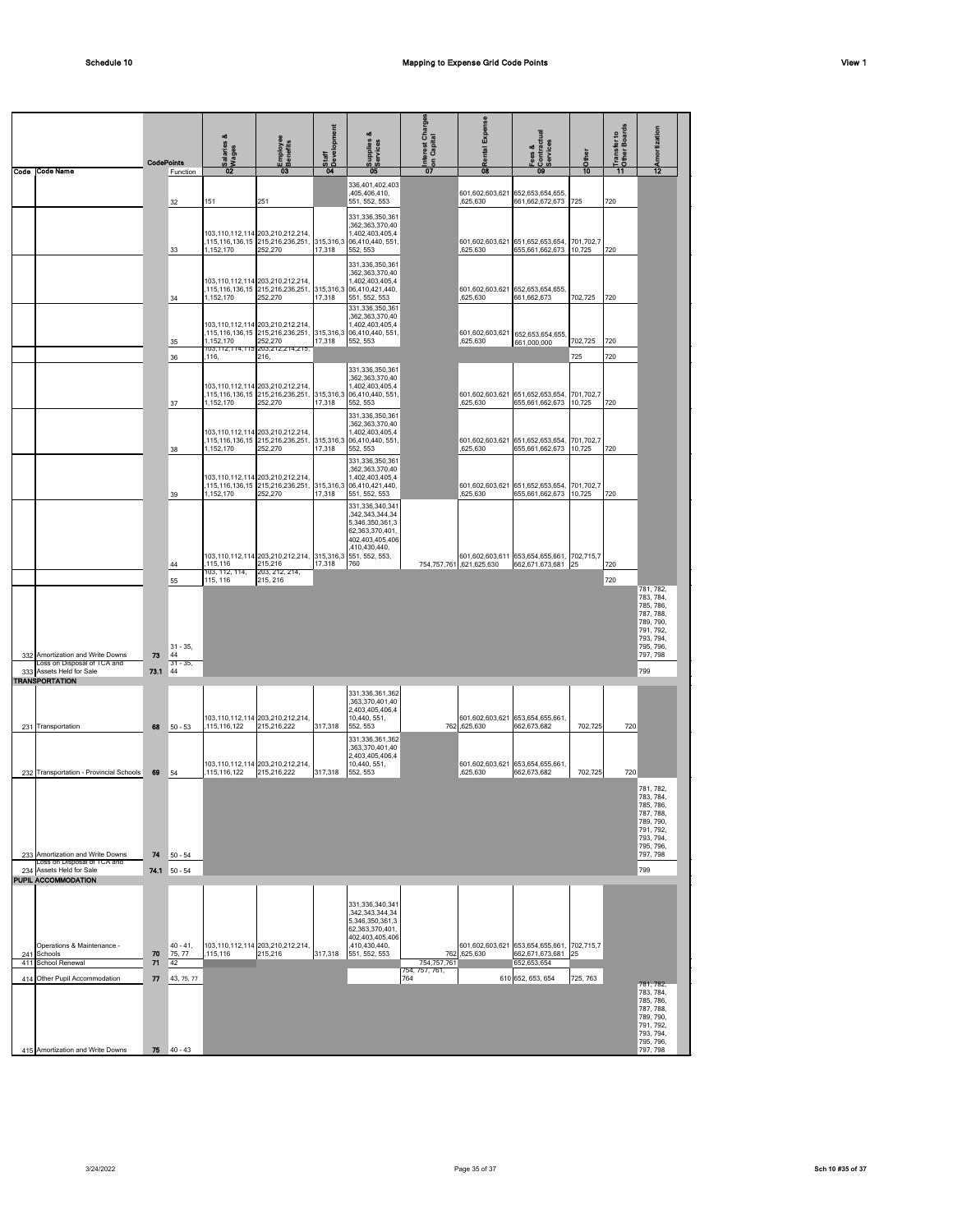